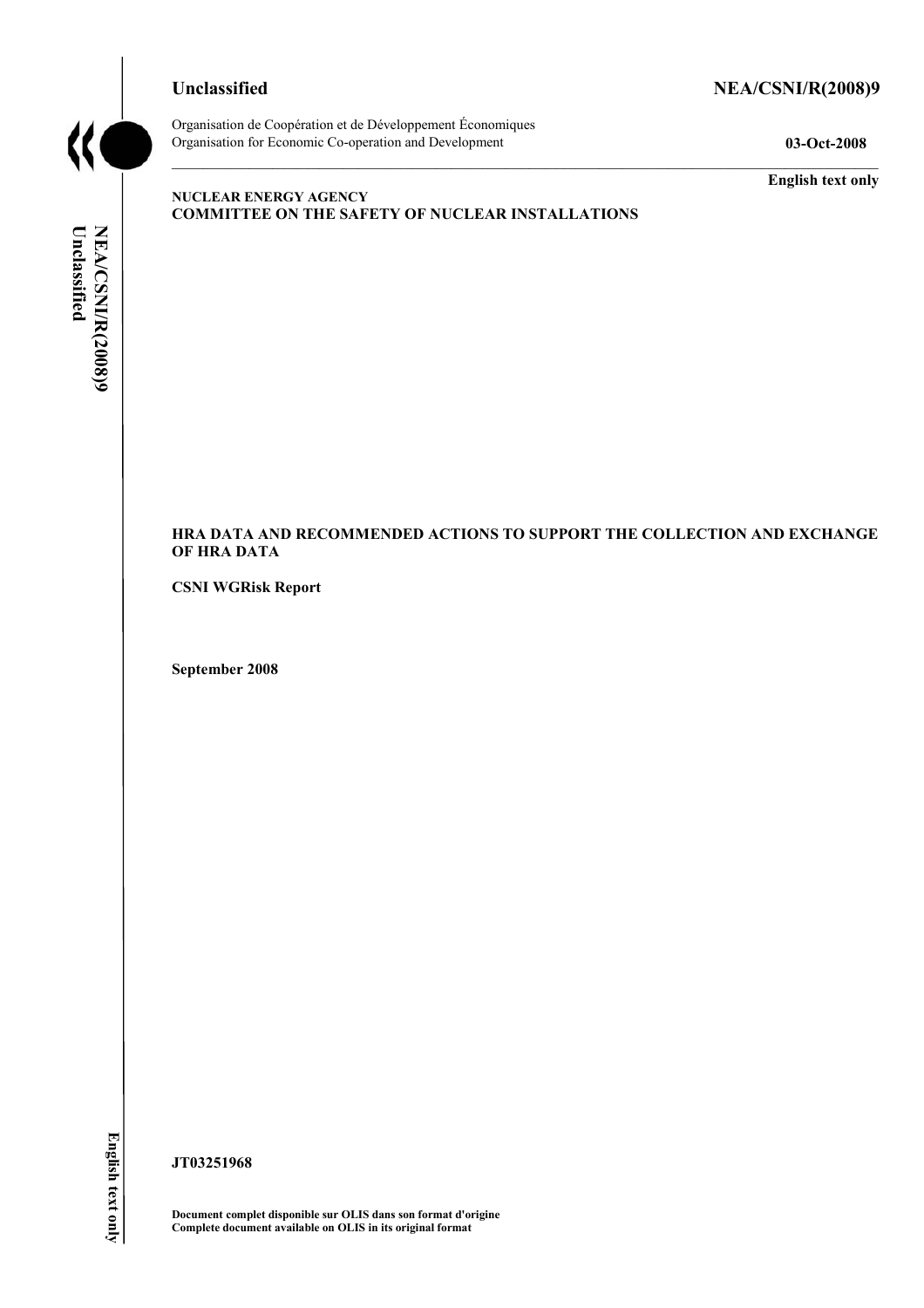#### **ORGANISATION FOR ECONOMIC CO-OPERATION AND DEVELOPMENT**

 The OECD is a unique forum where the governments of 30 democracies work together to address the economic, social and environmental challenges of globalisation. The OECD is also at the forefront of efforts to understand and to help governments respond to new developments and concerns, such as corporate governance, the information economy and the challenges of an ageing population. The Organisation provides a setting where governments can compare policy experiences, seek answers to common problems, identify good practice and work to co-ordinate domestic and international policies.

 The OECD member countries are: Australia, Austria, Belgium, Canada, the Czech Republic, Denmark, Finland, France, Germany, Greece, Hungary, Iceland, Ireland, Italy, Japan, Korea, Luxembourg, Mexico, the Netherlands, New Zealand, Norway, Poland, Portugal, the Slovak Republic, Spain, Sweden, Switzerland, Turkey, the United Kingdom and the United States. The Commission of the European Communities takes part in the work of the OECD.

 OECD Publishing disseminates widely the results of the Organisation's statistics gathering and research on economic, social and environmental issues, as well as the conventions, guidelines and standards agreed by its members.

*\* \* \** 

 *This work is published on the responsibility of the Secretary-General of the OECD. The opinions*  expressed and arguments employed herein do not necessarily reflect the official views of the Organisation or of *the governments of its member countries.* 

#### **NUCLEAR ENERGY AGENCY**

The OECD Nuclear Energy Agency (NEA) was established on 1<sup>st</sup> February 1958 under the name of the OEEC European Nuclear Energy Agency. It received its present designation on 20<sup>th</sup> April 1972, when Japan became its first non-European full member. NEA membership today consists of 28 OECD member countries: Australia, Austria, Belgium, Canada, the Czech Republic, Denmark, Finland, France, Germany, Greece, Hungary, Iceland, Ireland, Italy, Japan, Luxembourg, Mexico, the Netherlands, Norway, Portugal, Republic of Korea, the Slovak Republic, Spain, Sweden, Switzerland, Turkey, the United Kingdom and the United States. The Commission of the European Communities also takes part in the work of the Agency.

The mission of the NEA is:

- to assist its member countries in maintaining and further developing, through international cooperation, the scientific, technological and legal bases required for a safe, environmentally friendly and economical use of nuclear energy for peaceful purposes, as well as
- − to provide authoritative assessments and to forge common understandings on key issues, as input to government decisions on nuclear energy policy and to broader OECD policy analyses in areas such as energy and sustainable development.

 Specific areas of competence of the NEA include safety and regulation of nuclear activities, radioactive waste management, radiological protection, nuclear science, economic and technical analyses of the nuclear fuel cycle, nuclear law and liability, and public information. The NEA Data Bank provides nuclear data and computer program services for participating countries.

In these and related tasks, the NEA works in close collaboration with the International Atomic Energy Agency in Vienna, with which it has a Co-operation Agreement, as well as with other international organisations in the nuclear field.

#### *©* **OECD 2008**

No reproduction, copy, transmission or translation of this publication may be made without written permission. Applications should be sent to OECD Publishing: *rights@oecd.org* or by fax (+33-1) 45 24 99 30. Permission to photocopy a portion of this work should be addressed to the Centre Français d'exploitation du droit de Copie (CFC), 20 rue des Grands-Augustins, 75006 Paris, France, fax (+33-1) 46 34 67 19, (*contact@cfcopies.com*) or (for US only) to Copyright Clearance Center (CCC), 222 Rosewood Drive Danvers, MA 01923, USA, fax +1 978 646 8600, *info@copyright.com.*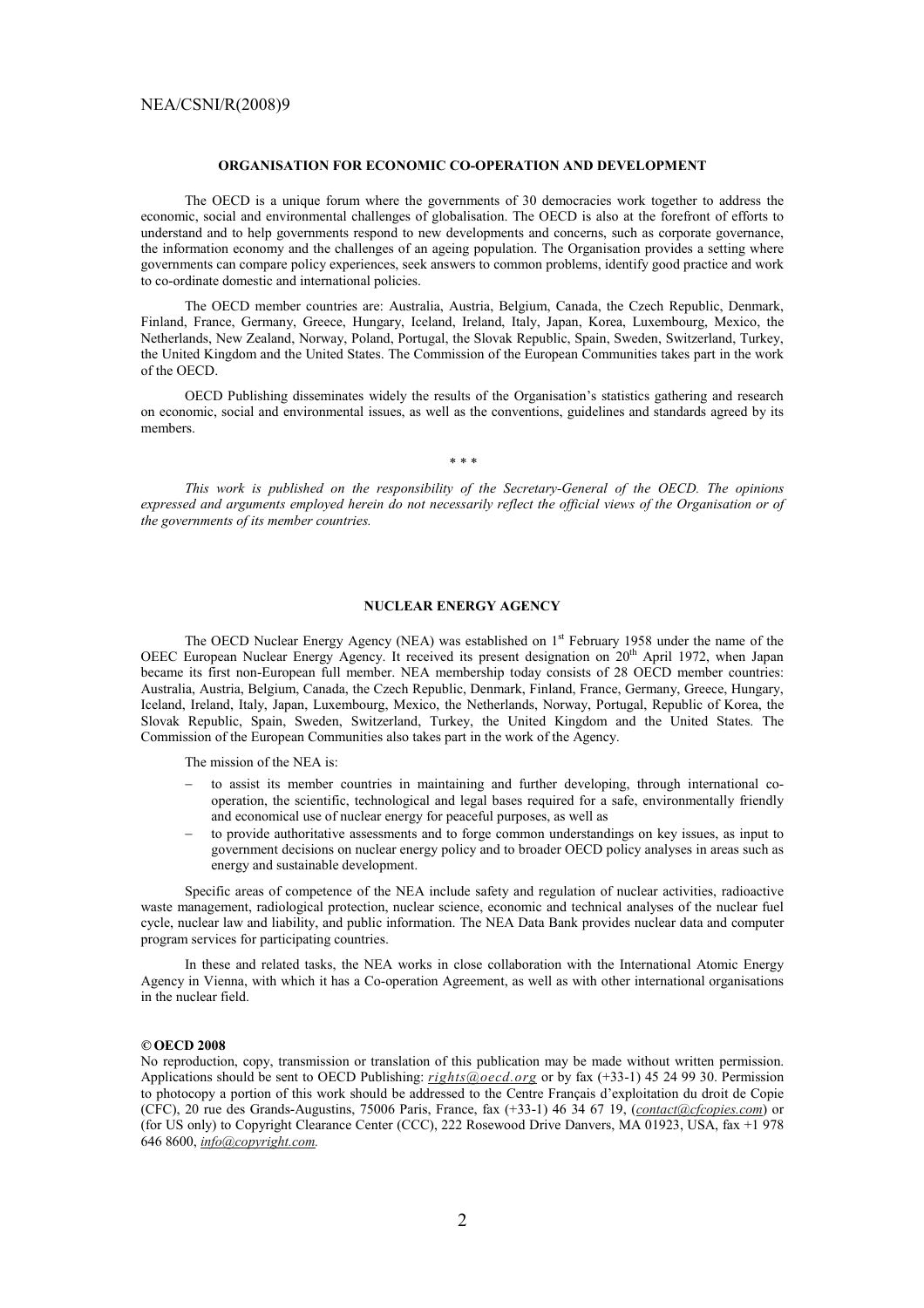## **COMMITTEE ON THE SAFETY OF NUCLEAR INSTALLATIONS**

The NEA Committee on the Safety of Nuclear Installations (CSNI) is an international committee made of senior scientists and engineers, with broad responsibilities for safety technology and research programmes, and representatives from regulatory authorities. It was set up in 1973 to develop and co-ordinate the activities of the NEA concerning the technical aspects of the design, construction and operation of nuclear installations insofar as they affect the safety of such installations.

The committee's purpose is to foster international co-operation in nuclear safety amongst the OECD member countries. The CSNI's main tasks are to exchange technical information and to promote collaboration between research, development, engineering and regulatory organisations; to review operating experience and the state of knowledge on selected topics of nuclear safety technology and safety assessment; to initiate and conduct programmes to overcome discrepancies, develop improvements and research consensus on technical issues; to promote the co-ordination of work that serve maintaining competence in the nuclear safety matters, including the establishment of joint undertakings.

The committee shall focus primarily on existing power reactors and other nuclear installations; it shall also consider the safety implications of scientific and technical developments of new reactor designs.

In implementing its programme, the CSNI establishes co-operate mechanisms with NEA's Committee on Nuclear Regulatory Activities (CNRA) responsible for the programme of the Agency concerning the regulation, licensing and inspection of nuclear installations with regard to safety. It also co-operates with NEA's Committee on Radiation Protection and Public Health (CRPPH), NEA's Radioactive Waste Management Committee (RWMC) and the NEA's Nuclear Science Committee (NSC) on matters of common interest.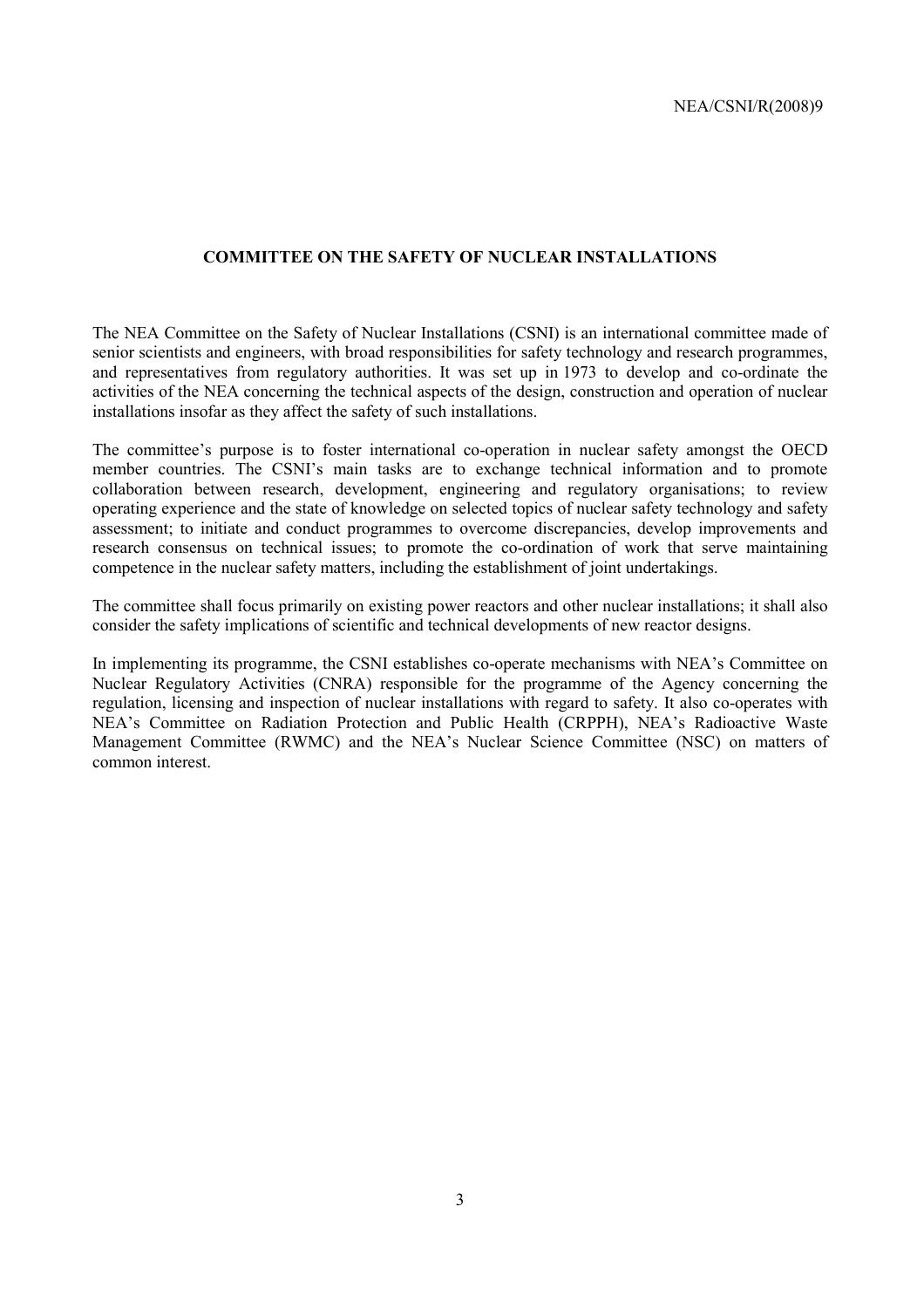#### **FOREWORD**

As stated in the mandate of CSNI's Working Group on Risk Assessment (WGRisk), the working group supports improved uses of Probabilistic Safety Assessment (PSA) in risk informed regulation and safety management through the analysis of results and the development of perspectives regarding potentially important risk contributors and associated risk-reduction strategies. WGRisk's activities address the PSA methods, tools, and data needed to provide this information.

One of the key areas of uncertainty in current PSA involves Human Reliability Analysis (HRA). WGRisk has been an active forum for information exchange on HRA since the early 1990s. The working group's past efforts have addressed HRA practice and data issues [see NEA/CSNI/R(1998)1] and the development of methods for Errors of Commission [see NEA/CSNI/R(2000)17 and NEA/CSNI/R(2002)3]. In 2004, the working group issued a Topical Opinion Paper on HRA [CSNI Technical Opinion Paper No. 4] that identified the scarcity of empirical human performance data as a significant challenge.

To address this challenge, WGRisk initiated a task to assess the feasibility of a joint effort on HRA data and to define its direction and emphasis. This report presents the results of this work and the basis for its main recommendations to promote increased HRA data collection in simulators and to establish a project for the collection and exchange of HRA data.

In addition to the individuals and organizations listed at the end of the report, whose inputs were invaluable to the task, the Working Group would like to thank B. Kaufer, P. Pyy, and A. Amri of the NEA Secretariat for their support throughout this work.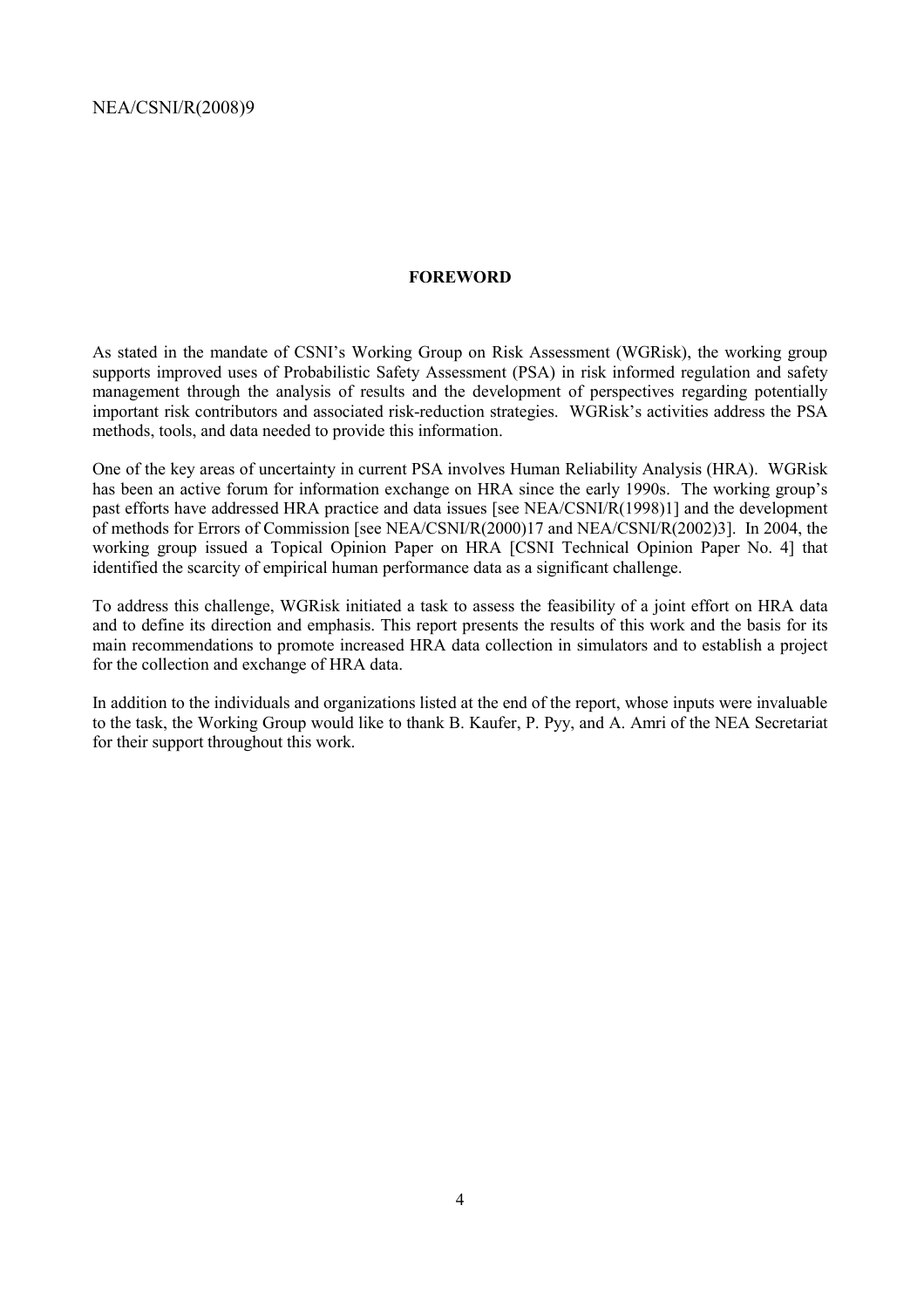## **EXECUTIVE SUMMARY**

#### **Background**

Probabilistic Safety Assessment (PSA) is today an essential component of regulatory and utility decisionmaking. Human Reliability Analysis (HRA) provides a crucial set of inputs to PSA and produces insights useful for nuclear power plant safety. An extensive reliance on expert judgment has characterized HRA throughout the development of PSA and contributed to significant uncertainties in the PSA's results. The lack of data on human performance in complex, human-technical systems in general and in nuclear power plant accident scenarios in particular is the main reason for this reliance.

The need for HRA data is acknowledged within the PSA community. Over the years, there have been a number of data collection efforts in the member countries, some of which continue today. There have been efforts to extract HRA-relevant information from operating experience reports and on the basis of simulated accidents. While these efforts have contributed to a better understanding of human performance in nuclear power plants, there are difficulties with the broad use of this data for HRA. The technical difficulties include 1) the strong dependence of human performance on specific aspects of the context, which is an obstacle to aggregating data; 2) the relatively low frequency of significant human errors (at the level of modeling of PSA); and 3) the extent of reporting on key factors.

In the last few years, there have been developments pointing to the potential value of renewing efforts to collect and exchange HRA data. These include: the increased use of PSA in supporting decisions, which places increased demands on the technical basis for the PSA models, including HRA; the emergence of HRA methods to better address the effect of scenario context on human performance and the issue of Errors of Commission; and increased cooperation within the international HRA community aimed at achieving some level of consensus in HRA modeling and applications.

#### **Objective and Scope**

In 2002, the Working Group on Risk Assessment (WGRisk) initiated a task to assess the feasibility of a joint effort on HRA data and to define its direction and emphasis. The objectives of the task were to develop a framework for collecting, analyzing and exchanging HRA data and to suggest the next steps that would be needed to establish an OECD project to exchange HRA-related data and information.

This report presents this framework and a set of recommended actions. The basis for the framework and recommendations are based on the task group's examination of HRA data needs, candidate sources of data, and the challenges for collecting and exchanging the data. In view of the active research and developments in HRA, the report presents a snapshot. The follow-on activities recommended in this report are designed to take advantage of results/lessons from on-going HRA activities, including the International HRA Empirical Study at the OECD Halden Reactor Project.

The expected readers of the report are PSA professionals and generalists dealing with risk and safety management.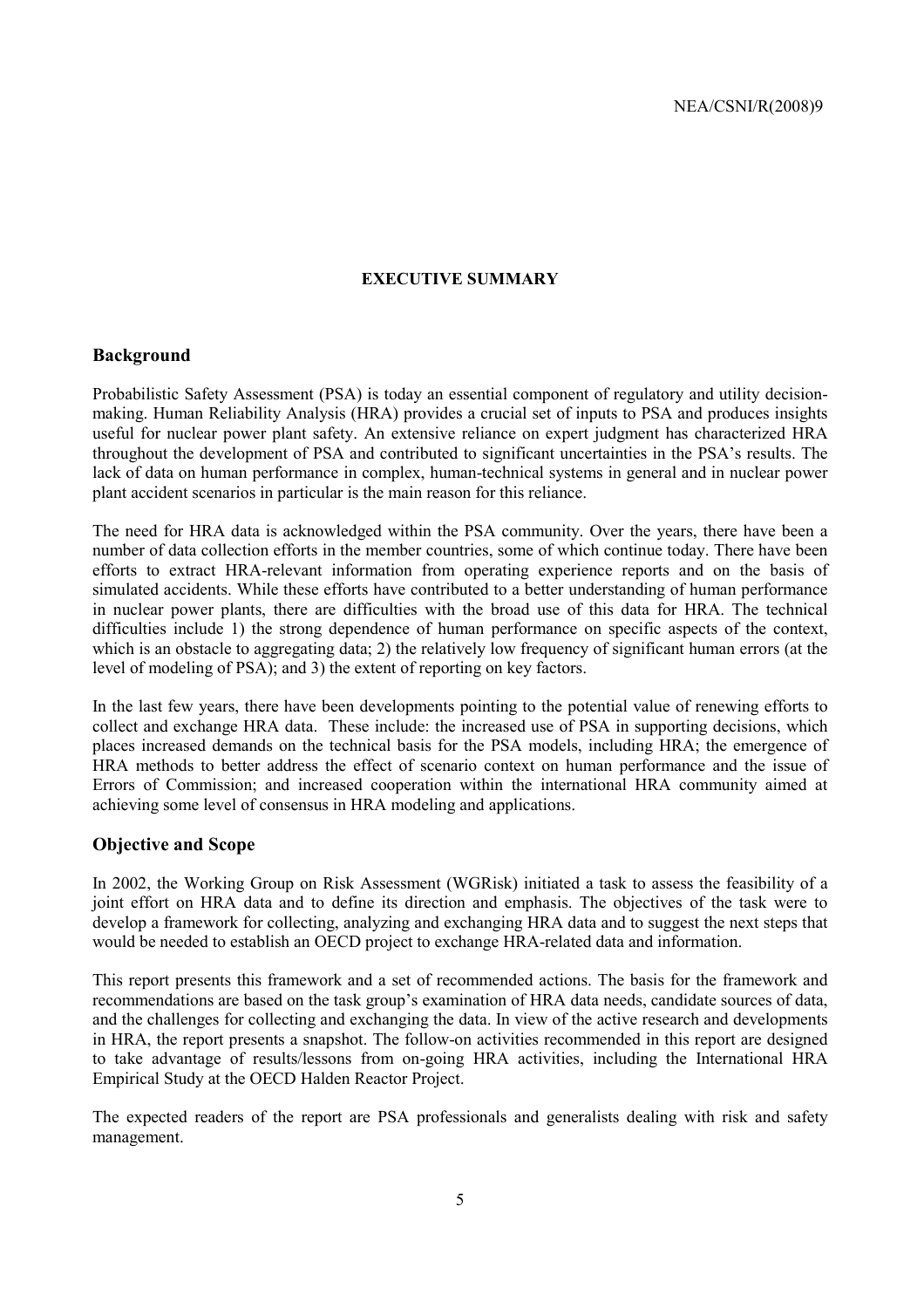# **Approach**

The task group addressed the following questions: Recognizing the numerous facets of human performance, what kind of data is needed? What are the potential sources? What actions can be taken? What are the challenges, both technical and non-technical? How can they be addressed? What are the factors for success?

The task group reviewed general trends in HRA applications and the associated data needs. Current HRA data efforts in the member countries were reviewed on the basis of the literature and discussion with national experts and project managers. Existing international programs for the exchange of HRA-related data were also reviewed.

## **Results and their significance**

The task group has identified data collection in nuclear power plant training simulators as well as research simulators as a priority for a future NEA activity in this area. These sources are good candidates for producing new information about human performance during potential accident scenarios. In addition, the operator tasks observable in simulators relate to the category of human failure events that is the most important in terms of risk in current PSA results.

Based on an evaluation of the challenges for the collection of this data and its exchange, recommendations for the next actions are presented. The three main elements of this way forward are: a workshop on simulator data collection, a report on best practices related to the use of simulators in support of PSA, and the establishment of a data project with a core group of participants. To support such a project, a framework for the collection and exchange of data and information is presented.

This framework, together with the proposed workshop and subsequent report on best practices, lays the groundwork for facilitating and coordinating the collection and exchange of a set of data and information that will support HRA applications in PSA as well as the on-going developments of HRA methods.

# **Specific Findings**

- A broad range of sources produce human performance data and information relevant for nuclear power plant HRA. The main sources include events from the operating experience of nuclear power plants, operator training in simulated abnormal and accident situations, and human factors and human-system interface studies. Data from other industries provides valuable additional information but using these involves the added challenges of evaluating their applicability and accounting for the differences in the systems and in the performance conditions.
- There are currently a number of R&D programs that generate HRA-related data or that are developing approaches for collecting or using data for HRA purposes. Although there are a variety of HRA methods and some differences in emphasis, the HRA community has a common understanding of HRA data needs: Data is needed to support HRA analysis and PSA as well as HRA method development activities. Moreover, there is a need to support both the widely used HRA methods and the methods developed during the past 10 years. Developing a program to collect and exchange data from these potential data sources will require significant effort. Given current programs and facilities, some will take more work than others. The proposed framework and the recommended actions consider this.
- Operator performance in the response to abnormal and accident scenarios is an important contributor to plant safety, as shown in the results of current PSAs. Information on these actions in the operating experience is limited because serious incidents and accidents fortunately remain rare events, by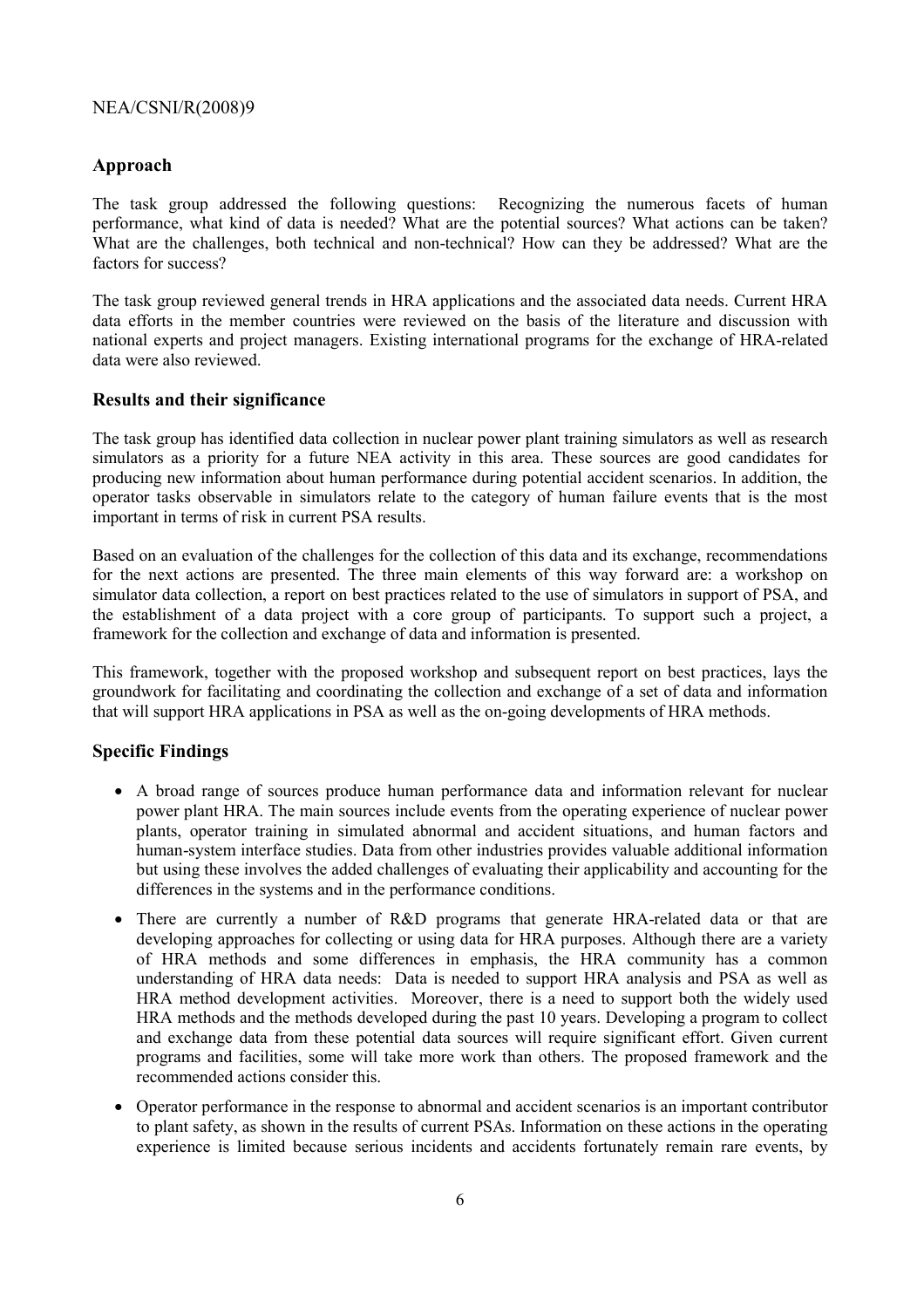virtue of the high level of safety in nuclear power plants. While this experience is valuable, it does not address most of the post-initiator operator actions in a PSA.

- Data on the operator responses to abnormal events and accidents has to rely mainly on performance in simulated situations. Although plant-specific simulators are widespread, their current use is almost solely for training. A few organisations do have on-going programs of periodic simulator studies dedicated to HRA purposes. Given that simulator time and the time of the operating crews are limited resources, it is important that the experience from previous studies in both training and research simulators is shared. The validity of simulator data and the impact of data collection on the operators in the simulator are issues that need to be addressed. An increased use of simulators to collect data for HRA and the exchange of data depends on the further development and promotion of guidance for this type of use.
- In using HRA data obtained from outside an organisation, an important task is assess the applicability of the data and to take into account the differences between facilities and organisations. The information needed to assess applicability includes the technical features of the facility, automatic control and safety system information, as well as procedures, training, and operational practices. In exchanging most types of HRA data, the protection of proprietary information and the protection of the privacy and anonymity of the concerned individuals are essential issues. Previous experience with NEA data projects suggest appropriate measures to address these.

## **Conclusions and recommendations for the way forward**

The aims of the recommended actions are to: a) facilitate improved use of available data and obtain more value from facilities, b) support increased HRA data collection in plant simulators by sharing methods and good practices, c) provide the basis to establish an HRA Data Collection project and to carry out a pilot effort.

- WGRisk and WGHOF should organize a workshop on the use of simulators for HRA purposes. The workshop should address the methodologies and practices applied in these efforts, how simulator studies for HRA purposes are best carried out, and the benefits that may be expected. Based on the workshop, a report on best practices related to the use of simulators in support of PSA will be produced.
- It is recommended to use the results of the workshop to establish an NEA HRA Data project involving interested organisations. The initial, primary objectives should be to further develop the data exchange framework; to apply the framework in a pilot effort; and to identify and prioritize those areas of human performance in most need of additional data, from the perspectives of both PSA practitioners and the research community. Some of the factors for the success of an HRA Data project are: depth of experience and on-going programs in some member countries, interest in getting added benefits from simulation facilities, and recognition that simulators are an underdeveloped source of data on post-initiator human performance. Member countries can gain benefits relatively soon from work in this area. However, years of sustained effort will be required to get full benefits. Bootstrapping (e.g., via use of pilot studies) provides a practical approach.
- The review of data needs and sources has highlighted the complementarity of operating experience and simulated emergencies as sources of information and shown that improving the state of HRA data involves a cycle of predictive and retrospective approaches: HRA analysis and prediction of human performance, studying performance in both real events and simulated conditions, and evaluating experience to assess predictions and identify human performance issues. This suggests that WGRisk will also need to work with WGHOF and WGOE to identify ways to make better use of the well-established programs for exchanging operating experience data at the national and international levels, in which regulators, industry and the utilities participate.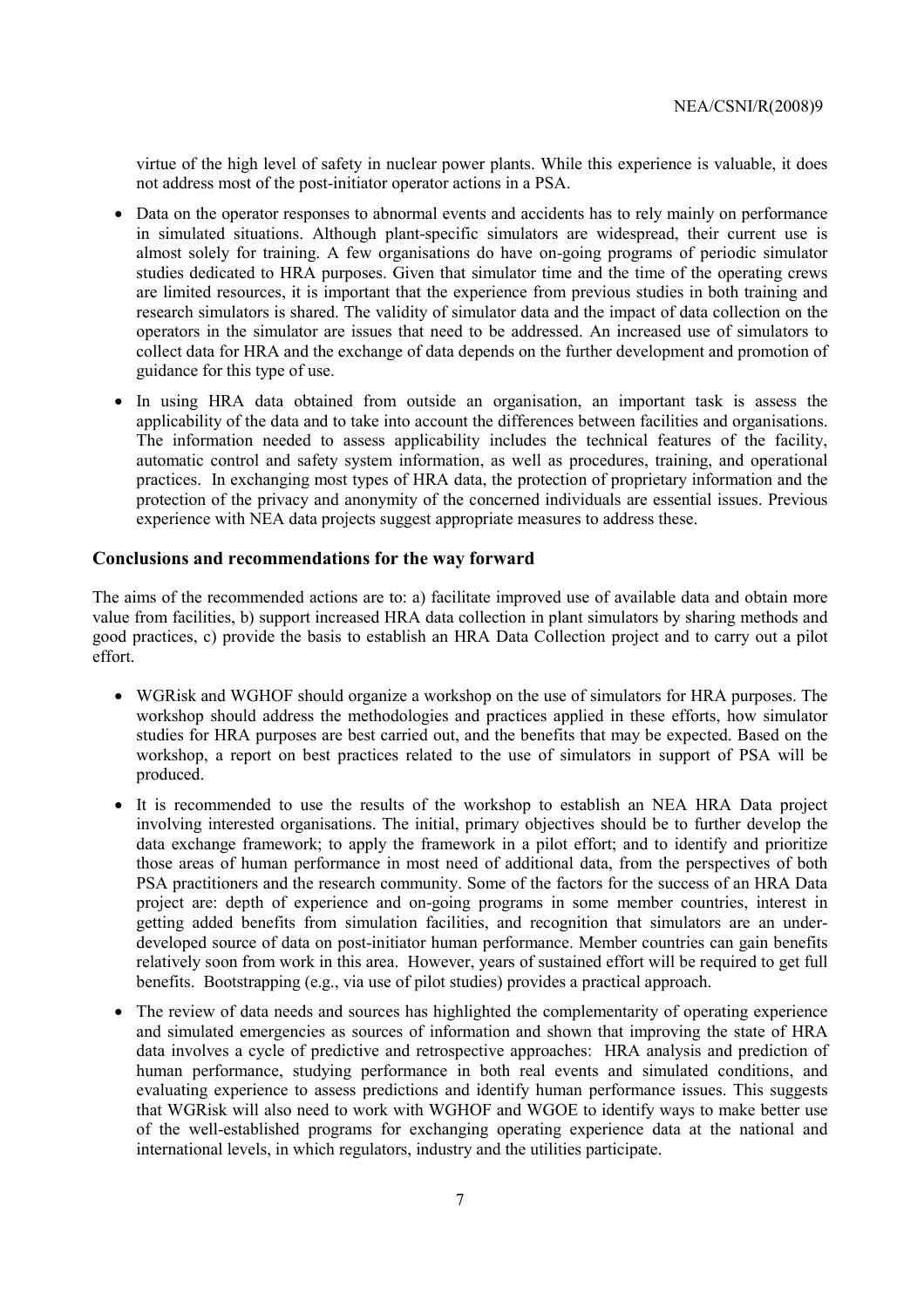# **TABLE OF CONTENTS**

| 1.1<br>1.2<br>1.3                     |                                                                    |  |  |  |
|---------------------------------------|--------------------------------------------------------------------|--|--|--|
|                                       |                                                                    |  |  |  |
| 2.1<br>2.2<br>2.3<br>2.4<br>2.5       |                                                                    |  |  |  |
|                                       |                                                                    |  |  |  |
| 3.1<br>3.2<br>3.3<br>3.4<br>3.5       |                                                                    |  |  |  |
|                                       |                                                                    |  |  |  |
| 4.1<br>4.2<br>4.3                     |                                                                    |  |  |  |
|                                       | 5. THE PROPOSED FRAMEWORK FOR HRA DATA COLLECTION AND EXCHANGE  27 |  |  |  |
| 5.1<br>5.1.1<br>5.1.2<br>5.1.3<br>5.2 |                                                                    |  |  |  |
| 5.2.1<br>5.2.2                        |                                                                    |  |  |  |
| 5.2.3                                 |                                                                    |  |  |  |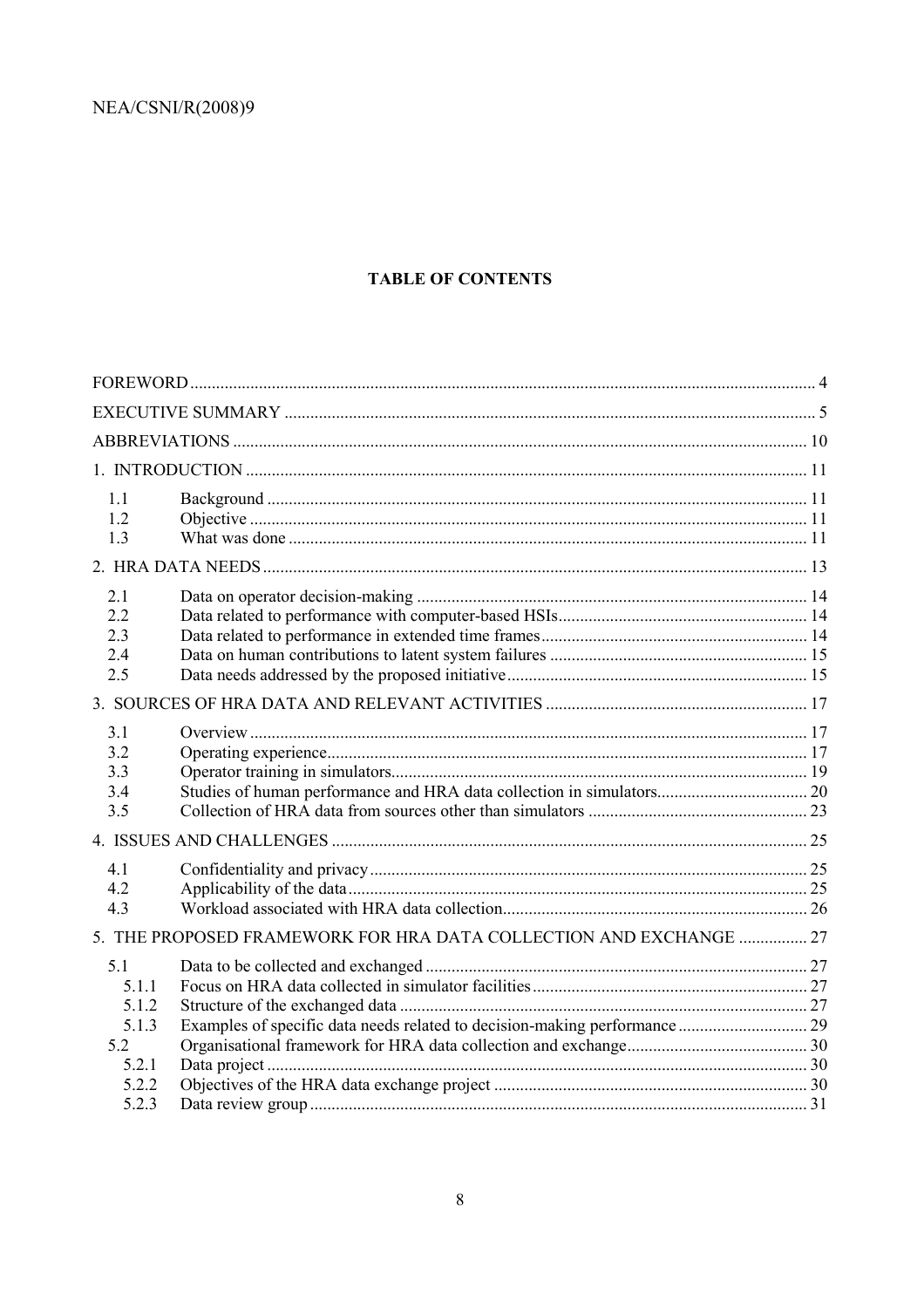| 6.1 |                                                                      |  |
|-----|----------------------------------------------------------------------|--|
| 6.2 |                                                                      |  |
| 6.3 |                                                                      |  |
| 6.4 |                                                                      |  |
| 6.5 |                                                                      |  |
|     |                                                                      |  |
|     | APPENDIX A. EXCHANGES OF OPERATING EXPERIENCE DATA RELEVANT TO HUMAN |  |
|     |                                                                      |  |
|     |                                                                      |  |
|     |                                                                      |  |
|     |                                                                      |  |
|     |                                                                      |  |
|     |                                                                      |  |
|     |                                                                      |  |
|     |                                                                      |  |
|     |                                                                      |  |
|     |                                                                      |  |
|     |                                                                      |  |
|     |                                                                      |  |
|     |                                                                      |  |
|     |                                                                      |  |
| C.1 |                                                                      |  |
| C.2 |                                                                      |  |
| C.3 |                                                                      |  |
| C.4 |                                                                      |  |
| C.5 |                                                                      |  |
|     |                                                                      |  |

## **LIST OF TABLES**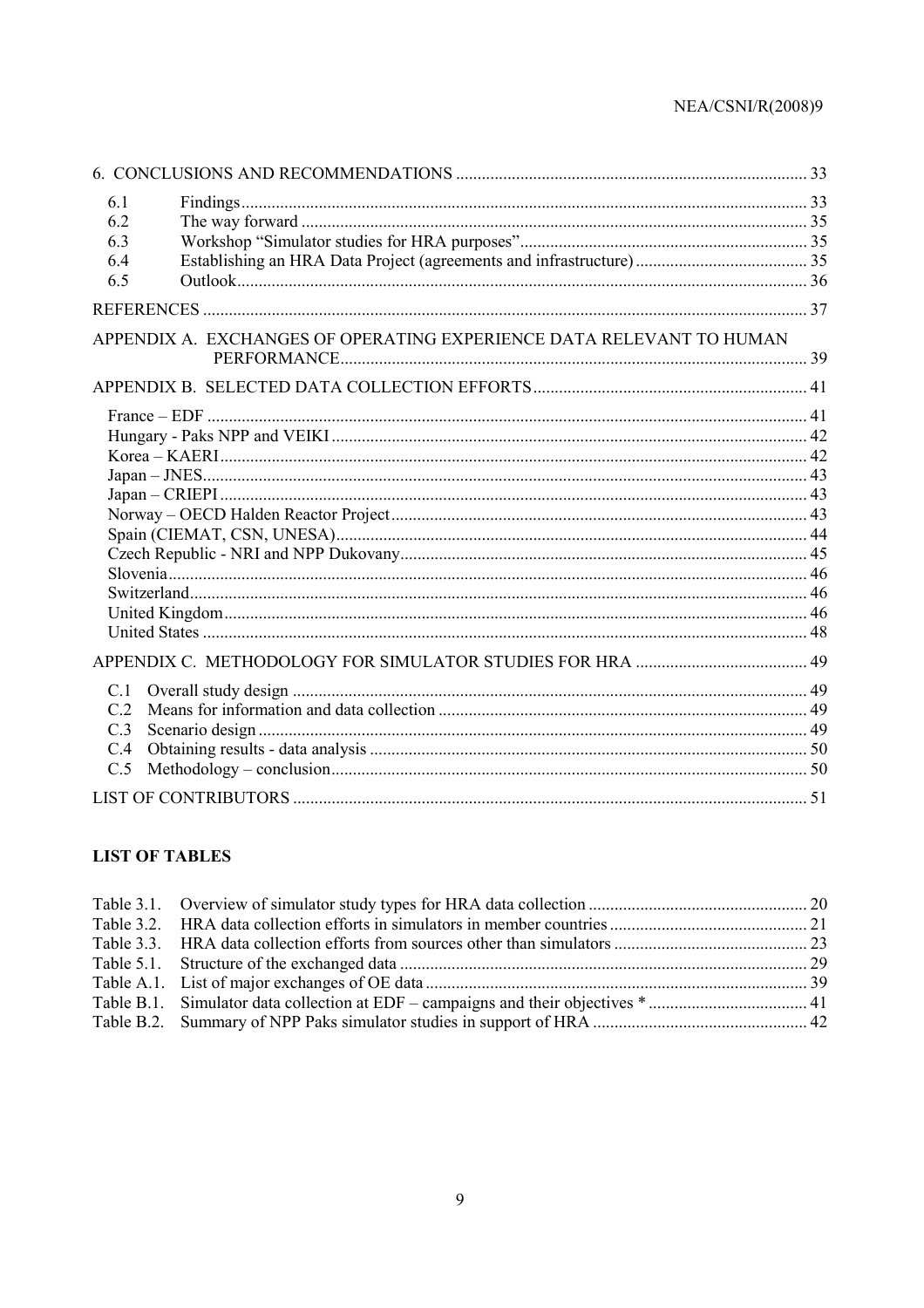# **ABBREVIATIONS**

| AIT           | <b>Augmented Inspection Team</b>                                                  |
|---------------|-----------------------------------------------------------------------------------|
| <b>ASEP</b>   | Accident Sequence Evaluation Program HRA Procedure [NUREG/CR-4772]                |
| <b>CBDT</b>   | Cause-based Decision Tree (HRA method)                                            |
| <b>CNRA</b>   | Nuclear Energy Agency Committee on Nuclear Regulatory Activities                  |
| <b>CRIEPI</b> | Central Research Institute of Electric Power Industry, Japan                      |
| <b>CSN</b>    | Consejo de Seguridad Nuclear, Spain                                               |
| <b>CSNI</b>   | Nuclear Energy Agency Committee on the Safety of Nuclear Installations            |
| <b>EDF</b>    | Electricité de France                                                             |
| EOC           | Error of Commission                                                               |
| <b>FIRE</b>   | OECD Fire Data Exchange project                                                   |
| <b>HCR</b>    | Human Cognitive Reliability (HRA method)                                          |
| <b>HEART</b>  | Human ErrorAssessment and Reduction Technique (HRA method)                        |
| <b>HFE</b>    | Human Failure Event                                                               |
| <b>HRA</b>    | Human Reliability Analysis                                                        |
| <b>HRP</b>    | <b>OECD Halden Reactor Project</b>                                                |
| <b>ICDE</b>   | OECD International Common-Cause Failure Data Exchange project (OECD Data Project) |
| <b>INES</b>   | <b>International Nuclear Event Scale</b>                                          |
| <b>IRS</b>    | <b>Incident Reporting Service</b>                                                 |
| <b>IRSN</b>   | Institut de Radioprotection et de Sûreté Nucléaire, France                        |
| <b>JNES</b>   | Japan Nuclear Energy Safety Organisation                                          |
| <b>KAERI</b>  | Korean Atomic Energy Research Institute                                           |
| <b>NPP</b>    | Nuclear power plant                                                               |
| <b>NRI</b>    | Nuclear Research Institute Rez plc, Czech Republic                                |
| OE(F)         | Operating Experience (Feedback)                                                   |
| <b>OECD</b>   | Organisation for Economic Co-Operation and Development                            |
| <b>PSA</b>    | Probabilistic Safety Assessment, also Probabilistic Risk Assessment (PRA)         |
| <b>THERP</b>  | Technique for Human Error Rate Prediction [NUREG/CR-1272]                         |
| <b>VEIKI</b>  | VEIKI Institute for Electric Power Research, Hungary                              |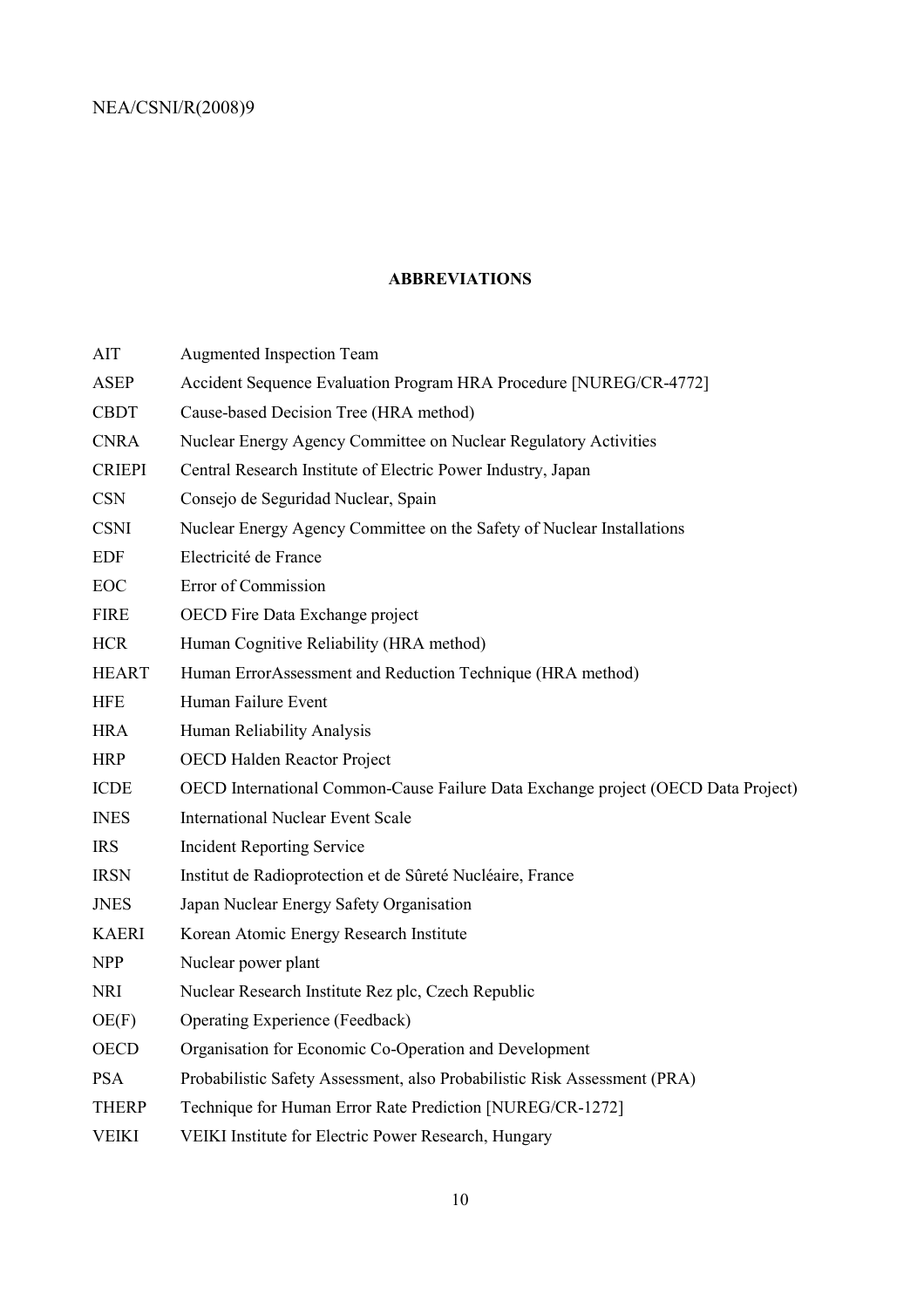## **1. INTRODUCTION**

#### **1.1 Background**

Probabilistic Safety Assessment (PSA) is today an essential input to regulatory and utility decisionmaking. Throughout the development of the role of PSA, Human Reliability Analysis (HRA) has provided an important set of inputs on plant safety and produced useful results.

Initial HRA methods focused on whether the conditions necessary for the success of personnel actions in response to potential accident scenarios were present, for instance, identifying and quantifying the effect of shortcomings in the procedural guidance or the human-machine interface. Examples of such methods include THERP [1], ASEP [2], HEART [3][4], and the Cause-Based Decision Tree [5]. Currently, a new set of HRA methods is emerging to address better the effect of the scenario context on performance and the issue of Errors of Commission.

The lack of data on human performance in complex, technical domains such as nuclear power plants has led to an extensive reliance on expert judgment and contributed to significant uncertainties in the PSA's results [6] [7]. Consequently, after completing tasks on the state of HRA [6] and on the outlook for methods addressing Errors of Commission [8] [9], the Working Group on Risk Assessment (WGRisk) initiated a task to identify the actions it could take to address the issue of HRA data.

#### **1.2 Objective**

In 2002, a WGRisk task group was set up to examine HRA data needs, candidate sources of data, and the challenges associated with the collection and exchange of this data. This report presents the findings of this work. These findings underlie a set of recommended actions with the ultimate aim of establishing a project to exchange HRA-related data and information.

The expected readers of the report are PSA professionals and generalists dealing with risk and safety management.

#### **1.3 What was done**

The task group addressed the following questions: What kind of data is needed? What are the potential sources? What actions can be taken? What are the challenges and how can they be addressed? What are the factors for success?

The task group reviewed the general trends in HRA applications and the associated data needs. Current activities related to HRA data in the member countries were reviewed on the basis of the literature and discussions with national experts and project managers. Existing international programs for the exchange of HRA-related data were also reviewed.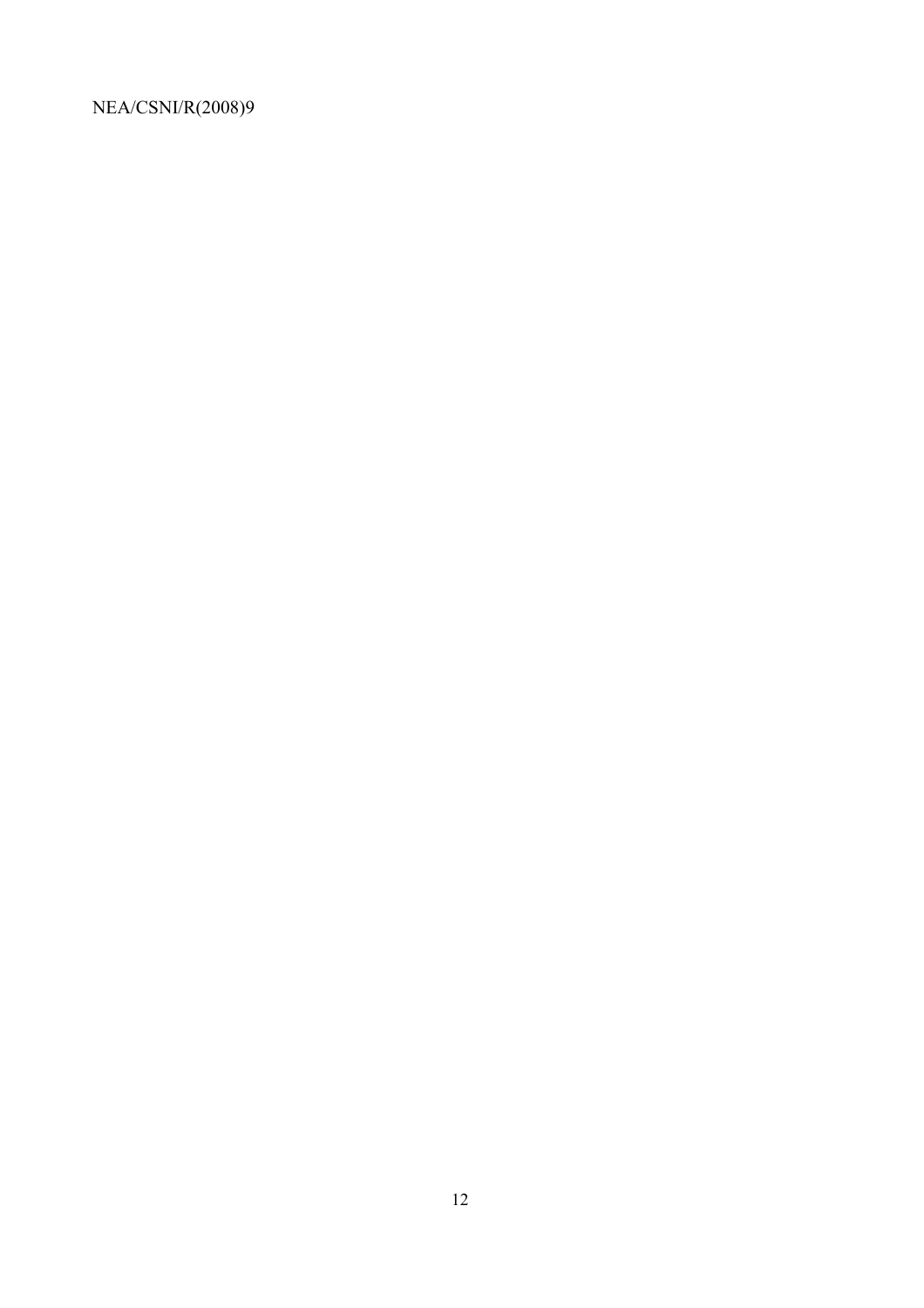#### **2. HRA DATA NEEDS**

Since the issuance of the Reactor Safety Study [10], the quantity and quality of HRA data has been recognized as a significant source of uncertainty in the Probabilistic Safety Assessments (PSAs) performed in the commercial nuclear power industry. These PSAs are now a part of the standard safety basis of nuclear power plants and are used in many regulatory applications.

Over time, many approaches have been developed and applied to integrate information about human and system performance in assessments of system reliability. Data that are used in human reliability analyses are sparse and applications have become overly reliant upon a few sources or use them outside the scope for which they were originally intended. Further, the failure probability estimates provided in some methods are accompanied by large uncertainty bounds. Taken together these cause the uncertainties associated with results of HRAs to be significant.

In estimating HEPs, most HRA methods account for a variety of determinants. These include the specific kind of action being performed, the kind(s) of resulting errors that may occur, other outcomes associated with performance of the task, as well as the conditions under which performance is postulated to occur and their effects on human performance. Data are needed to perform analyses in order to accurately describe the behavior(s) of interest, to adequately characterize the factors that mediate and may influence the likelihood of certain outcomes, and to thoroughly account for the effects of human performance over a range of postulated contexts. Currently a variety of HRA methods are available and although they agree on many of the central tenets necessary for conducting an HRA, most differ with respect to the specific model of human performance underlying each method. As a result, the activities and specific information needed to support method implementation may be different. Despite such differences, a number of the data needs are similar, owing to similarities of: the power producing systems to which they are applied; the kinds of operations that are routinely performed in nuclear power plants; and the personnel and postulated accident conditions over many nuclear power plants.

In the nuclear industry, some of the major needs for human performance data today include:

- data on decision-making in abnormal and accident scenarios, which is central to analyzing and understanding the risks of scenarios involving errors of commission;
- data related to the ergonomics of computer display-based human-system interfaces;
- data on performance in scenarios with extended time frames, e.g. 6 to 24 or more hours, which may be associated with the slower dynamics of Low Power and Shutdown conditions, of passive systems, and of advanced reactors requiring limited actions by the operators in the short term;
- data on human contributions to latent system failures, associated with maintenance, testing, and return-to-service.

More generally, human performance data is also needed to explore the importance of safety culture and organisational factors.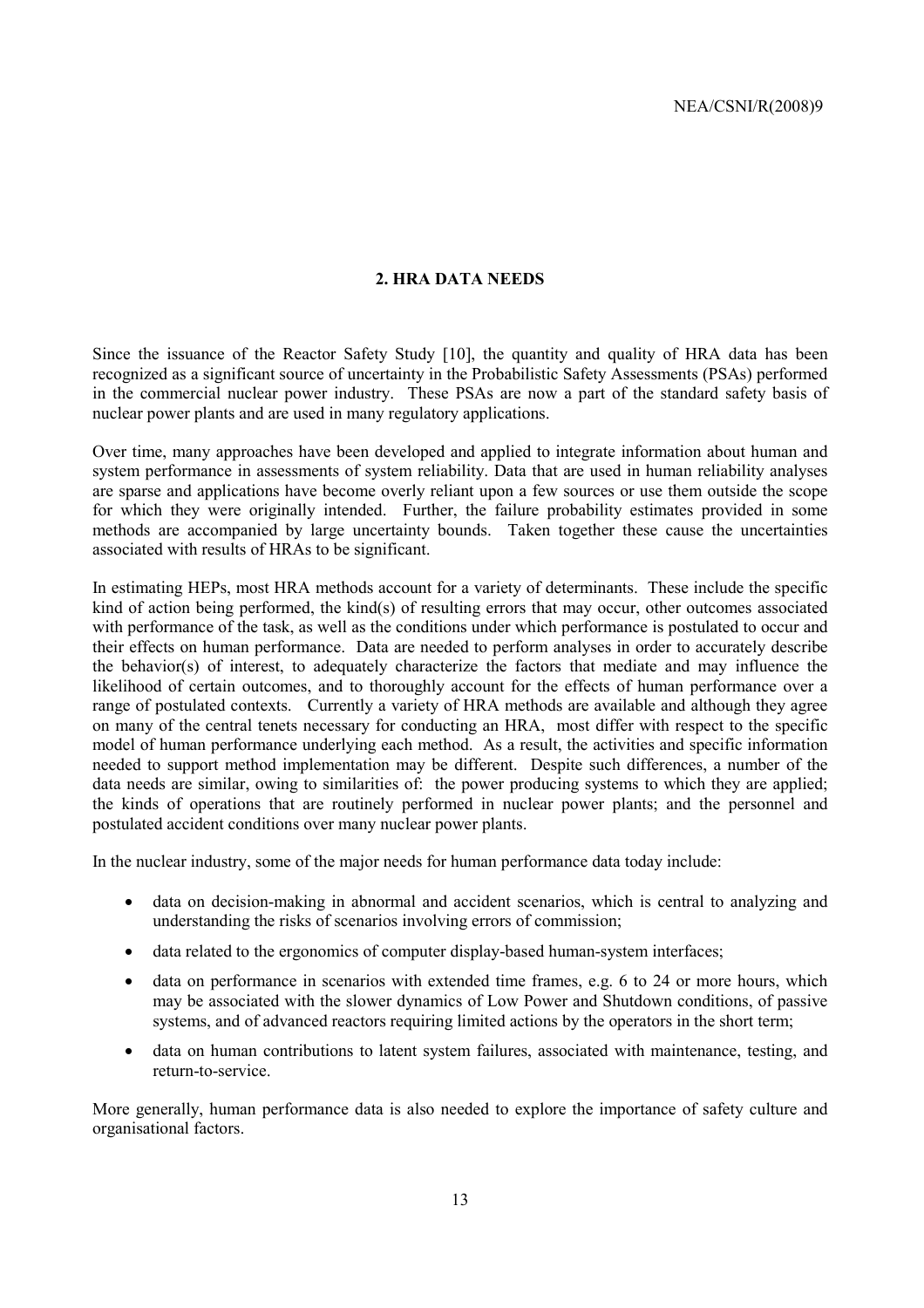# **2.1 Data on operator decision-making**

Operator decision-making is an important element of most operator actions modeled in a PSA, encompassing

- the situation assessment (diagnosis and decision) associated with required operator actions,
- situation assessment related to the performance of inappropriate, aggravating actions ("errors of commission"), and
- human failure event dependencies, through cognitive dependence

In addressing all of these, HRA relies almost exclusively on expert judgment, due to the number of factors involved, the interactions among these factors, and the difficulties in setting up "similar" situations for collecting and aggregating data.

Outside of the PSA/HRA applications, the investment of resources has focused on supporting operator decision-making and on the presenting plant information in the control room in ways that allow an overview while highlighting essential, critical information. The transition to symptom-based procedures, in some cases computerized procedures, and the introduction of diagnosis aids are examples of the first. The safety parameter display system, alarm filters, and large overhead displays are examples of the second. While there are data related to the verification and validation of these, these data are not in a form directly usable for HRA. There are no data measuring performance and reliability with these in PRA-like scenarios.

## **2.2 Data related to performance with computer-based HSIs**

Modern, computer-based human-system interfaces (HSIs) have many ergonomic advantages. For instance, they can be animated or colored to show abnormal trends, they can present alternative views to support specific tasks, a large selection of displays can be made available, or the operators can select default layouts according to their preferences and current tasks.

The technical basis for the design of computer-based HSIs is based on human factor studies. Additionally, studies are often carried out for the plant-specific verification and of these interfaces. However, the collection of quantitative human performance data for these HSIs has been limited. For failure modes that have analogies in conventional interfaces, e.g. misreading the value of a plant parameter, the HEPs applicable to conventional interfaces from sources such as the THERP Handbook often continue to be used. In contrast, the failure modes specific to computer-based HSIs have generally not been addressed.

## **2.3 Data related to performance in extended time frames**

Extended time frames refer to scenarios with time windows on the order of hours, from as little as 4-6 hours up to 24 or 48 hours. Time windows of this order arise for

- − long-term actions in all types of scenarios (ensuring water supply or heat sink after to maintain the plant in a safe state after it has been brought to a stable safe state)
- scenarios in Low Power and Shutdown conditions, which typically have large water inventories and generally slower dynamics
- plants with passive systems, again with slower dynamics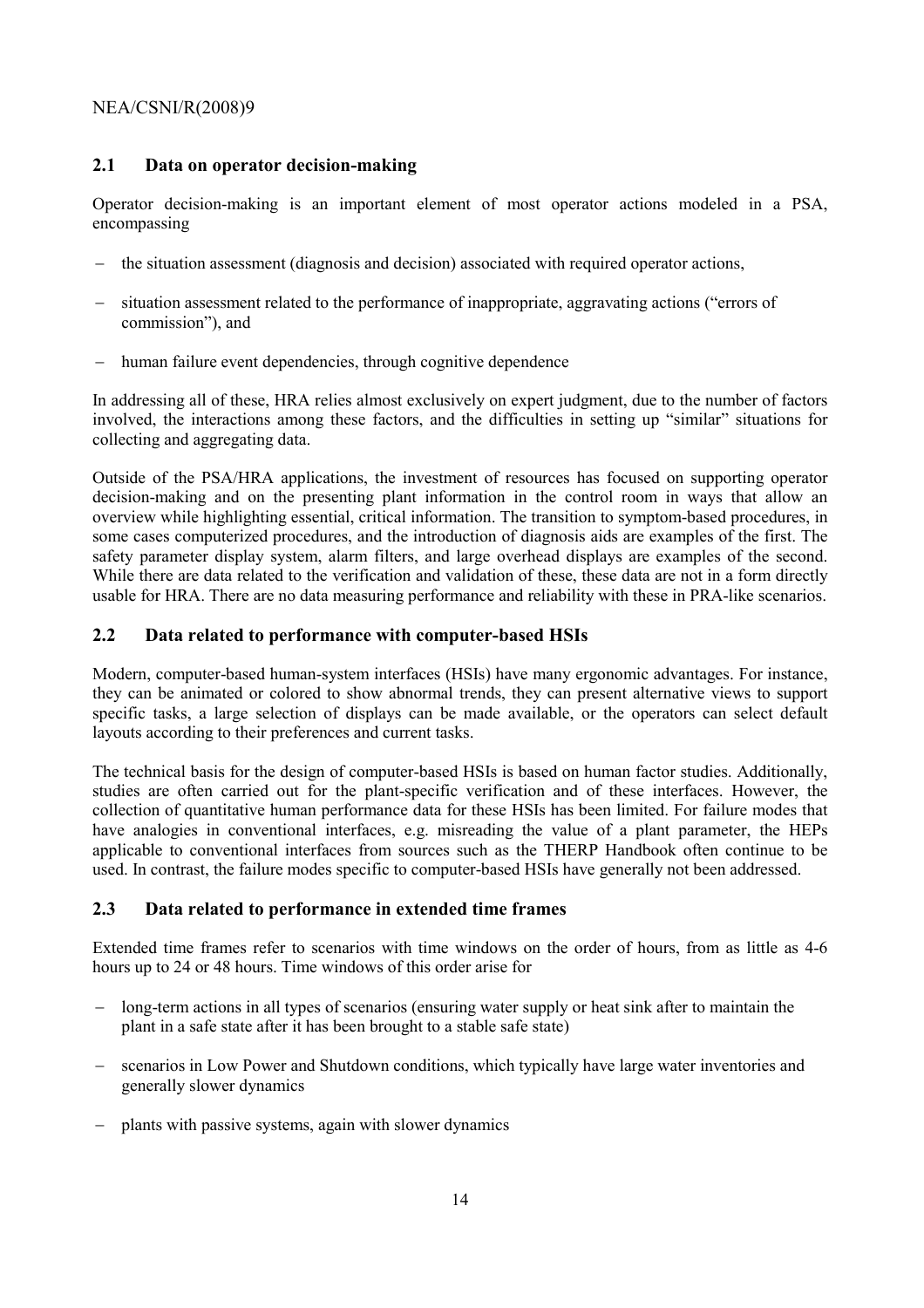- advanced reactors requiring limited actions by the operators in the short term
- accident management actions in severe accidents, where a Technical Support Center is assisting or guiding the control room staff

Such scenarios are challenging for the modeling of hardware (systems analysis and accident sequence modeling) as well as for HRA. It is expected that the human performance in these scenarios will be significantly better than for actions that are required in the first hours immediately following an initiating event, due to the time available and the redundancy in staff after the Technical Support Center is constituted and becomes available. These expectations are generally true and current PSAs typically use lower estimates for these human failure events.

On the other hand, there are limited or no data that systematically demonstrate these effects. While many decisions and actions are obviously easier, some precursor events and accidents show that an incomplete or incorrect understanding of the plant state can persist hours into the event, through shift changes. In addition, the technical support center (although technically increasingly better equipped) does continue to rely on the control room crew for information. Finally, there is a potential for error in the communication and coordination between the control room and the technical support center.

## **2.4 Data on human contributions to latent system failures**

Human errors in connection with maintenance, testing, and return-to-service can cause latent system failures and contribute to the unavailability of systems. In this area, HRA focuses primarily on failures that may disable multiple, redundant systems. In terms of methods, the consensus is that the THERP and ASEP methods are for the most part adequate for estimating the probabilities of pre-initiator HFEs. In many cases, the human contribution is assumed to be included in the hardware failure probabilities, that is, in the plant-specific and generic data that are used to estimate hardware failure probabilities. In any case, there have been no major developments of HRA methods for pre-initiator HFEs.

At the same time, latent system failures make up a major proportion of reportable events. As can be seen, for instance, in the data from the International Common Cause Failure Data Exchange (ICDE) project, these latent system failures frequently include a human failure contribution. This contribution can be due to a human failure associated with maintenance and testing, as mentioned, as well as with plant modifications. Consequently, data to quantify the human failure contribution to dependent failures among redundant systems is a concern.

#### **2.5 Data needs addressed by the proposed initiative**

The proposed initiative addresses primarily the need for data on operator decision-making in abnormal and accident scenarios. In this area, there is a large, untapped source of data, namely the plant-specific, fullscope simulators that are available for most nuclear power plants in the member countries. The discussion of candidate data sources, the subject of the next chapter, will provide the motivation for this focus.

To a more limited degree, it is expected that the proposed initiative would or could yield some data related to human performance on computer-based HSIs.

The data needs on extended time frames are more difficult to meet. The first reason is that it is difficult to run long-running scenarios in a repeatable way; setting up the context for the action of interest may be difficult given that the actions of the crew may drive the scenario in other directions, changing the context. A second reason, for the long time frames associated with post-accident (post-core melt) response, is that most simulators are not able to simulate the conditions near or after core melt. Finally, long simulator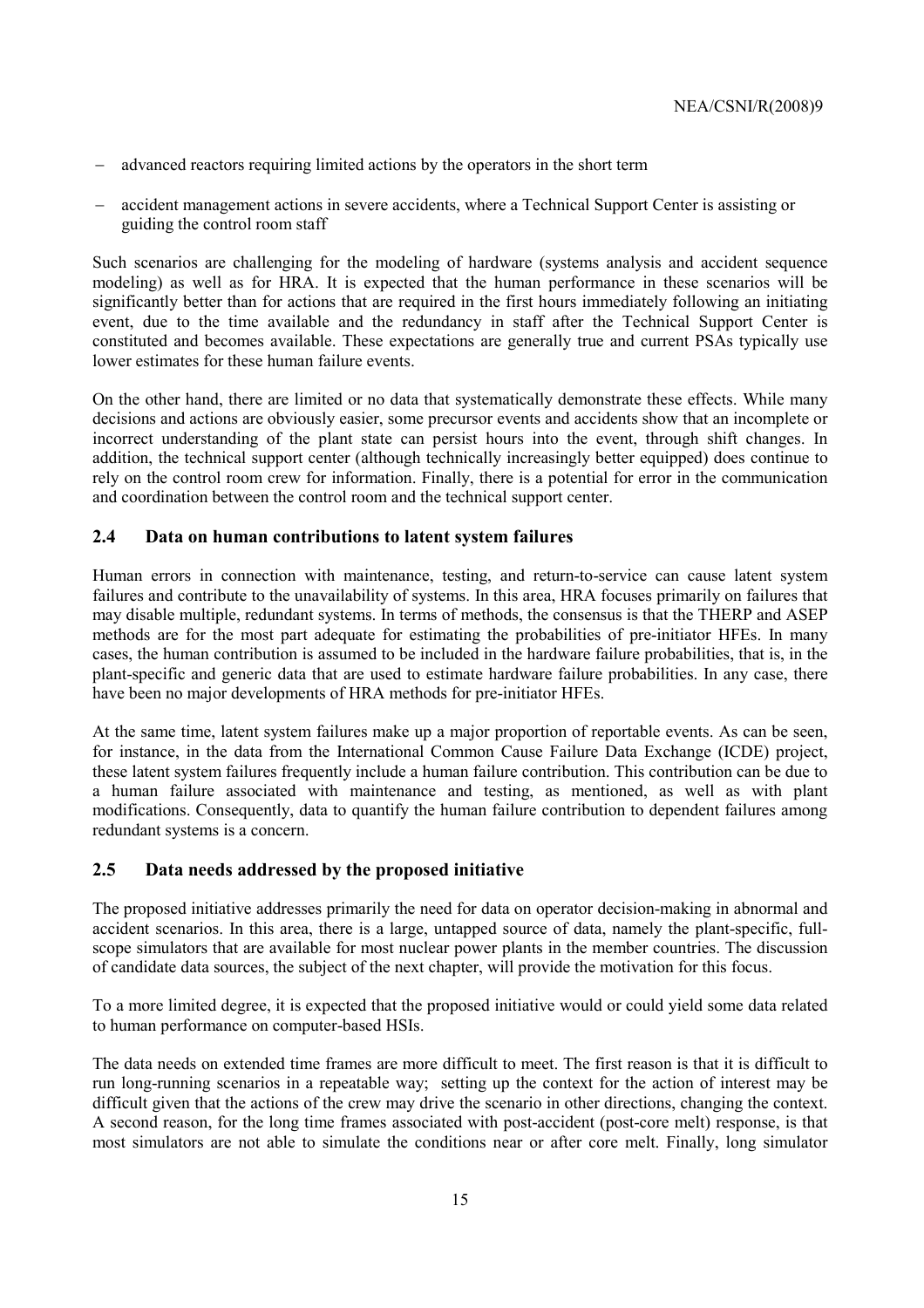sessions are relatively expensive – typical simulator sessions are on the order of 1-3 hours. Not all extended time frames are subject to these difficulties, sessions can be designed to address the slow dynamics of some of these scenarios, for instance, when they are associated with a large water inventory or a passive system.

Finally, the proposed initiative does not address the human contributions to latent system failures. Data on system failures are to some degree already being collected, in particular for the estimation of hardware failure probabilities. Given interest in the member countries, there could be scope for an HRA-related activity in this area as well.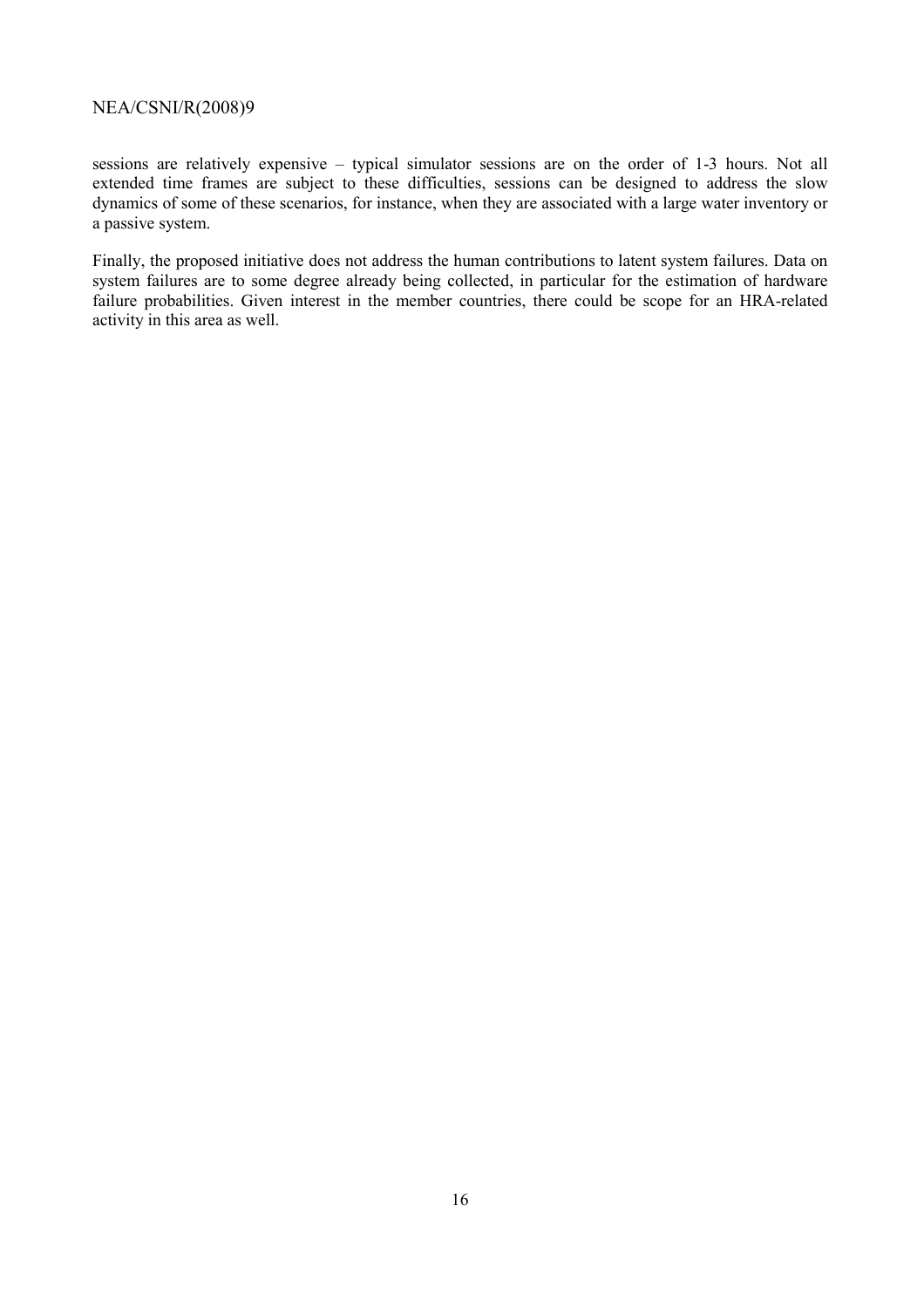# **3. SOURCES OF HRA DATA AND RELEVANT ACTIVITIES**

# **3.1 Overview**

The HRA data needs discussed in Chapter 2 relate to human performance in the context of nuclear power plants and to the technical, human performance, and organisational conditions typical for these plants. This chapter focuses on potential sources of nuclear-specific HRA data and on selected relevant activities in the member countries and international organisations.

The activities in member countries that are relevant for HRA data fall into four main categories:

- 1) collection and analysis of operating experience
- 2) operator training, in particular in plant simulators
- 3) studies of human performance / reliability in simulators
- 4) collection and analysis of HRA data

Another source of information about HRA during accidents or severe accidents is the observation of emergency exercises. These observations fall into the category of simulated situations but are not limited to the control room; such observations may support the HRA for Level 2 PSA, for instance.

It is worth noting that quantitative and qualitative data about the general behavioral tendencies of people and information from other task domains (other industries) can also inform HRA and PSA for nuclear power plants.

#### **3.2 Operating experience**

Operating experience is reported and analyzed to assess the effectiveness of technical, human, and organisational safety measures as well as to prevent or avoid that any hardware- or human-related failures that occur are repeated across facilities that share design features, hardware systems or components, procedures, or operational and maintenance practices.

A recent report of the CNRA Working Group on Operating Experience (WGOE), entitled "The Use of International Operating Experience Feedback for Improving Nuclear Safety" [11], presents a review of existing international operating experience feedback (IOEF) processes. This review has been performed with the objective to provide recommendations on how to better organize the international network and outputs for more effective use of the operating experience feedback.

This reporting and sharing of operating experience information occurs at the utility, owners' groups, national, and international levels.

At the plant level, nuclear power plant organisations log their own experience and review this data internally, providing feedback for operations and training as well as for maintenance. In addition, they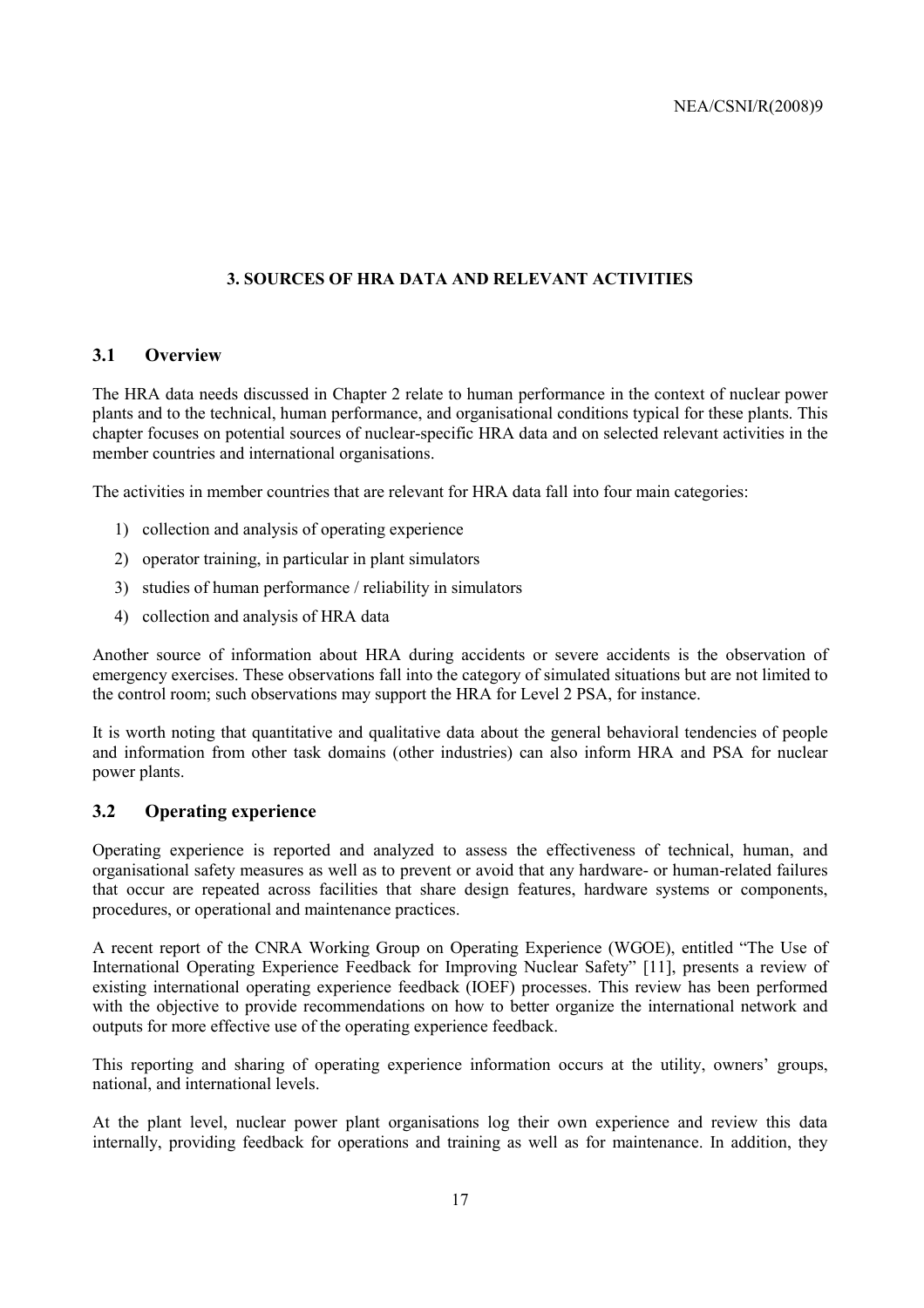often share this information within the owning organisation, for instance, when the utility company owns several nuclear power plants.

Utilities additionally share operating experience data with other utilities that have nuclear power plants from the same vendor, in the various Owners' Groups. Of particular relevance for HRA, many Owners' Groups provide utilities with a base version of abnormal and emergency operating procedures and review the experience with these procedures in a continuous improvement process.

At the national level, operating experience events exceeding defined levels of severity must usually be reported to the regulatory authorities, together with an analysis of the event, the lessons learned, and any measures identified to prevent their re-occurrence or to mitigate their consequences.

At the international level, incidents and accident events are reported to the International Atomic Energy Agency (IAEA) and OECD/NEA in the Incident Reporting System (IRS). The main objective of the IRS is to assure proper feedback on events of safety significance on a worldwide basis, in order to help prevent the occurrence or recurrence of serious incidents or accidents. These agencies also use the International Nuclear Event Scale (INES), in conjunction with the Nuclear Events Web-based System (NEWS) for rapid communication to the media and the public regarding the safety significance of events at all nuclear installations associated with the civil nuclear industry.

Finally, the utilities in many countries additionally share operating experience in the programs of industry groups that extend beyond the Owners' Groups. U.S. utilities participate in the operating experience feedback program run by the Institute for Nuclear Power Operations (INPO). An analogous program at the international level is run by the World Association of Nuclear Operators (WANO) for the use of its member organisations.

The operating experience programs make up multiple feedback loops. To accomplish the aims of these programs, the event reports that are shared are evaluated at each nuclear power plant in terms of the applicability of the reported issues and of the adequate response to these issues.

More detailed information on these programs is presented in the above-mentioned report of the CNRA Working Group on Operating Experience (WGOE) [11].

#### *Observations on operational experience feedback programs*

Operating experience is a highly relevant source for generating human reliability information since it comes from the environment that HRA analyses are treating and includes the variables that affect human performance in that environment. It may significantly help in the identification of the relevant human failure modes.

Human contributions to the latent failures of systems and components make up a dominant proportion of the human errors reported in operating experience reports. An analysis of significant U.S. operating events with human failure contributions showed that latent human failure events were present in every operating event analyzed and outnumbered active errors by a ratio of 4 to 1 [12]. In summary, the information collected and exchanged within OEF programs relates primarily to latent human failure events.

For the other data needs discussed in Chapter 2, on decision-making, on the ergonomics of computer display-based HSIs, and on human performance in extended time frame scenarios, operational experience delivers comparatively little data.

Noting that this data mostly relates to latent system failures or, in HRA terms, to pre-initiator actions, more work is needed to develop approaches to extract the relevant information and methods to incorporate this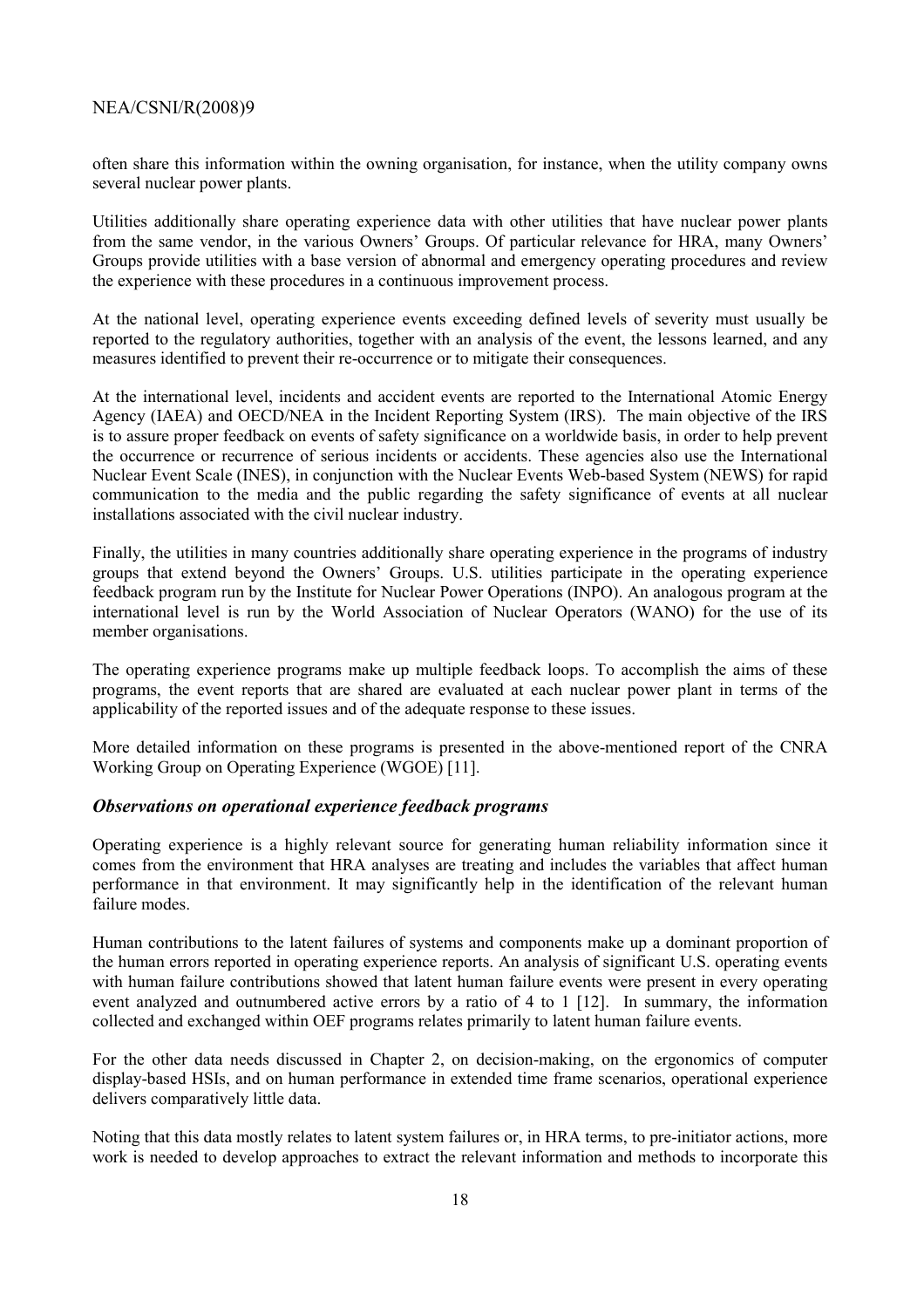information into HRA. Efforts in this direction include HERA [13] (cf. Section 3.5) and the development of Bayesian methods [14].

# **3.3 Operator training in simulators**

At many nuclear power plants, the response to abnormal and accident scenarios is trained in plant-specific training simulators. Although precursor events and the relatively rare accident events can be used as a source of information concerning this area of operator performance, the primary source of potential HRA data for this area remains simulators.

First, the low frequency of actual events and the highly specific circumstances that usually characterize actual events occur means that these events tend to be more suited for assessing whether the human performance models used in HRA are adequate than for informing HRA quantification. In other words, actual events are used mainly to assess whether HRA models address the aspects that arise in these events. Secondly, training simulators have two major advantages as a source of HRA data. One is that the conditions for the operator response can be controlled. The second is that the scenarios can be repeated for a set of crews, which means that the systematic aspects of the response may be better distinguished from those that are unique to the realization of a scenario or to a crew.

Despite these advantages, the potential for HRA data from training simulators is today largely unexploited. There are a few programs in member countries, which are discussed next, in Section 3.4. Some of the reasons for the unexploited potential include:

- A shortage of simulator time and crews for simulator studies that are not directly dedicated to training. In addition, the scenario may be tailored for training goals adapted to each specific crew.
- The cost and learning curve for effective HRA-specific studies. To collect HRA data that is useful for the longer term, HRA-specific simulator studies have to be carefully designed, the evolution of the session has to be carefully monitored and controlled, and the raw data that is collected has to be analyzed.

It is worth noting that EDF in France and the utilities participating in the Halden Reactor Project studies have indicated that HRA-specific studies are of value for operator training, even if they are typically run differently from training sessions. (For instance, HRA-specific studies generally avoid interrupting the simulation and they strive to make the scenario as similar as possible for all the crews. In contrast, training sessions may be suspended in order to discuss a particular phase of the scenario in the "heat of the moment" and subsequently resumed.) In addition, some programs do collect HRA data in simulator sessions whose primary aim is operator training.

# *Other remarks*

Training simulators could also deliver data on the ergonomics of computer display-based interfaces because they strive to replicate the actual control room faithfully and comprehensively.

There tends to be less experience in training simulators for scenarios with extended time frames. Practical considerations with regard to the duration of the simulator sessions are one main reason. Another reason is that, if the extended time frames relate to more degraded plant conditions, the scenario may be difficult to "set up" in the simulator, meaning that the prior hardware and human failure events may be difficult to create in a credible way. Finally, training simulators may be limited in terms of simulating plant conditions near and beyond core damage.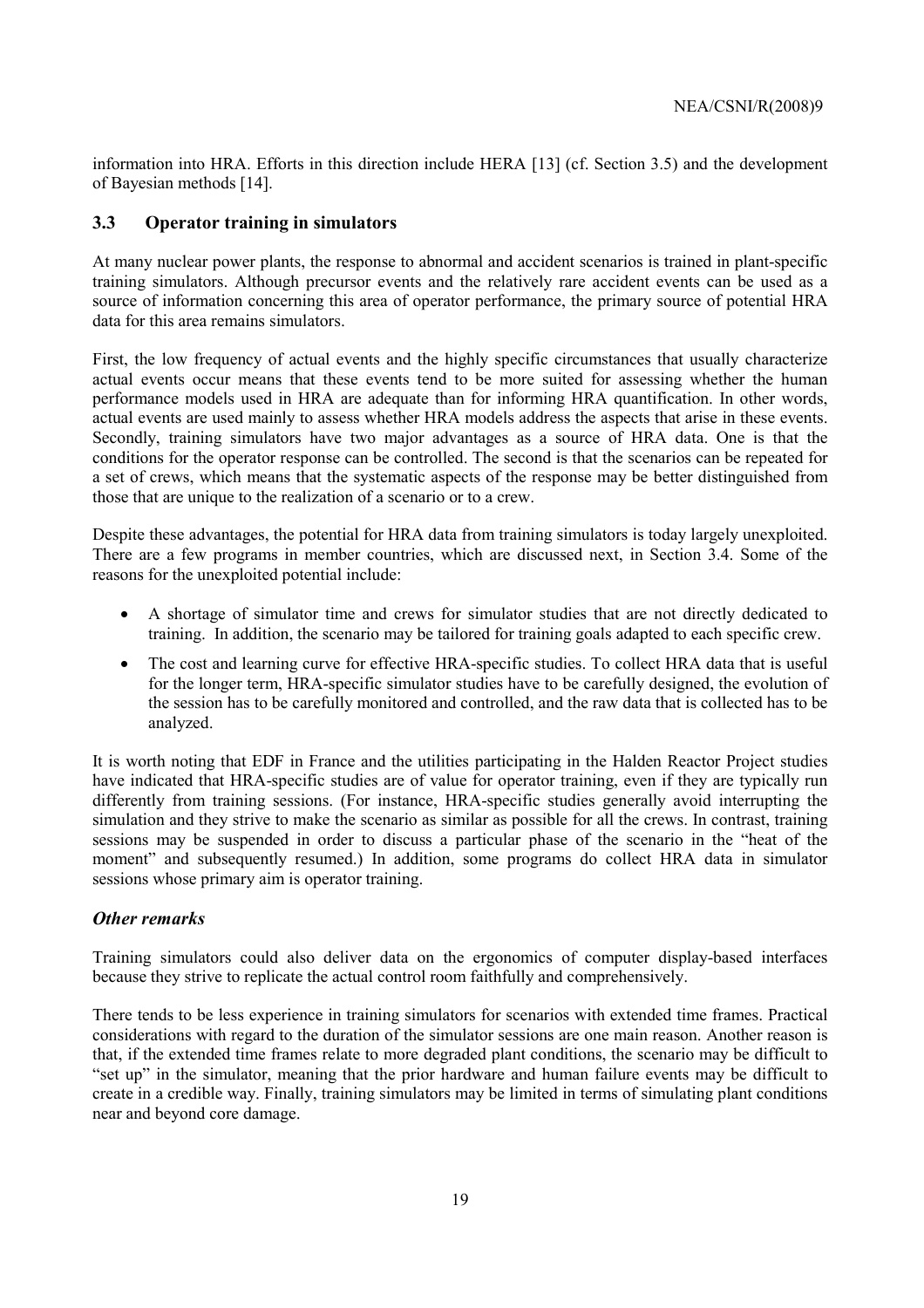# **3.4 Studies of human performance and HRA data collection in simulators**

Plant simulators possess high fidelity in replicating the physical appearance and behavior of nuclear plant systems. In nearly all cases, they are identical to the control rooms of the actual plants and provide the best approximation of the operating context for control room activities and responses. Simulators also have data logging facilities for recording system actions, human actions and control inputs, plant parameter values, and most also provide for the ability to produce high quality audio and video recordings of crew interaction. Since they are used to train and license operators, they are also familiar to crews and are likely to produce behavior that is representative for many PSA-relevant conditions. At the same time, the analysis of the simulator data needs to take into consideration the differences between real and simulated situations and the impacts these may have on the observed responses.

As noted in the discussion of training simulators, a few member countries have on-going programs in which simulators are being used for HRA purposes. In addition, there have been notable programs in the past in some countries. Finally, the OECD Halden Reactor Project carries out HRA studies in the Hammlab experimental simulator facility.

|                                                     | NPP training<br>simulators | Experimental simulators<br>(e.g. HRP's Hammlab) |
|-----------------------------------------------------|----------------------------|-------------------------------------------------|
| HRA-relevant data derived from<br>training sessions | X                          |                                                 |
| HRA data collection during<br>training sessions     | X                          |                                                 |
| Sessions dedicated to HRA data<br>collection        | X<br>(1)                   | X                                               |
| Human-system interface<br>validation studies (2)    | X                          | X                                               |

#### **Table 3.1. Overview of simulator study types for HRA data collection**

- (1) It is worth noting that simulator sessions dedicated to HRA data collection can be valuable for training.
- (2) HSI validation studies may tend to provide more qualitative information, e.g. impact of HSI on mode of response, way of working.

Table 3.2 presents an overview of these programs, based on information provided by WGRisk representatives and/or in the reports on PSA developments in member countries, from a 2005 Halden workshop [15], and the literature.

It can be seen that the use of simulators for HRA falls into two broad categories.

1. **Collection of timing-related data.** A number of the programs collect timing-related data, which are then used together with Time Reliability Curves (TRCs) to derive plant-specific HEPs. Although several TRC methodologies are available and remain generally accepted, there is a growing recognition that there are important limitations to this approach in covering the reliability of operator decision-making. A number of more recent HRA methods do not use available time as the main driver of the decision element of HEPs.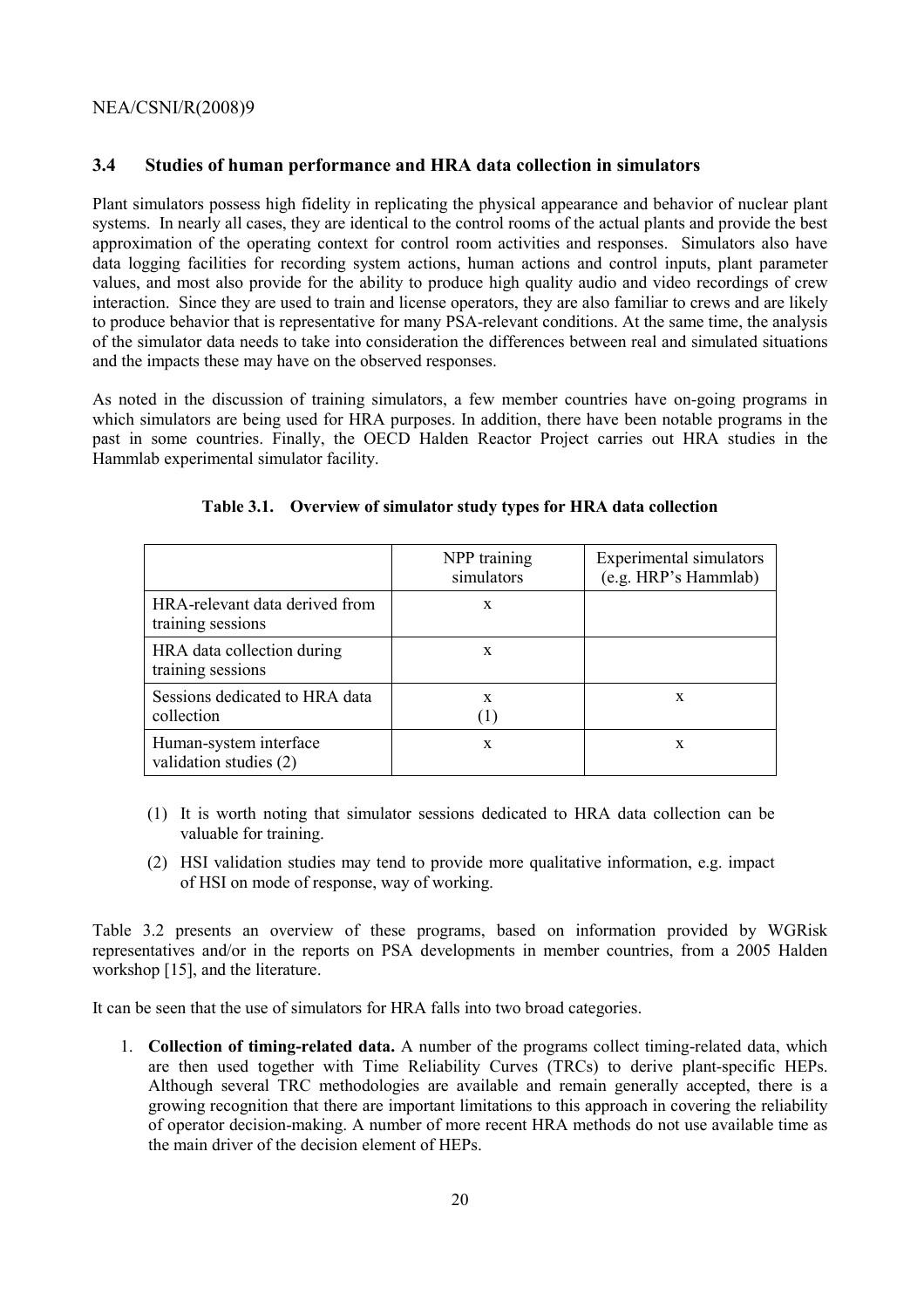It is worth noting that aside from their use for deriving HEPs, plant-specific and scenario-specific timing-related data are useful inputs for realistically modeling the dynamics of post-initiator operator responses in PRA.

- **2. Collection of qualitative inputs for HRA.** A large amount of qualitative information is produced in simulating design basis accidents and beyond-design-basis accidents in training simulators and in observing the operator responses. Examples of this qualitative information includes, as can be seen in the table, the observation of:
	- how emergency procedures are applied in the scenarios
	- the areas in which these procedures are difficult to use or error-prone
	- operating styles and crew teamwork
	- the effect of context, including intended and unintended effects of trained rules and priorities.

| Organisation                      | <b>Dates</b>        | <b>Description</b>                                                                                                                                                                                                                                                                                                                                                                                                                                                                                                                                                                                                                                                                                    |
|-----------------------------------|---------------------|-------------------------------------------------------------------------------------------------------------------------------------------------------------------------------------------------------------------------------------------------------------------------------------------------------------------------------------------------------------------------------------------------------------------------------------------------------------------------------------------------------------------------------------------------------------------------------------------------------------------------------------------------------------------------------------------------------|
| EDF, France                       | 1984 -<br>present   | Since 1984, in a series of campaigns, information and data have been<br>collected in over 300 simulator sessions. These include sessions dedicated<br>to HRA data collection as well as operator training sessions. In the 2003-<br>2007 campaign, there were 57 observations of simulator sessions.<br>The observations are performed to collect information on the application<br>of Emergency Operating Procedures and on contextual information, in<br>support of the application of the MERMOS HRA methodology. See<br>Appendix B for a breakdown of the observations in terms of objectives.                                                                                                    |
| Paks NPP and<br>VEIKI,<br>Hungary | 1992-<br>2006       | The observations made at the simulator centre of the Paks NPP included<br>collection of both timing-related data and collection of qualitative inputs<br>for HRA with more and more focus on the latter.<br>Earlier studies in 1992 were carried out using a methodology derived from<br>EPRI's Operator Reliability Experiments (ORE). Completely revised data<br>collection taxonomies, methods and tools were applied in subsequent<br>simulator sessions in 1995 and in 2004. The latest HRA-purpose<br>observations were carried out in 2004 to investigate changes in<br>effectiveness of crew performance following the implementation of new,<br>symptom-oriented procedures at Paks in 2003. |
| JNES, Japan                       | $2005 -$<br>present | JNES launched projects aiming at the development of guidelines for<br>collecting HRA data using plant simulators - 2005-2007.<br>Experiments were designed in accordance with the guidelines and<br>conducted at BWR training centers - 2006-2007.<br>The guidelines appeared to be useful with no critical deficiency. Therefore<br>no fundamental modifications were made to the draft guidelines.                                                                                                                                                                                                                                                                                                  |

**Table 3.2. HRA data collection efforts in simulators in member countries**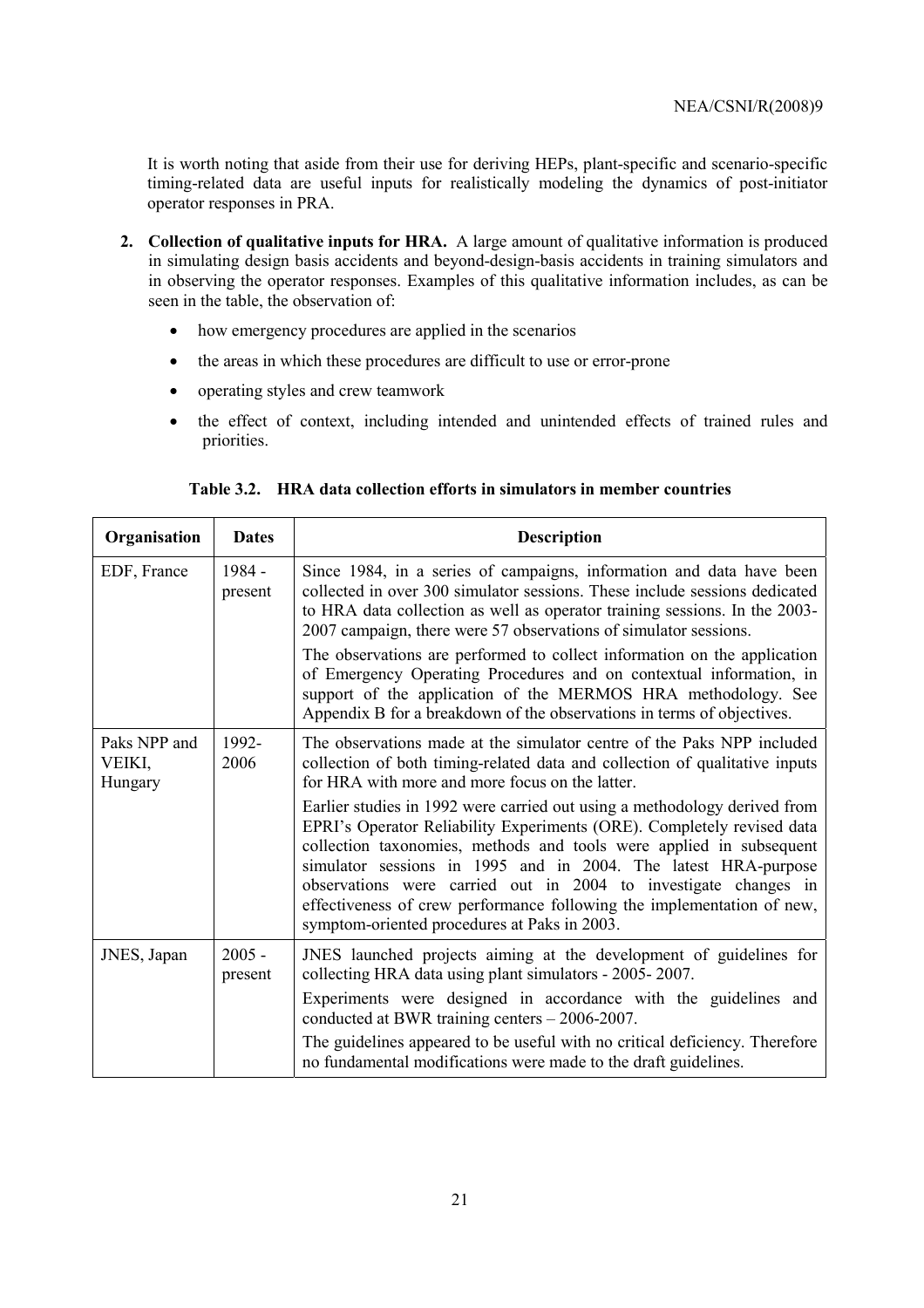| Organisation                                                                                   | <b>Dates</b>                         | <b>Description</b>                                                                                                                                                                                                                                                                                                                                                                                                                                                                                                                                                                                                                                                                                                                                                                                                                                                        |  |
|------------------------------------------------------------------------------------------------|--------------------------------------|---------------------------------------------------------------------------------------------------------------------------------------------------------------------------------------------------------------------------------------------------------------------------------------------------------------------------------------------------------------------------------------------------------------------------------------------------------------------------------------------------------------------------------------------------------------------------------------------------------------------------------------------------------------------------------------------------------------------------------------------------------------------------------------------------------------------------------------------------------------------------|--|
| Central<br>Research<br>Institute of<br><b>Electric Power</b><br>Industry<br>(CRIEPI),<br>Japan | $2003 -$<br>present                  | CRIEPI has a program to enhance NPPs operating team performance. In<br>this program, a method to evaluate team work has been being developed in<br>cooperation with operator training centers and utilities operating teams.<br>This method was applied to evaluate team work of utilities' teams facing<br>abnormal operating conditions such as LOCA, etc., and found that this<br>method shows reasonable results.                                                                                                                                                                                                                                                                                                                                                                                                                                                     |  |
| KAERI, Korea                                                                                   | $2000 -$<br>present                  | The OPERA database (Human Performance Database for Operator<br>Performance and Reliability Analysis) is an effort aimed at identifying and<br>understanding the main sources of problems related to human<br>performance. It includes data from reactor trip events as well as NPP<br>emergency scenarios simulated in training simulators. To date, 160<br>simulator training sessions have been analyzed in terms of error modes,<br>associated cognitive functions, response time data such as event diagnosis<br>and task execution, and the use of procedures in emergency scenarios.                                                                                                                                                                                                                                                                                |  |
| NRI, Czech<br>Republic                                                                         | 1998-<br>2000                        | Approximately 90 training sessions (related to PSA scenarios) were<br>observed and analyzed in three series of exercises. The main focus was put<br>upon development of symptom based procedures, but an important<br>additional goal was analysis of crew reliability. Every scenario was split<br>into segments described by several characteristics - complexity, length,<br>formal structure (ergonomics), action performer (primary versus secondary<br>circuit operator), risk importance, type of action, simulation quality.<br>Correlations between characteristics levels (simple versus complex step)<br>and crew work quality and reliability marked with four grades were<br>searched for. In addition, several (12) HEPs derived for the purpose of<br>plant PSA by generic methods (decision trees) were modified on the base<br>of training observations. |  |
| Slovenia<br>nuclear<br>regulatory<br>authority                                                 | 2005-<br>2006                        | Response times for a set of actions have been measured, in support of a<br>Time Reliability Correlation model.                                                                                                                                                                                                                                                                                                                                                                                                                                                                                                                                                                                                                                                                                                                                                            |  |
| OECD Halden<br>Reactor<br>Project                                                              | $1994 -$<br>present<br>2006-<br>2007 | Since 1994, the HRP has performed a series of experimental studies in the<br>Hammlab simulator facility to collect data relevant for HRA. Most of these<br>studies have focused on specific performance shaping factors and their<br>effects on performance.<br>Since 2006, the HRP is a key contributor to the International HRA<br>Empirical Study [16-18], in which data on the performance of operators in<br>PSA-based scenarios are being collected in a simulator study and<br>compared to predictive HRA analyses.                                                                                                                                                                                                                                                                                                                                                |  |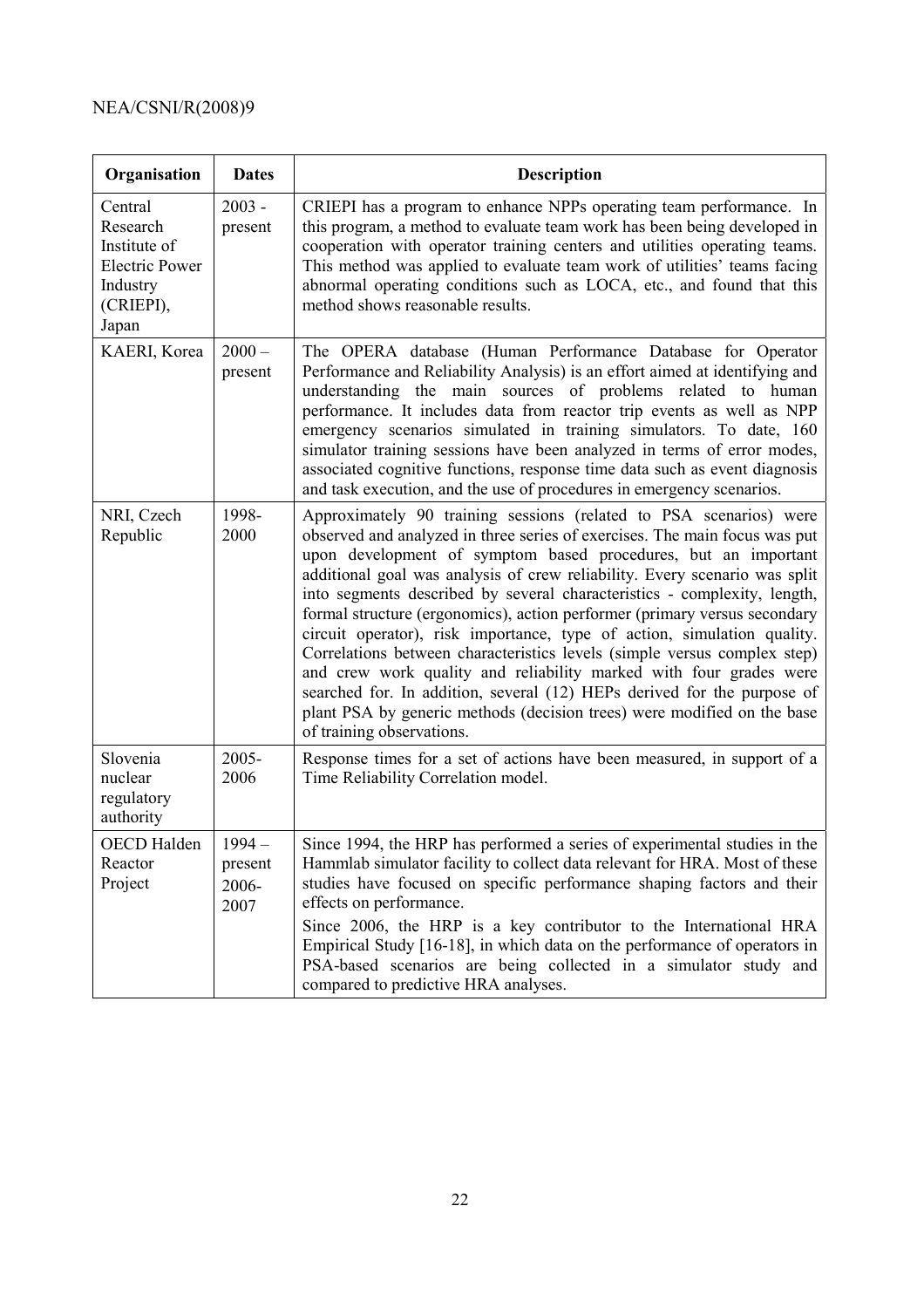# **3.5 Collection of HRA data from sources other than simulators**

Adding to the description of efforts to collect HRA data in simulators presented above in Table 3.2, this section describes a number of HRA data collection efforts from sources other than simulators. These are summarized in Table 3.3.

| Program                                                     | <b>Source</b>                                                                                               | <b>Description</b>                                                                                                                                                                                                                                                                                                                                                                                                                                                                                                                                                                                                                                                                                                                                                                                                                             |
|-------------------------------------------------------------|-------------------------------------------------------------------------------------------------------------|------------------------------------------------------------------------------------------------------------------------------------------------------------------------------------------------------------------------------------------------------------------------------------------------------------------------------------------------------------------------------------------------------------------------------------------------------------------------------------------------------------------------------------------------------------------------------------------------------------------------------------------------------------------------------------------------------------------------------------------------------------------------------------------------------------------------------------------------|
| CORE-DATA,<br><b>UK</b>                                     | operational data<br>on specific tasks<br>in various<br>industries.<br>supplemented<br>by expert<br>judgment | This database contains more than 400 Human Error Probabilities<br>from a range of industries, including nuclear power and<br>reprocessing; chemical industry; offshore platform drilling and<br>evacuation; service industry; air traffic management; and some<br>defence-related data, etc. For each of the data points, there is a<br>description of the error, its context, and any performance shaping<br>factors. Where possible, the actual number of errors and the<br>number of opportunities for error, which together enabled the<br>HEP to be calculated, are given in the database. The database<br>itself contains a large amount of real (i.e. operationally-recorded)<br>data, as well as some HEPs that contain a mixture of such data<br>and expert judgment.                                                                 |
| <b>HFEG/JNES</b><br>human error<br>event database,<br>Japan | Voluntary and<br>required event<br>reports                                                                  | The Human Factors Evaluation Group (HFEG) in JNES has<br>accumulated accident and trouble events which utilities reported<br>to Ministry of Economy, Trade and Industry according to laws or<br>voluntarily and produced an associated database. This program is<br>a continuation of work by the Institute of Human Factors of<br>NUPEC.<br>HFEG has developed methodologies of systematically analyzing<br>these events from the view point of human factor. Using these<br>methodologies, HFEG has analyzed these events to make human<br>error event database. 257 events which occurred from 1966 to<br>2006 are stored in the database. Human errors events have been<br>analyzed and evaluated systematically from the view points of<br>error causes, human error mechanisms and error modes, taking<br>into account contents of work. |
| <b>CRIEPI Human</b><br>Factors<br>Database, Japan           | Operating<br>experience<br>events                                                                           | The Human Factors Research Center (HFC) in CRIEPI has<br>programs to enhance safety and reliability of nuclear power<br>operations. Since its establishment in 1987, HFC analyzed, in<br>cooperation with Japanese utilities, human errors happened in<br>Japanese NPPs with a systematic technique named HINT/J-<br>HPES (advanced version of J-HPES) to find their latent factors<br>and countermeasures. The data are stored Human Factors Data<br>Base in CRIEPI to share them among the utilities. Using the<br>data, HFC is publishing booklets and posters to share the lessons-<br>learned and also analyzing statistically the relations between<br>types of human errors and their latent factors.                                                                                                                                   |

**Table 3.3. HRA data collection efforts from sources other than simulators**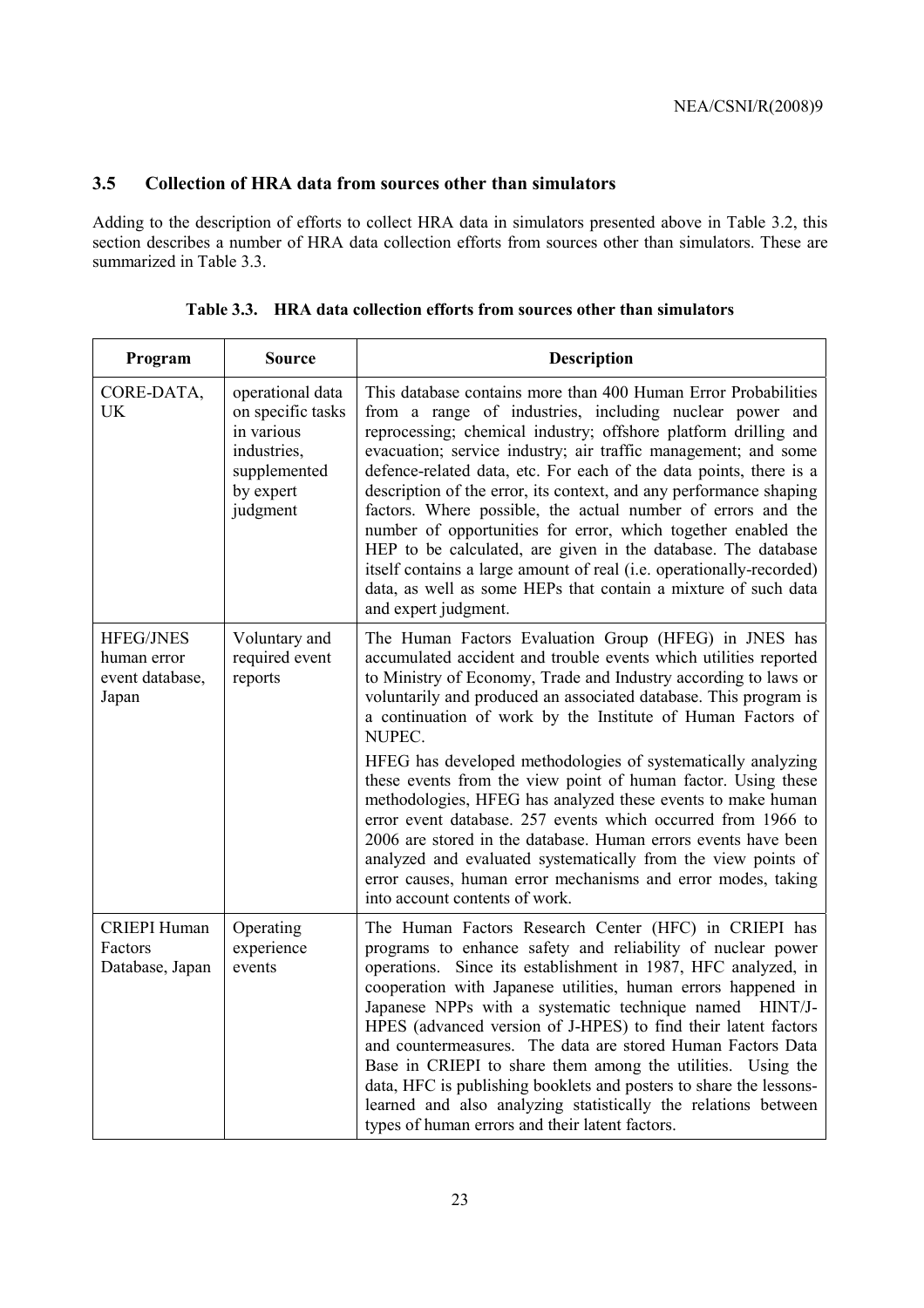| Program                                                                                 | <b>Source</b>                                                | <b>Description</b>                                                                                                                                                                                                                                                                                                                                                                                                           |
|-----------------------------------------------------------------------------------------|--------------------------------------------------------------|------------------------------------------------------------------------------------------------------------------------------------------------------------------------------------------------------------------------------------------------------------------------------------------------------------------------------------------------------------------------------------------------------------------------------|
| HERA, US <sup>*</sup><br>LERs, AITs,<br>and other<br>operating event;<br>simulator data |                                                              | The objective of the Human Event Repository and Analysis<br>(HERA) System [13] is to make available empirical and<br>experimental human performance data, from commercial nuclear<br>power plants (NPPs) and other related technologies, in a content<br>and format suitable to human reliability analysis (HRA) and<br>human factors practitioners.                                                                         |
|                                                                                         |                                                              | The framework is intended to be suitable for collecting human<br>performance data from operating events as well as simulator data.<br>Over 45 operating experience (reportable) events, each including<br>several human events, have been analyzed based on Licensee<br>Event Reports and other sources of information. In addition, data<br>from Halden simulator experiments are also being incorporated<br>into HERA [19] |
| OPERA,<br>KAERI, Korea*                                                                 | Reactor trip<br>events;<br>simulator data<br>(see Table 3.2) | KARI's<br>Performance Database<br>Human<br>for<br>Operator<br>Performance and Reliability Analysis (OPERA) includes HRA-<br>related data from simulator training sessions on NPP emergency<br>scenarios (see Table 3.2) as well as reactor trip events. Over 100<br>human-related reactor trips have been analyzed and included in<br>OPERA.                                                                                 |
| <b>ICDE</b> data<br>project, OECD<br><b>NEA</b>                                         | Reported<br>common-cause<br>failure events                   | The data collected in the OECD International Common-Cause<br>Failure Data Exchange (ICDE) project includes data on human<br>contributions to common-cause events. This data has not been<br>generally been applied to support HRA analysis; however, it<br>represents a useful source of information on human failure events<br>that may be relevant to HRA.                                                                 |

More detailed information and references are provided in Appendix B, "Selected Data Collection Efforts".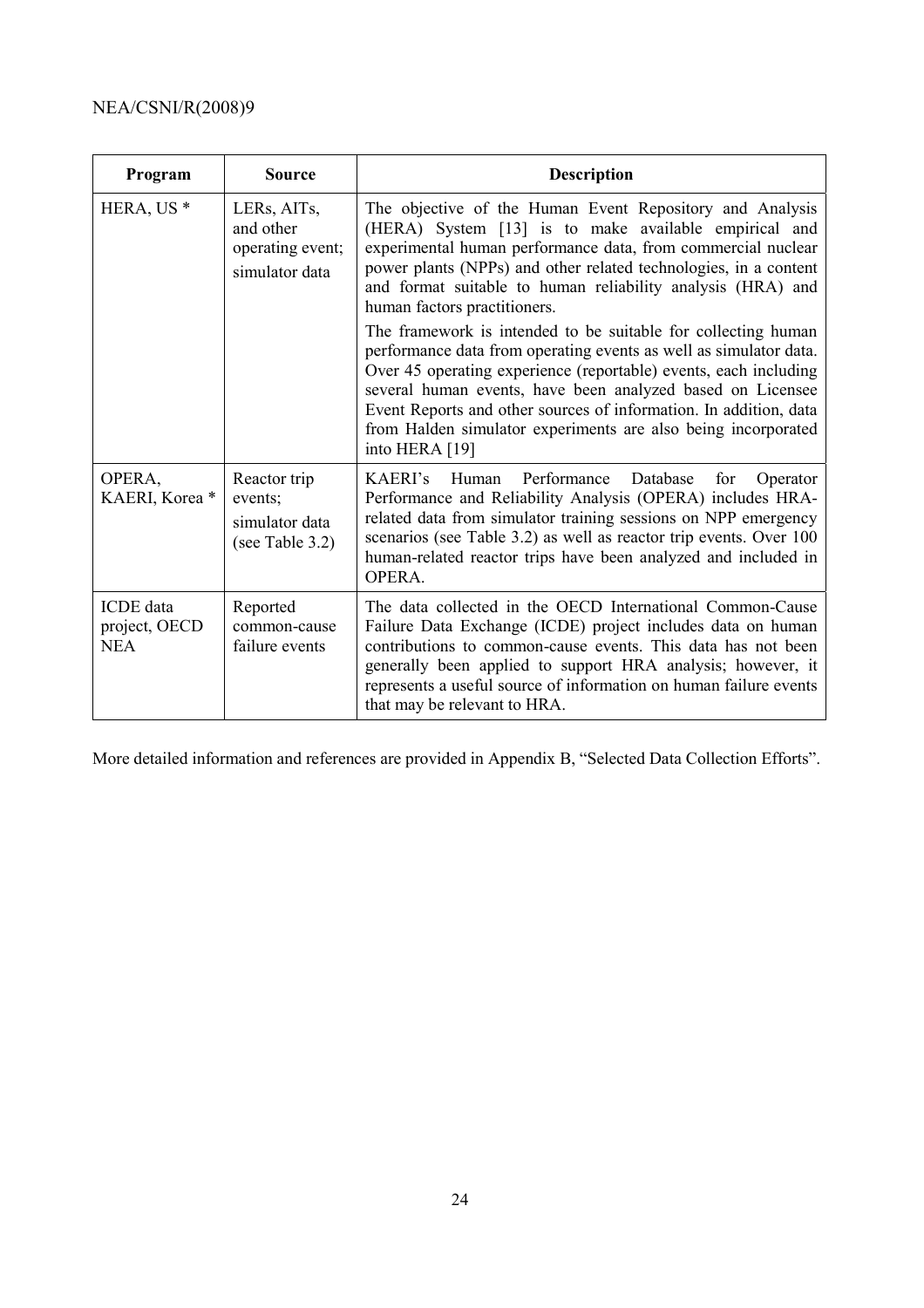## **4. ISSUES AND CHALLENGES**

There are three major issues for the collection and exchange of HRA data. These are:

- 1. Confidentiality and privacy issues
- 2. Providing information to allow the applicability of the data to be assessed
- 3. Workload associated with data collection

This section discusses these challenges and some solutions that may be used in the proposed data initiative to address these.

#### **4.1 Confidentiality and privacy**

Data related to human performance must be treated confidentially because it deals with the performance of individuals whose privacy must be respected. Confidentiality and privacy is frequently not only a matter of policy but also a legal requirement.

The main way to deal with confidentiality and privacy is to anonymize the data, by removing information that may be used to identify the individuals and crews involved. For derived and analyzed data, as opposed to raw data including video recordings, this is not an issue since the PSA and HRA are concerned with the performance of representative crews and some general variability among these crews rather than with the performance of specific crews.

If video recordings are essential, for instance, to capturing the essence of a miscommunication that may not be as recognizable from a transcript, there are technical means available for ensuring privacy although these may be relatively expensive (today).

A second level of confidentiality concerns the identification of the facility from which the data comes. In general, the identification of the facility does not affect the applicability of the data. On the other hand, some of the information that is provided to ensure applicability, for instance, a detailed description of the plant, may make it possible to identify the facility, which is in some cases a sensitive matter. Unlike privacy-related issues, this level of confidentiality may be addressed by restricting access to the data.

In summary, confidentiality and privacy are important issues that must be addressed systematically addressed in a data exchange program. The measures in place to ensure confidentiality and privacy are critical to the willingness of the utility and operator organisations to agree to the exchange of data.

#### **4.2 Applicability of the data**

For HRA data to be useful for organisations other than the utility where this data is collected, the potential users of the data must be able to assess the applicability of the HRA data to their environment. At a second level, they must be able to understand the environment within which the data has been collected in order to make appropriate adjustments.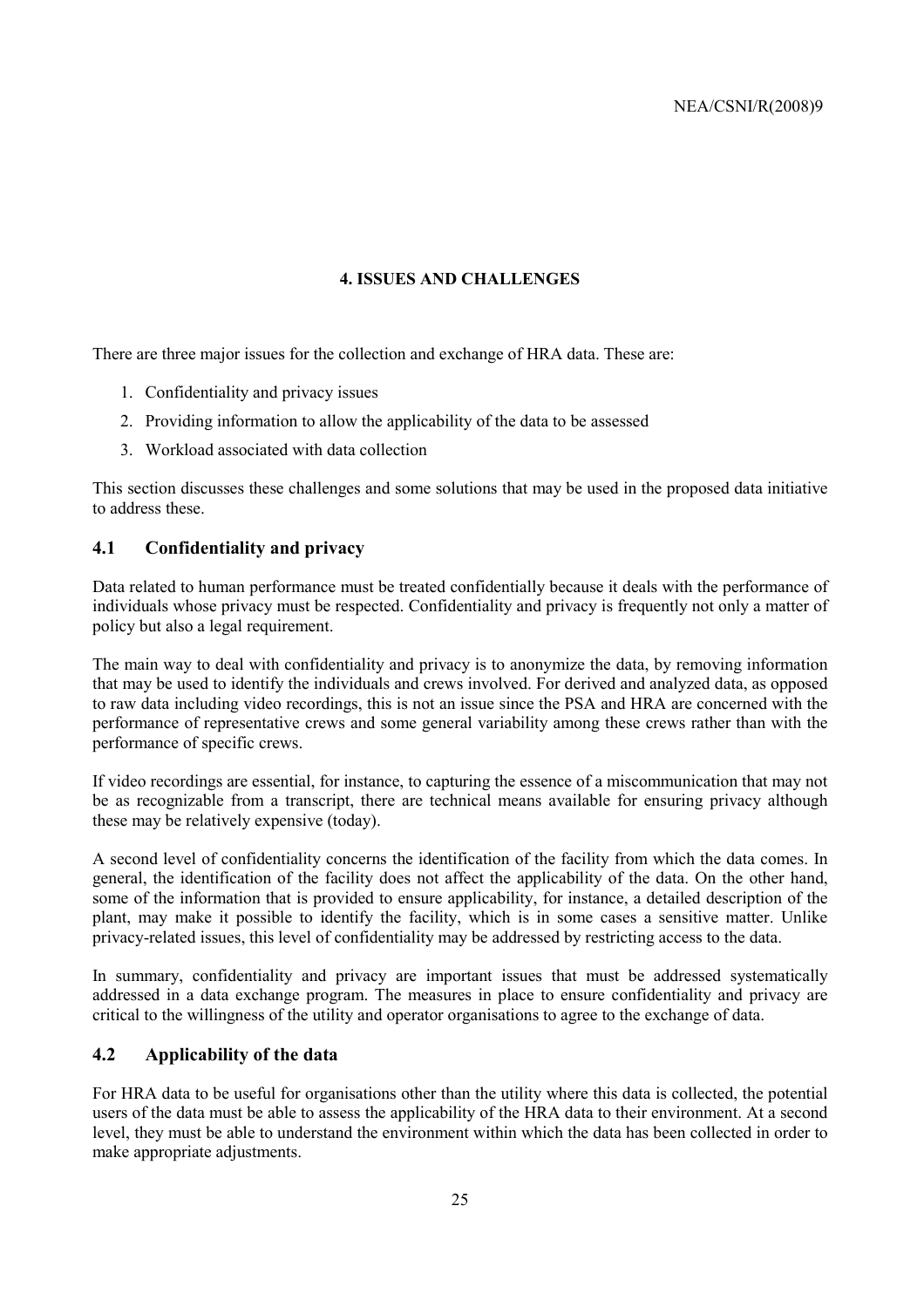The performance environment, or in human factors terms, the performance context is generally thought to include at least the following:

- the plant profile in technical terms (type of plant, plant technical systems and automatic control and safety system features)
- the procedures and other formal, explicit operational strategies and rules addressed in training, etc.
- the organisation of the crew (number of crew, their responsibilities, and roles)
- performance practices, norms of behavior and response, and other informal rules

Most of this information is standard and fairly accessible. For instance, some of it is documented in the Final Safety Analysis Report and in other sources. In contrast, attention to formal and informal performance practices and norms is more recent, especially in comparative terms. As a result, the characterization of these practices and norms is a subject of research and is evolving.

For HRA data collection, the main challenge is to make this information accessible and to link it to the data "points". It appears that this challenge can be addressed by an appropriate organisation of the data exchange program.

Another challenge is that this information on the performance context may make it possible to identify a specific facility, which can be a sensitive matter, as noted under Confidentiality and Privacy.

# **4.3 Workload associated with HRA data collection**

It is important to recognize that an HRA data collection and exchange program would co-exist with numerous on-going data-related efforts, including the numerous operational experience feedback programs mentioned in Chapter 3. In this light, the benefits from HRA data exchange should compensate for the workload associated with HRA data collection.

The proposed data initiative addresses this issue by ensuring that the data collected for HRA is exchanged in a form that is directly (or with minimal effort) useful for training and operations.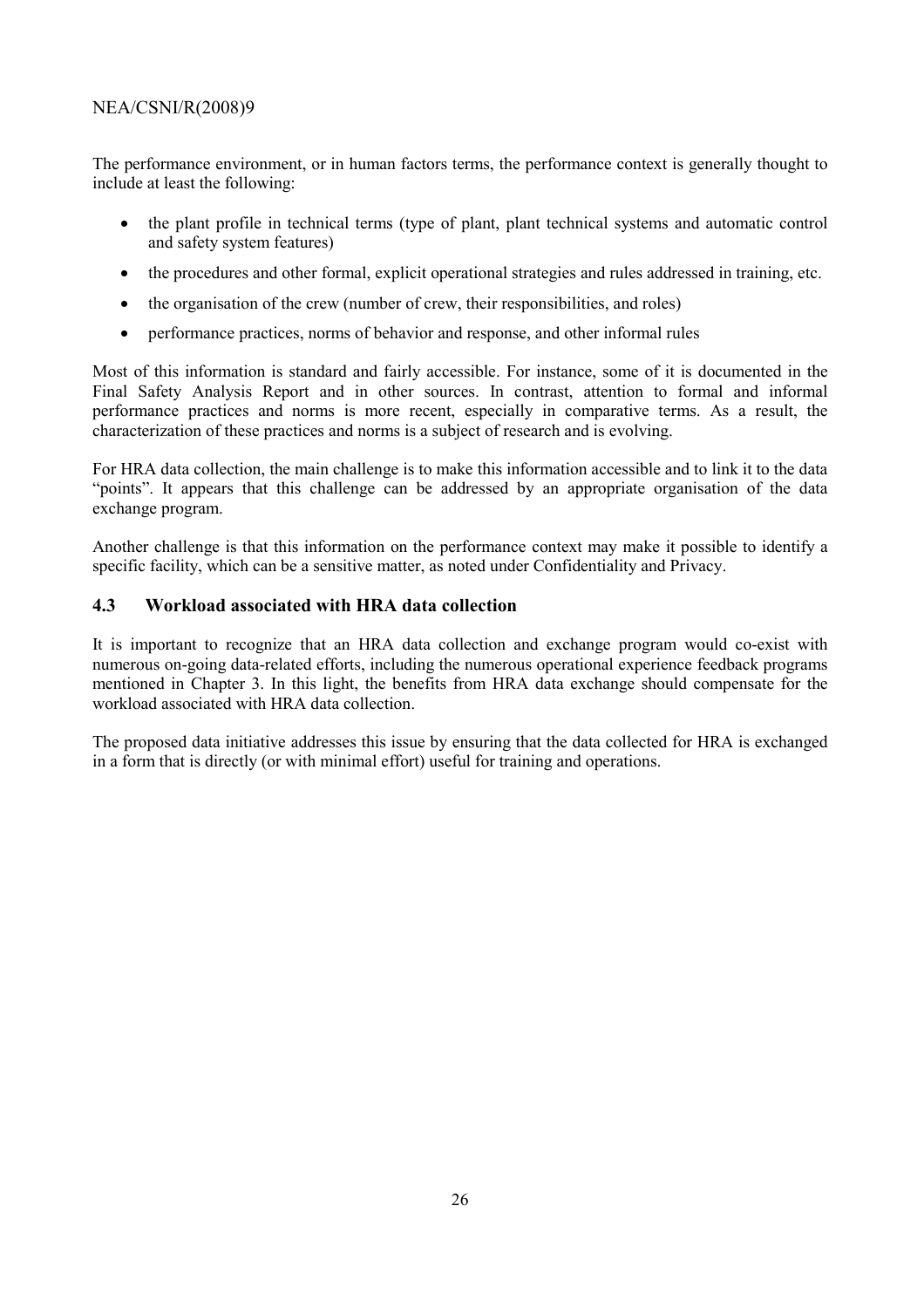# **5. THE PROPOSED FRAMEWORK FOR HRA DATA COLLECTION AND EXCHANGE**

The proposed framework for the collection and exchange of HRA data includes two main elements: 1) what data would be exchanged and 2) how the data collection and exchange could be organized. This chapter describes these elements and discusses how the issues identified in Chapter 4 are addressed.

The principal aim of presenting this framework in this report is to provide a suitable basis for setting a data exchange "project" and the associated agreements.

#### **5.1 Data to be collected and exchanged**

## *5.1.1 Focus on HRA data collected in simulator facilities*

The proposed framework focuses on data on operator performance in simulated abnormal and emergency situations, collected in simulator facilities. This data addresses HRA needs on decision-making performance. These HRA data needs relate to the modeling of diagnosis and decision-making performance, an area of HRA agreed to be subject to significant uncertainties, and more specifically to the resolution of the issue of errors of commission.

In developing the proposed framework, the full-scope simulators used for training at nuclear power plants have been considered the primary source. Other simulator facilities may also be used to collect HRA data. Within the OECD context, the Hammlab research simulator of the Halden Reactor Project has been used in a series of studies that address HRA issues.

Similarly, simulator sessions dedicated to collecting HRA data are envisioned as the main source of data. However, HRA data may be collected within simulator sessions intended for other purposes, such as training, operator qualification, verification and validation of HSIs, or controlled studies aimed at evaluating the effects or relationships of specific aspects of the operating context on human performance.

As a source for HRA data, simulators may also be used to obtain data on the ergonomics of HSIs that include computer display. While there are technical issues to resolve (e.g., simulator scope), data on performance in extended time frame scenarios may in principle also be obtained in simulators. These applications of simulators for HRA data are not addressed in the current initiative.

#### *5.1.2 Structure of the exchanged data*

The data of interest to be collected in simulator studies does not focus uniquely on failure data. Instead, a range of qualitative observations and results are of interest, including observed difficulties, successful performance, recoveries, crew response strategies, and the impact of specific performance factors.

Table 5.1 presents a preliminary structure for a data record, which indicates the general types of desired information. This structure is to be further developed at the proposed workshop.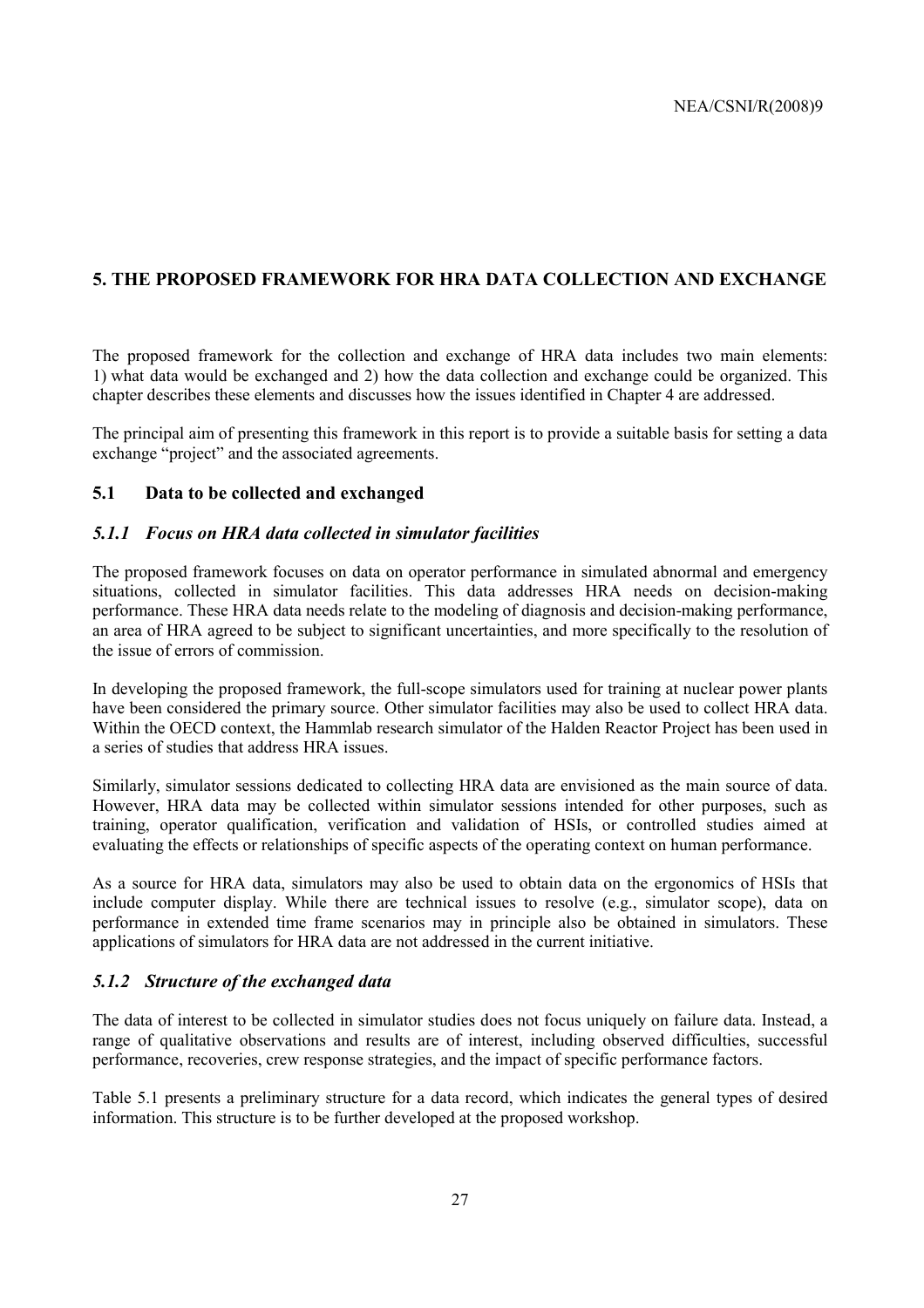## *Observations on the data structure*

- The information to be shared and exchanged will consist primarily of the HRA-relevant insights and results obtained in the simulator studies. The potential users (receivers) of this information will need to evaluate its applicability and transferability. For this reason, the insights and results need to be accompanied by additional information concerning the simulator study in which they were obtained. This information would also support the replication of a study for a different nuclear power plant.
- The data structure includes a substantial amount of qualitative data that is needed to understand how the crews performed on the defined scenario. This qualitative data includes for instance the relation between observations and training staff expectations on the operator responses and actions as well as on the procedural paths.
- The timing data is primarily intended to represent the dynamics of the scenario for the purpose of scenario understanding and scenario modeling. It is in any case plant-specific and, as such, is not generally regarded as useful without the qualitative information.
- While a data record may represent the performance of a single crew, reporting the performances of a set of crews would be particularly useful because it shows the extent to which the performance and actions are due to systematic vs. aleatory factors. This represents one of the strengths of simulator data although reports on a single crew's performance would nevertheless be useful because of the very low frequencies of most abnormal and emergency scenarios, design basis accidents, and beyond-design-basis accidents.
- The data on "observed difficulties and their resolution" provides information on the challenges associated with specific scenarios and on relevant contextual effects and mechanisms that may be considered in HRA predictive analyses.
- Beyond its use to support HRA, this data would be directly useful for training and operations and for developing and improving emergency operating procedures.
- The database of scenarios simulated at other plants, including the expectations of the plant training staff, may be a useful input to the training program at a given plant.
- An important reduction of the workload for the data collection program would be to establish the plant profile data in advance so that it does not have to be reported for each data record.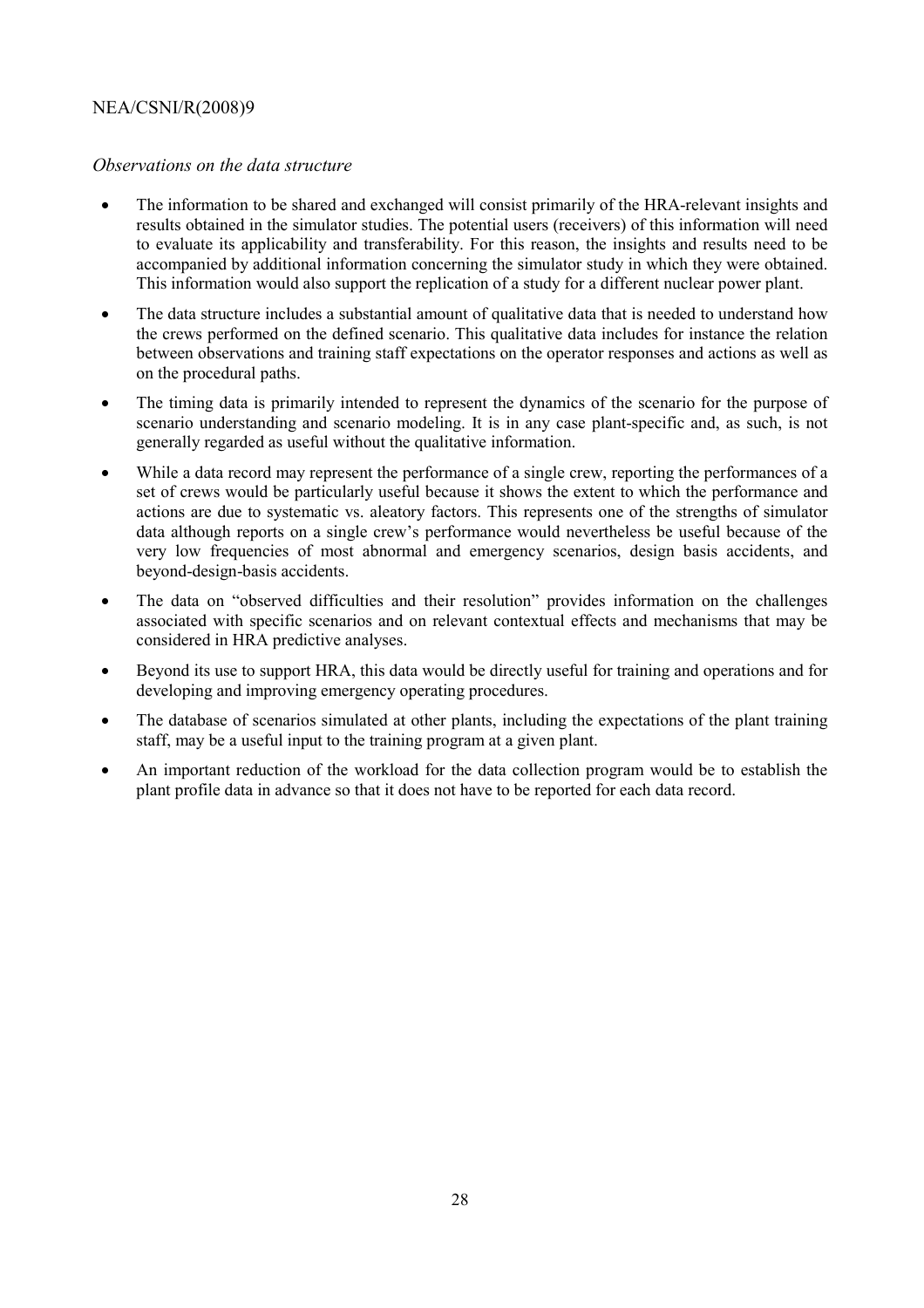| <b>HRA Data Framework (data content)</b>                                                                                                                                                                                                                                                            | <b>Remarks</b>                                                                                                       |
|-----------------------------------------------------------------------------------------------------------------------------------------------------------------------------------------------------------------------------------------------------------------------------------------------------|----------------------------------------------------------------------------------------------------------------------|
| <b>Scenario information</b><br>initiating event,<br>hardware failures,<br>alarms, key plant indications,<br>other events (automatic and safety system actuations), and                                                                                                                              | This information is the primary<br>key for indexing the data.                                                        |
| their timing<br><b>Procedural paths</b><br>general, expected procedural path                                                                                                                                                                                                                        |                                                                                                                      |
| observed procedural paths<br>Key operator responses and actions                                                                                                                                                                                                                                     |                                                                                                                      |
| responses, actions and their timing<br>relation to PSA model and training staff expectations                                                                                                                                                                                                        |                                                                                                                      |
| <b>Observed difficulties and their resolution</b><br>phase of the scenario, affected part of the observed response,<br>how the difficulties were resolved, if resolved                                                                                                                              | A data record may represent the<br>performance of a single crew or<br>that of a set of crews.                        |
| Safety-related insights resulting from the study (in addition to<br>observed difficulties)                                                                                                                                                                                                          |                                                                                                                      |
| - related to human performance<br>related to the scenario, the interaction of operator response<br>and scenario evolution, including scenario-specific "strong<br>contexts"                                                                                                                         |                                                                                                                      |
| Plant profile data<br>the plant profile in technical terms (type of plant, plant<br>technical systems and automatic control and safety system<br>features)<br>the procedures and other formal, explicit operational<br>$\overline{\phantom{0}}$<br>strategies and rules addressed in training, etc. | This information is needed to<br>characterize the performance<br>context but is generally not<br>scenario-dependent. |
| the organisation of the crew (number of crew, their<br>responsibilities, and roles)<br>performance practices, norms of behavior and response, and<br>other informal rules (also referred to as operational culture)                                                                                 |                                                                                                                      |

#### **Table 5.1. Structure of the exchanged data**

## *5.1.3 Examples of specific data needs related to decision-making performance*

Although some of the data needs may be method-specific, most methods will have common needs for data. These include data related to the expected sequence of actions for the given conditions – sometimes referred to as the base case or nominal case human action sequence. Since human performance, even under normal conditions, is variable and further, that conditions exert an influence on performance, data are also needed to identify and characterize potential instances of unexpected human performance. Variously termed in different HRA methods, these include data that may be used to explain or predict cognitive failures of the type that account for the development of inappropriate goals, action plans, and the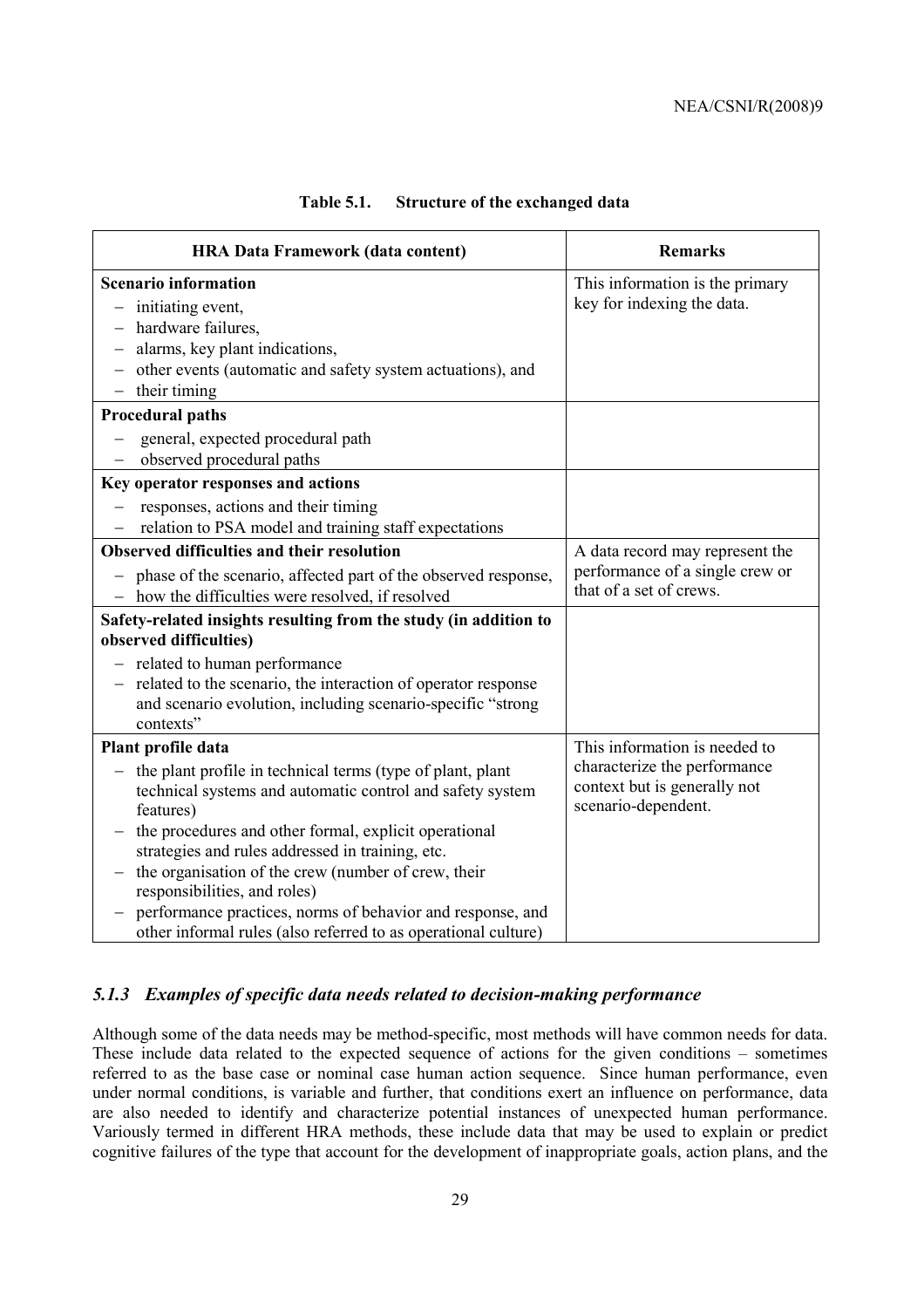tendency to persist in their implementation even when contradicted by observation. Data are also needed regarding the effects of unexpected control response and other unexpected phenomena on human performance, and on the development of and potential human response to confusing conditions. These data are needed to support bounding the range of potential conditions and characterizing events that deviate from the expected or base case scenarios.

Response to post-initiating event sequences occurs within a team context as crews of operational staff conduct them. The resources of the crew play an important role in event mitigation. To properly account for and give credit to crew responses, data are needed regarding the practices of plant staff and their performance as teams or crews in coping with an event. Of particular interest is the quality of crew response – that is how well they are able to match performance to the demands of an event. To best characterize such aspects of crew response, data are needed regarding the needs for and performance of crews in communicating information with one another, the kinds of interactions among members that may be expected or may occur, and how they are trained to behave as a team during PSA-related events. Data are also needed regarding how crews use station resources to manage their response to an event. Useful information includes data related to how crews employ procedures in a variety of situations, typical means and approaches used to interface with and control systems, approaches that may be employed when mismatches occur between a crew's expected response and plant conditions, and performance conditions and expected performance over the entire course of PSA-relevant events.

# **5.2 Organisational framework for HRA data collection and exchange**

## *5.2.1 Data project*

The organisational structure for HRA data collection and exchange may follow the approach used in the existing NEA data exchange projects, for instance, the ICDE project for common-cause failure data and the OECD Fire Data Exchange (FIRE) project.

In these data projects, data is accessible to the project members. Membership in the HRA data project would be contingent on contributions of data or in-kind contributions. Some objectives of the proposed HRA data project are discussed next. To ensure the quality of the data, the HRA data project would include a Data Review Group, discussed in Section 5.2.3.

# *5.2.2 Objectives of the HRA data exchange project*

The objectives of a proposed HRA data exchange project could include:

- establishing a common HRA data collection methodology
- sharing and consolidation of HRA data
- support increased collection of HRA data in simulators
- provide inputs to prioritization of human performance issues and scenarios to examine in simulator studies

The intent of the HRA data is to support HRA methods in general, rather than a particular set of methods. It would support HRA applications (analyses) by informing scenario development and identifying factors and other scenario-specific issues to treat in an HRA qualitative analysis.

The HRA data exchange project would contribute to the consolidation of data and to progress on HRA issues, analyzing the data to draw overall findings and lessons. A common methodology for HRA data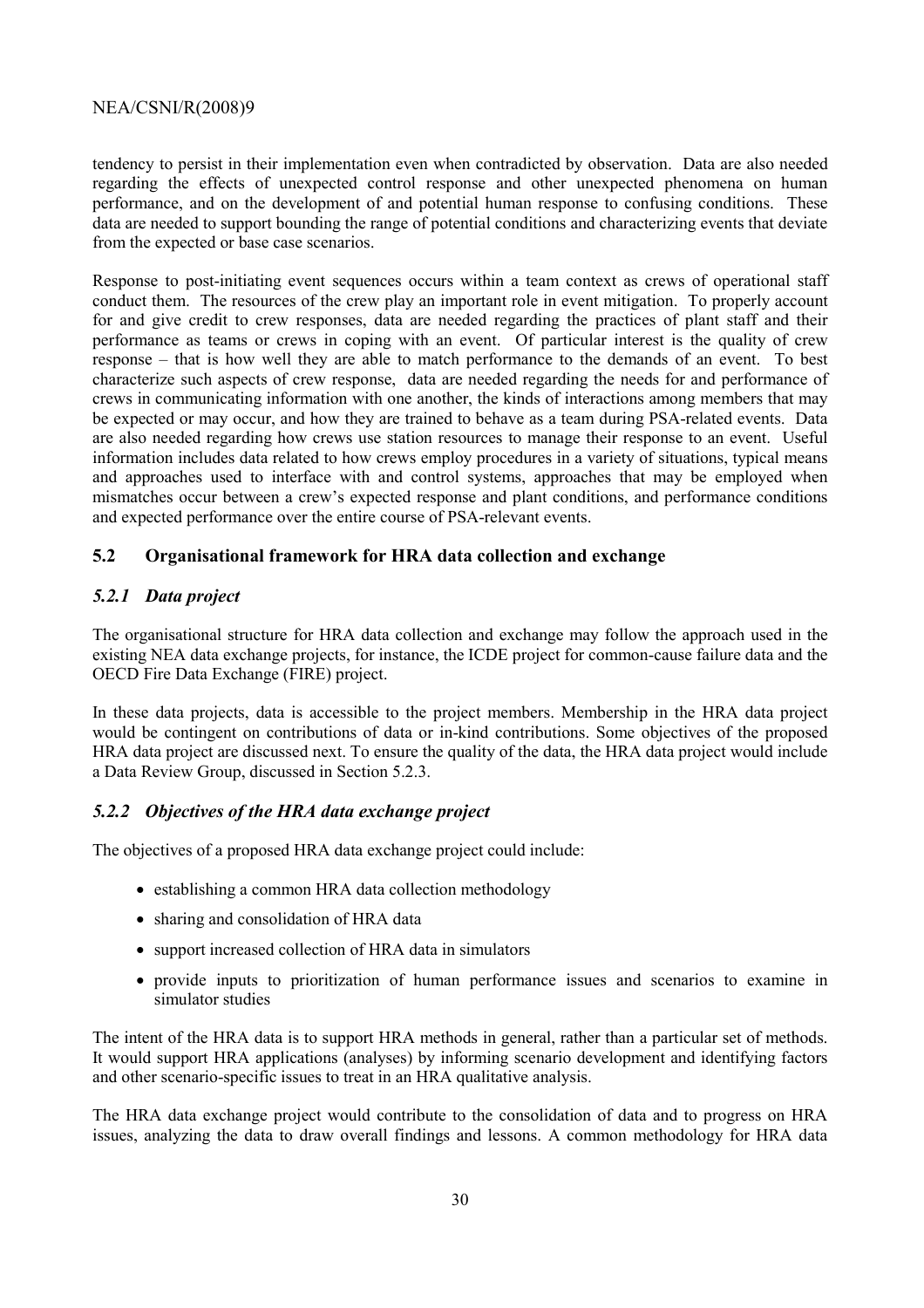collection would be needed to support the analysis and aggregation of data and allow comparisons to be performed.

It would support an increase in HRA data collection activities in simulators through the exchange of information on the methodologies for carrying out simulator studies, facilitating the start of such studies in a broader set of nuclear power plant organisations. The exchange of information on the simulator scenarios would provide a selection of ready-made scenarios that have been "tested" elsewhere, for the benefit of experienced organisations as well as newcomers to this area of activity.

Finally, the project may contribute to progress on HRA issues by recommending scenarios and human performance issues to examine, providing common directions for concerted HRA data collection.

#### *5.2.3 Data review group*

The main function of the data review group is to ensure database quality. It accomplishes this function by:

- providing guidance for simulator study methodology and for the reporting of the data
- reviewing the submitted data with respect to the data structure and in terms of clarity
- assessing the relevance of HRA data collected within studies intended for other purposes

The data review group's tasks would be performed at regular intervals. In addition, the data review group performs the analyses of the data in support of the objectives discussed in Section 5.2.2.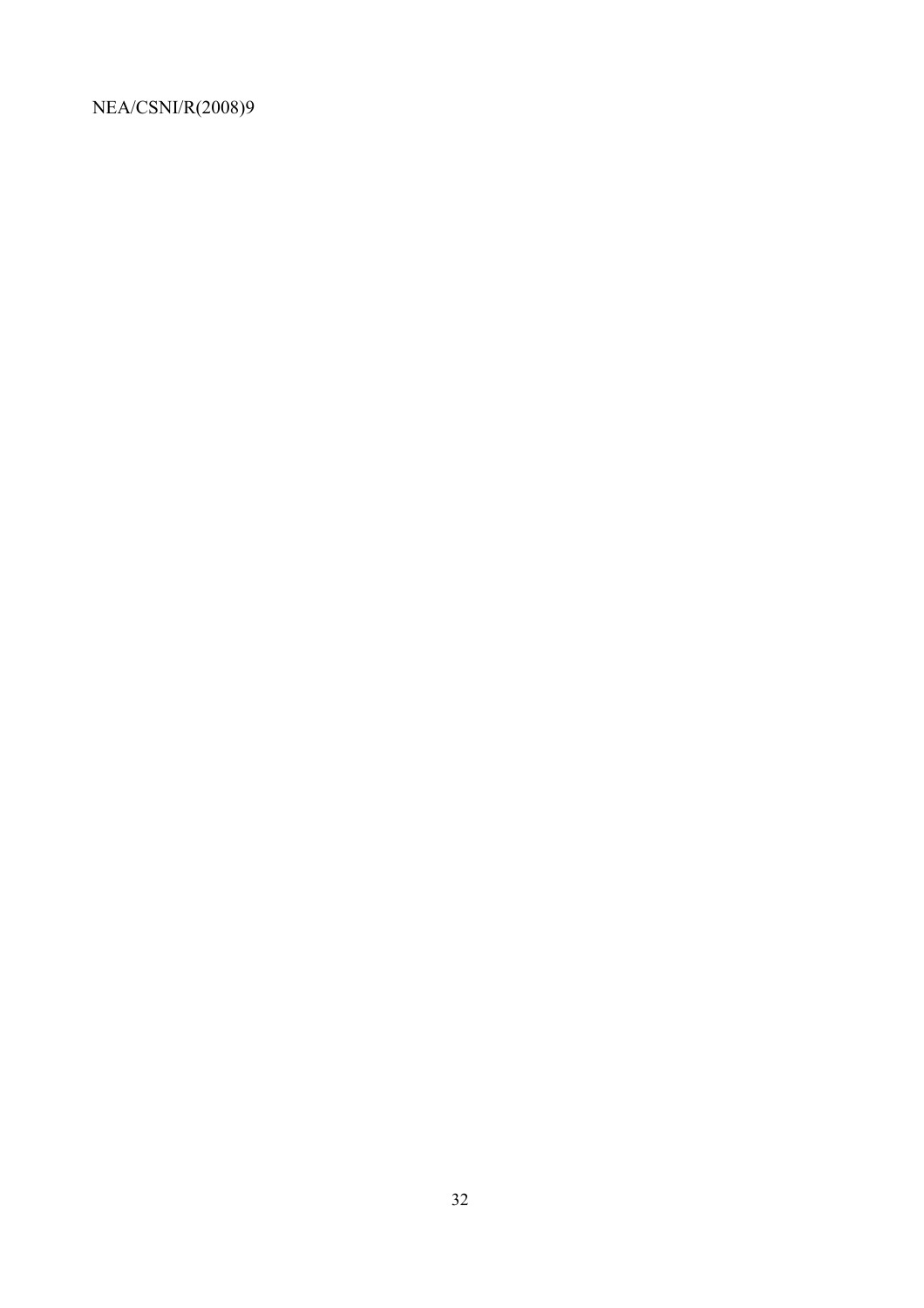# **6. CONCLUSIONS AND RECOMMENDATIONS**

#### **6.1 Findings**

- Although there are a variety of HRA methods and some differences in emphasis, there is a common understanding of what HRA data are needed within the HRA community.
	- Data is needed to support both HRA analysis and PSA applications (identification of Human Failure Events, quantification), and HRA method development activities. These developments relate to the issue of Errors of Commission and to improved guidance for HRA practitioners (analysts).
	- o Different HRA methods will be appropriate given the scope and objectives of the probabilistic analysis in which they are used. As a result, there is a need to support both the widely used, existing HRA methods and the methods developed during the past 10 years.
- Developing the collection and exchange of data from all of these opportunities will require significant efforts. Given current programs and facilities, some will take more work than others. The proposed framework and the recommended actions consider this.
- There are a number of HRA R&D programs that currently generate HRA-related data or that are developing approaches for collecting or using data for HRA purposes. The report has discussed some examples from France (at EDF), Korea (at KAERI), the U.K. (CORE-DATA), and the U.S. (the Human Event Repository and Analysis (HERA) program. These programs generate information that could be valuable to an international data exchange program, for instance, regarding what practically can be measured/collected. However, these are not aimed at this time at developing an international data exchange program. They use different approaches for data collection and review and they produce data in different formats and at various levels of detail.
- Human performance in the response to plant disturbances (to initiating events) is an important contributor to plant safety, as shown in the results of current PSAs. At the same time, the need for human performance data is more acute for this category of human performance than for preinitiator performance.
- The task group recommends that the data collection and exchange effort focuses on simulator data, at least initially. The rationale includes:
	- Operational experience Both at the national and international levels, there are already programs in place for operational experience feedback. While these efforts do produce information useful for HRA, a duplication of the existing efforts should be avoided (Incident Reporting Service, WANO experience feedback, Owners' Groups programs). At the same time, modifying these programs to accommodate HRA requirements will be difficult.
	- o There are no efforts on exchanging simulator data. Simulator data has the significant advantage that it can reveal how a range of crews react to a given scenario or set of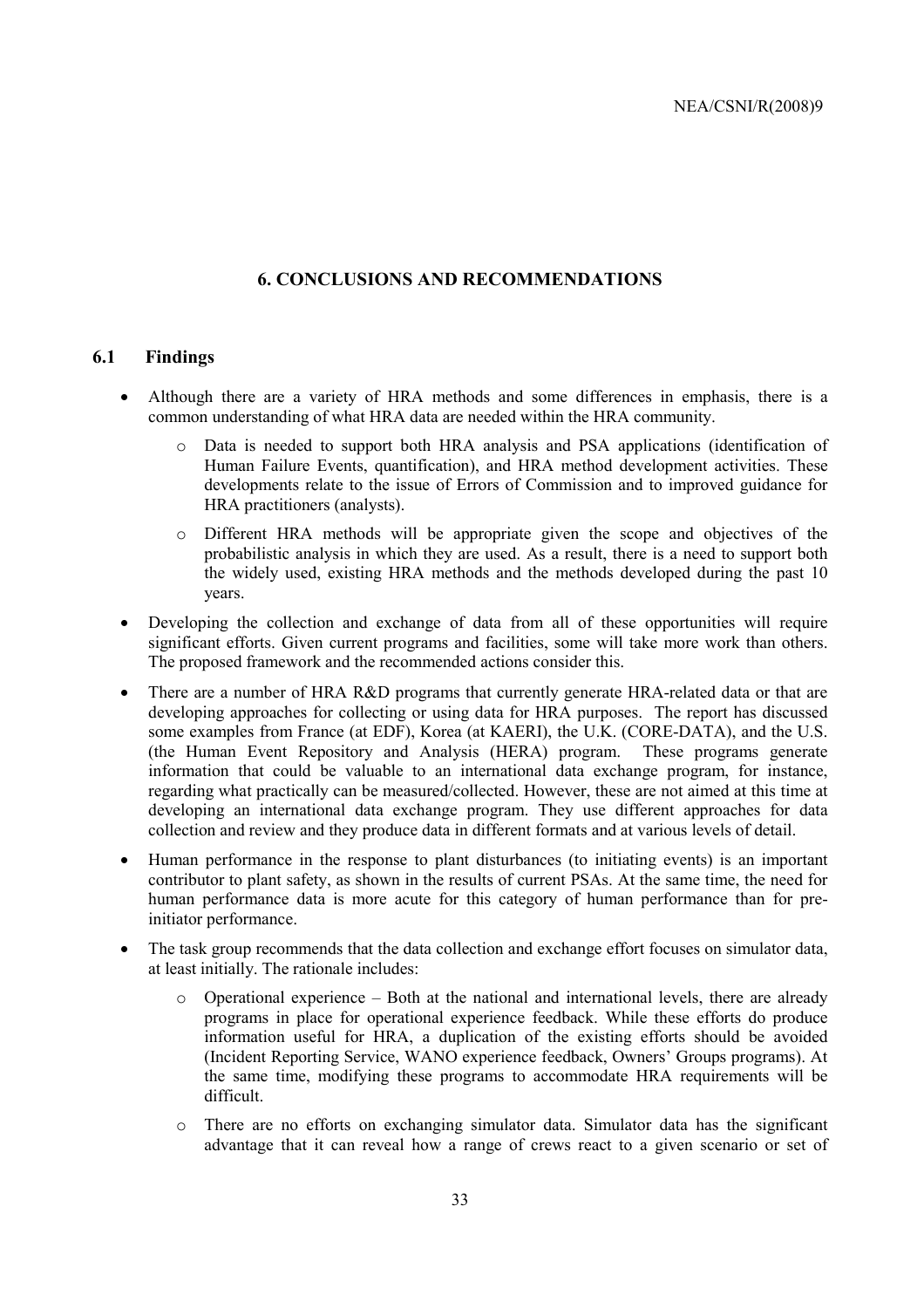scenarios. Consequently, it can show how significant an effect may be (is it one crew or half of the crews that behave a certain way).

- o Experience in member countries. There is significant experience in some member countries in performing simulator studies. These studies are quite resource-intensive and the sharing of this experience (as well as the data) may be a significant help to other member countries.
- o Owners of data (utilities). There is an interest among utilities to use their simulator facilities to support their PSA studies. The methods for using simulator data for HRA that are available today are not widely used. The guidance to be developed as part of the HRA data exchange project would address the collection as well as the use of simulator data and could lead to a consensus approach that should have increased acceptance.
- Operational experience tends to provide primarily information on human performance related to maintenance, testing, and the associated latent system failures. Improving the state of HRA data ultimately involves using performance data from both real and simulated conditions, i.e. operating experience and simulators.
- Nuclear power plant training simulators as well as research simulators are the main sources of data concerning human performance in response to initiating events. Although precursor events are systematically analyzed and the reports exchanged, this information is more anecdotal and incomplete because serious incidents and accidents fortunately remain rare events, given the generally high level of safety in nuclear power plants.
- Although plant-specific nuclear power plants simulators are widespread, their use is almost completely dedicated to training. A few organisations do have on-going programs of periodic simulator studies dedicated to HRA purposes.
- This experience is a pertinent source of information for newcomers to simulator studies for HRA purposes, for whom the methodology represents significant challenges. These range the design of the scenarios, the selection of raw on-line and post-session data to be collected, to the analysis of this data to obtain the HRA-relevant results. An increased use of plant simulators to collect data for HRA in depends on further development and promotion of guidelines for this type of use.
- Simulator time and the time of the operating crews are limited resources for plant organisations, motivating the sharing of experience. Simulator studies typically involve a substantial effort and the participation of diverse groups. Consequently, it would be important that the experience from previous studies is also shared, in order to maximize the benefits from each new study for the utility as well as for the community.
- In using HRA data obtained from outside an organisation, an important task is to assess the applicability of the data. The information needed to assess applicability includes the technical features of the facility, automatic control and safety system information, as well as procedures, training, and operational practices. More generally, this information is needed to interpret the data and to take into account the differences between facilities and organisations.
- In providing this essential information, the protection of proprietary information and the protection of the privacy and anonymity of the concerned individuals is a challenge for the exchange of many types of HRA data.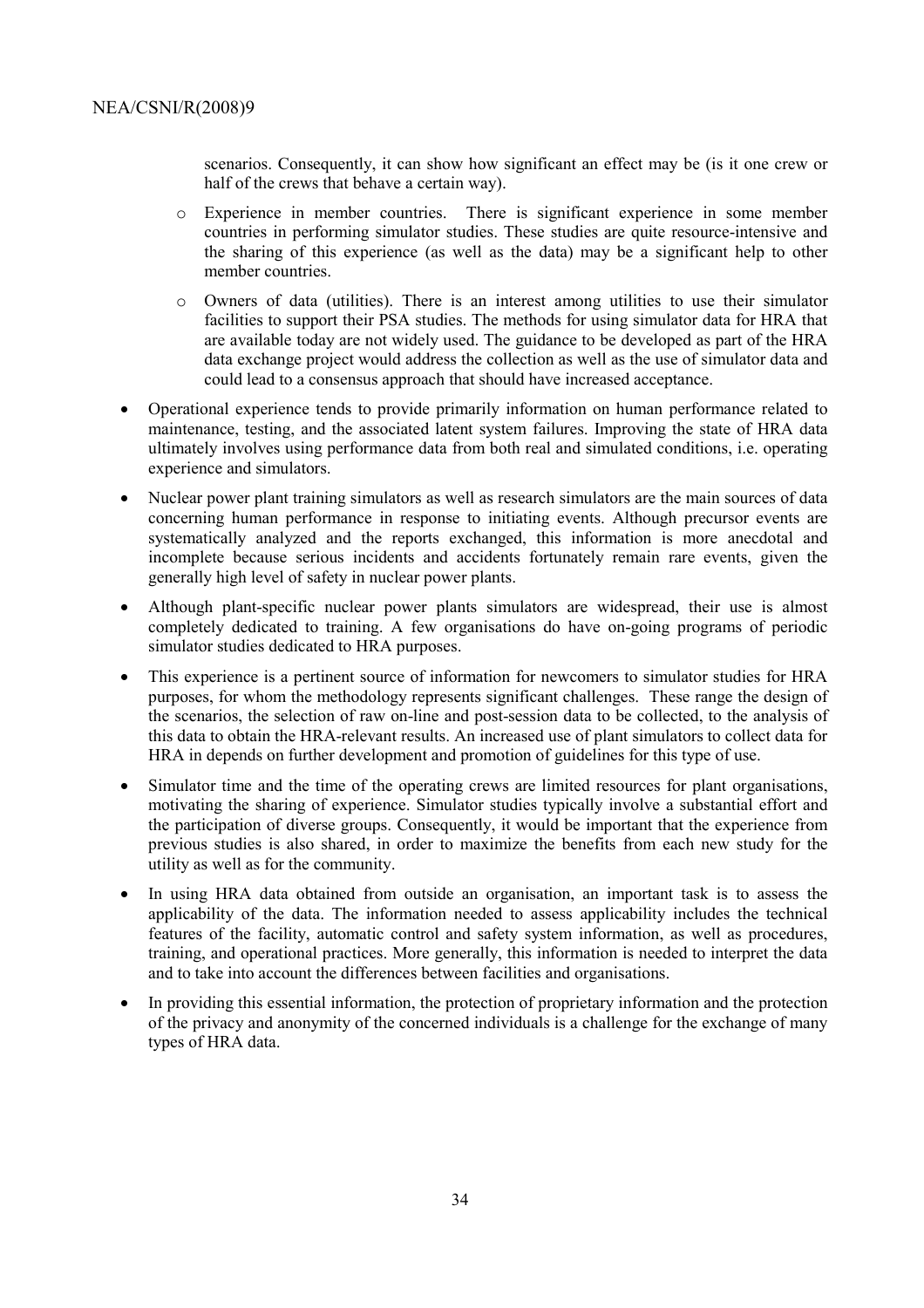# **6.2 The way forward**

The aims of the recommended actions are to: a) facilitate improved use of available data and facilities, b) support increased HRA data collection in plant simulators by sharing methods and good practices, c) provide the basis to establish an HRA Data Collection project to and carry out a pilot effort.

The recommended actions include

- a) A workshop on "Simulator Studies for HRA Purposes" and the preparation of a report on good practices and experiences with these studies.
- b) Steps to establish an HRA Data Project

# **6.3 Workshop "Simulator studies for HRA purposes"**

Workshops have been held in the past on training applications of the plant simulators; the last workshop in Chattanooga. The NEA published "The Role of Simulators in Operator Training" (CSNI R97/13/1).

The scope of the proposed workshop is the application of simulators in support of HRA. It would address how simulator studies for HRA purposes are best carried out and the benefits that may be expected. The objectives of the workshop would be:

- to present the methodologies and practices for the use of simulators for HRA,
- to review and compare the international experience related to these efforts, and
- to compile suggestions and recommendations for designing and carrying out future studies.

The workshop is intended to benefit both the organisations that are currently collecting and using the HRA data obtained in simulators as well as those looking to initiate such activities. Contributions from industry (utilities) as well as research organisations are anticipated.

In addition to obtaining technical inputs for the proposed framework for data exchange, the workshop would also provide an opportunity to invite potential interested organisations to participate in the proposed HRA data collection and exchange framework

Based on the workshop, a report documenting these good practices and methods would help organisations interested in setting up simulator studies in support of their HRAs, reducing the steepness of the learning curve. To the extent possible, it would capture the consensus on study methodologies and help to ensure that the results of the studies are useful and of the highest quality possible for the performing organisation as well as for the nuclear community. A key function of the report is to ensure that the experiences of organisations that perform this type of study for the first time are positive.

# **6.4 Establishing an HRA Data Project (agreements and infrastructure)**

The establishment of an HRA Data Project will provide a focal point for a joint effort on HRA data.

The starting group of participants would have as initial objectives the further development of the data exchange framework, in technical content and organisational terms, and its application in a pilot effort.

This core group, presumably a minimum of 3-4 organisations, would best be positioned to develop the specific terms of the agreements. The OECD experience with the data exchanges such as those for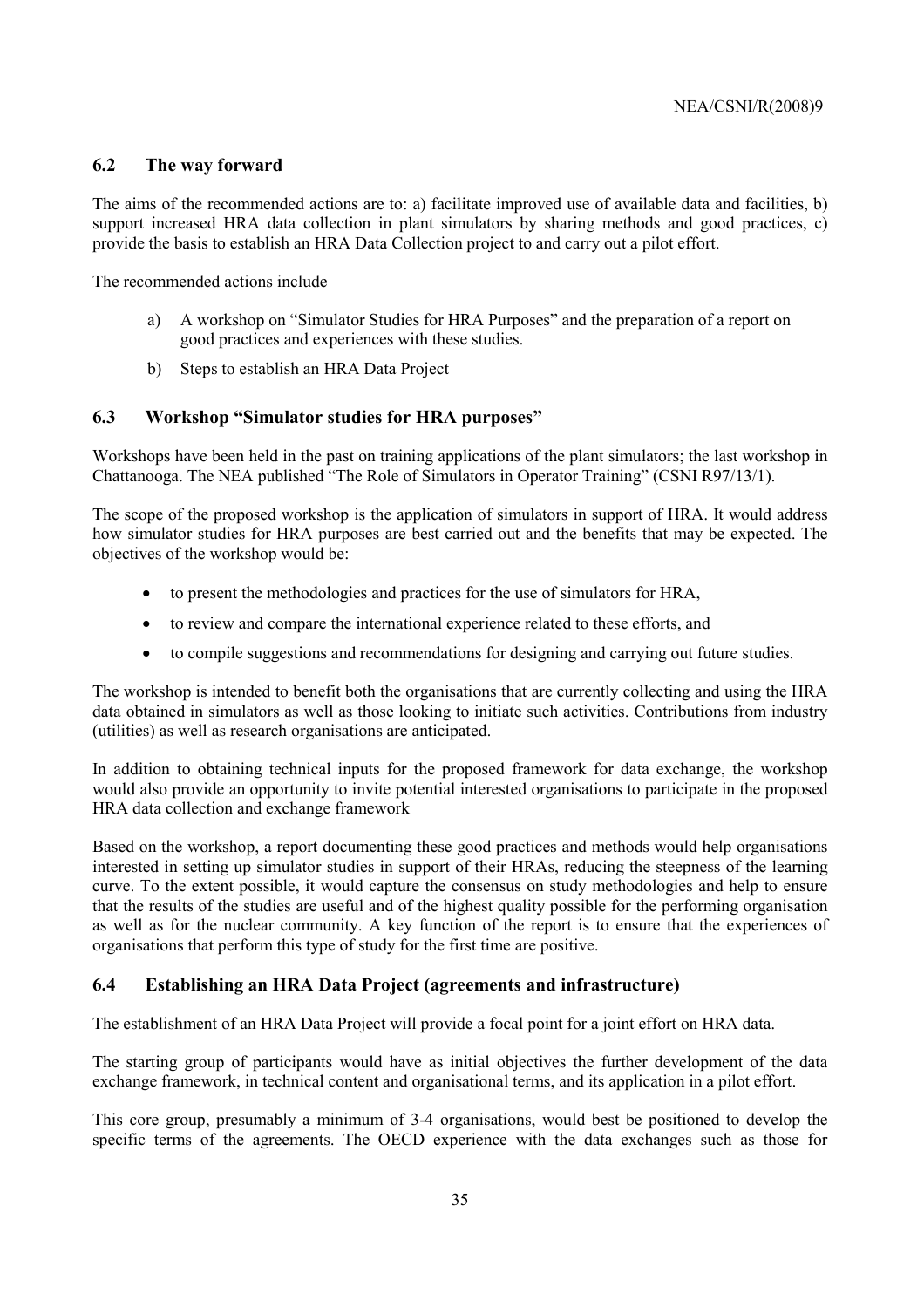common cause failure data (ICDE), piping failure (OPDE), and fire (FIRE) will provide a template for the organisation of the HRA information exchange.

Previous experience with NEA data projects shows that with the appropriate measures in place, the challenges related to protecting the privacy and anonymity of the individuals participating in the simulator studies and to protecting proprietary information can be addressed.

A further function of an HRA Data project would be to identify and prioritize those areas of human performance in most need of additional data, from the perspectives of both PSA practitioners and the research community. These are expected to provide inputs to scenario design as well as to the selection of the personnel behaviors and performance factors to be examined.

## **6.5 Outlook**

Some factors for success include:

- **Experience in member countries**. There is significant experience in some member countries in performing simulator studies for HRA purposes. Such studies are quite resource-intensive and the sharing of this experience (as well as the data) may be a significant help to other member countries.
- Owners of data (utilities). There is an **interest among utilities to use their simulator facilities to support their PSA**. The methods for using simulator data for HRA that are available today are not widely used. The guidance developed as part of the Framework would address the collection as well as the use of simulator data and represent a consensus approach that should have increased acceptance.
- **A substantial interest in joint efforts on HRA and HRA data**. The strong and diverse participation in the International HRA Empirical Study (2006-2009), which addresses many of the same challenges confronting HRA data collection, is indicative of this interest. This effort is coordinated by the OECD Halden Reactor Project, with the leadership and participation of regulators, utilities and research organisations from 10 member countries. Its focus on the evaluation of HRA methods based on simulator data makes it closely related to the proposed data framework. Its objective is to evaluate HRA methods by comparing the findings obtained in a specific set of Hammlab experiments with the outcomes predicted in HRA analyses.

Member countries can gain benefits relatively soon from work in this area. However, years of sustained effort will be required to get full benefits. Bootstrapping (e.g., via use of pilot studies) provides a practical approach.

The review of data needs and sources has shown that improving the state of HRA data involves a cycle of predictive and retrospective approaches: HRA analysis and prediction of human performance, studying performance in real and simulated conditions (e.g. events and simulators), and evaluating experience to assess predictions and identify human performance issues. This suggests that WGRisk will also need to work with WGHOF and WGOE to identify ways to make better use of the well-established programs for exchanging operating experience data at the national and international levels, in which regulators, industry and the utilities participate.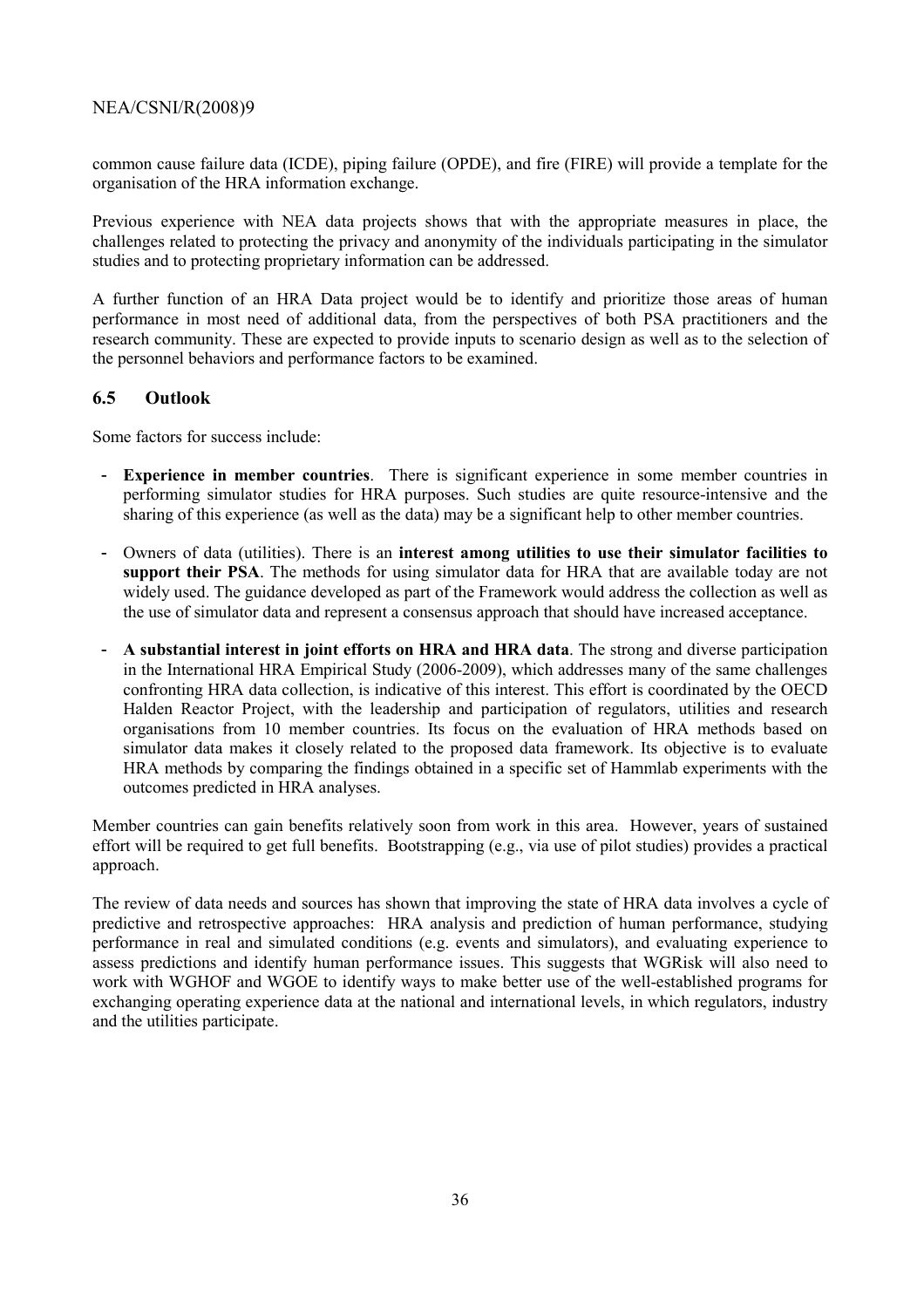#### **REFERENCES**

This list includes references cited in the Appendices.

- 1. Swain AD, Guttmann HE (1983), *Handbook for Human Reliability Analysis with Emphasis on Nuclear Power Plant Applications*, NUREG/CR-1278, U.S. Nuclear Regulatory Commission, Washington D.C., USA, August 1983.
- 2. Swain AD (1987), *Accident Sequence Evaluation Program Human Reliability Analysis Procedure*, NUREG/CR-4772, U.S. Nuclear Regulatory Commission, Washington D.C., USA, February 1987.
- 3. Williams JC (1986) "HEART A proposed method for assessing and reducing human error", *Proc. 9th Advances in Reliability Technology Symposium*, University of Bradford, UK, 2-4 April, 1986, pp. B3/R/1 to B/3/R/13.
- 4. Williams JC (1988). "A data based method for assessing and reducing human error to improve operational performance", Proc. IEEE Fourth Conference on Human Factors and Power Plants, Monterey, CA, USA, 5-9 June, 1988, Institute of Electronic and Electrical Engineers, New York, 436- 50.
- 5. G. Parry, et al., "An Approach to the Analysis of Operator Actions in PRA," EPRI TR-100259, Electric Power Research Institute, Palo Alto, CA, 1992.
- 6. CSNI WGRisk (1998), *Critical operator actions human reliability modeling and data issues*, NEA/CSNI/R(98)1, OECD Nuclear Energy Agency, Paris.
- 7. CSNI WGRisk (2004), *CSNI Technical Opinion Papers No. 4: Human Reliability Analysis in Probabilistic Safety Assessment for Nuclear Power Plants*, prepared by S. Hirschberg, OECD Nuclear Energy Agency, Paris, France.
- 8. CSNI WGRisk (2000), *Errors of Commission in Probabilistic Safety Assessment*, NEA/CSNI/R(2001)17, OECD Nuclear Energy Agency, Paris, France.
- 9. CSNI WGRisk (2002). "Building the new HRA: Errors of Commission from research to application". *Proc. of the Int. Workshop, NEA/CSNI/R(2002)3*, Rockville, MD, USA, 7-9 May 2001, OECD Nuclear Energy Agency, Paris, France.
- 10. U.S. Nuclear Regulatory Commission, *Reactor Safety Study: An Assessment of Accident Risks in U.S. Commercial Nuclear Power Plants*, WASH-1400 (NUREG-75/014), 1975.
- 11. CNRA WGOE (2008), *The Use of International Operating Experience Feedback for Improving Nuclear Safety*, NEA/CNRA/R(2008)3, Nuclear Energy Agency, Paris.
- 12. Gertman DI, Hallbert BP, Parrish MW, Sattision MB, Brownson D, Tortorelli JP (2001), *Review of Findings for Human Error Contribution to Risk in Operating Events,* NUREG/CR-6753, INEEL/EXT-01-01166, U.S. Nuclear Regulatory Commission, Washington DC, USA.
- 13. Hallbert B, Boring R, Gertman D, Dudenhoeffer D, Whaley A, Marble J, Joe J, Lois E (2006), *Human Event Repository and Analysis (HERA) System – Overview*, NUREG/CR-6903 Vol. 1, INL/EXT-06-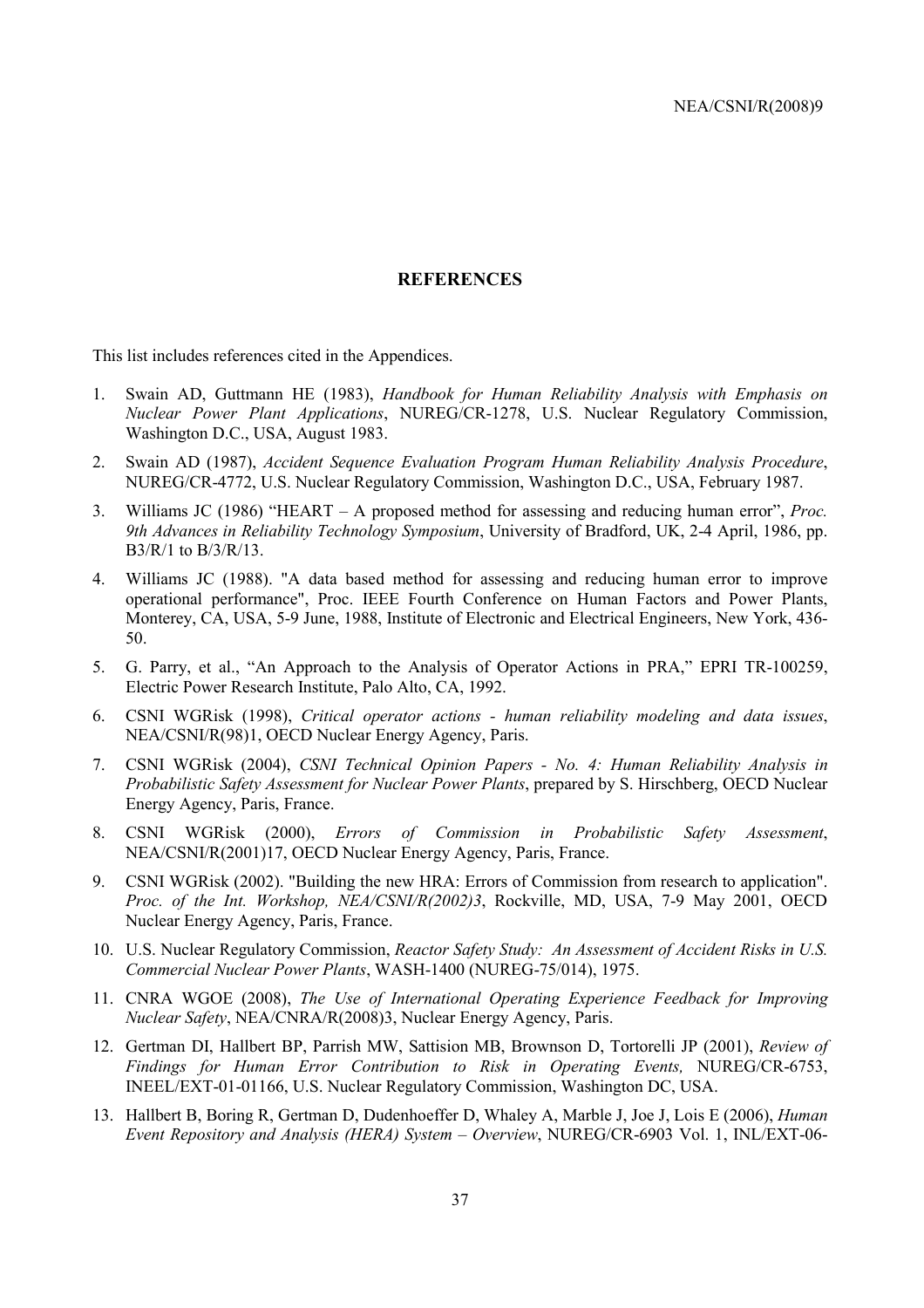11528, Idaho National Laboratory for the U.S. Nuclear Regulatory Commission, Washington DC, USA, July 2006.

- 14. Hallbert B, Kolaczkowski A (2007), *Employment of Empirical Data and Bayesian Methods in Human Reliability Analysis: A Feasibility Study*, NUREG/CR-6949, December 2007.
- 15. Laumann K, Bye A, Braarud PØ, Collier S, Massaiu S (2007), *The Halden Project Workshop Meeting on Review of Methods, Data Needs and R&D Needs for Human Reliability Analysis*, HWR-829, report, OECD Halden Reactor Project, Halden, Norway [Report of the workshop held 16-17 November 2005, Halden, Norway].
- 16. Dang VN, Bye A, Lois E, Forester J, Kolaczkowski A, Braarud PØ (2007). "An Empirical Study of HRA Methods – Overall design and issues", *Proc. IEEE 8th Annual Conference on Human Factors and Power Plants*, Monterey, CA, USA, 27-31 August 2007.
- 17. Dang VN, Bye A, Lois E, Forester JA, Braarud PØ (2008). "Benchmarking HRA Methods Against Simulator Data – Design and Organisation of the International HRA Empirical Study", *Proc. 9th Int. Conf. on Probabilistic Safety Assessment and Management (PSAM9),* Hong Kong, China, 19-23 May 2008.
- 18. Lois E, Dang VN, et al. (2008), *International HRA Empirical Study Description of overall approach and first pilot results from comparing HRA methods to simulator data*, HWR-844, NUREG/IA-0215, draft report, OECD Halden Reactor Project, Halden, Norway, in publication.
- 19. Boring R, Whaley A, Hallbert B, Laumann K, Braarud PØ, Bye A, Lois E, Chang YHJ (2007). "Capturing Control Room Simulator Data with the HERA System", *Proc. IEEE 8th Annual Conference on Human Factors and Power Plants*, Monterey, CA, USA, 27-31 August 2007.
- 20. J. Park and W. Jung, A database for human performance under simulated emergencies of nuclear power plants, *Nucl Eng Technol* **37** (5) (2005), pp. 491–502.
- 21. Laumann K, Braarud PØ, Svengren H (2005), The Task Complexity Experiment 2003/2004, HWR-758, report, OECD Halden Reactor Project, Halden, Norway.
- 22. Taylor-Adams, S.E., and Kirwan, B. (1995) 'Human Reliability Data Requirements' in *International Journal of Quality and Reliability Management*, 12, 1, pp 24 - 46.
- 23. Gibson, W.H., and Megaw, E.D. (1999), *The Implementation of CORE-DATA, a Computerised Human Error Probability Database*, HSE contract research report 245/199, Suffolk: Health and Safety Executive.
- 24. Kirwan B, Gibson H, Kennedy R, Edmunds J, Cooksley G, Umbers I (2004). "Nuclear Action Reliability Assessment (NARA): A Data-Based HRA Tool", *Proc. 7th Int. Conf. on Probabilistic Safety Assessment and Management (PSAM 7 – ESREL '04)*, (C Spitzer et al., Eds.), Berlin, 2004, Springer-Verlag.
- 25. Hallbert B, Whaley A, Boring R, McCabe P, McCabe P, Chang YH (2007), *Human Event Repository and Analysis (HERA): The HERA Coding Manual and Quality Assurance*, NUREG/CR-6903, Vol. 2, INL/EXT-07-12387, U.S. Nuclear Regulatory Commission, Washington D.C., USA, November 2007.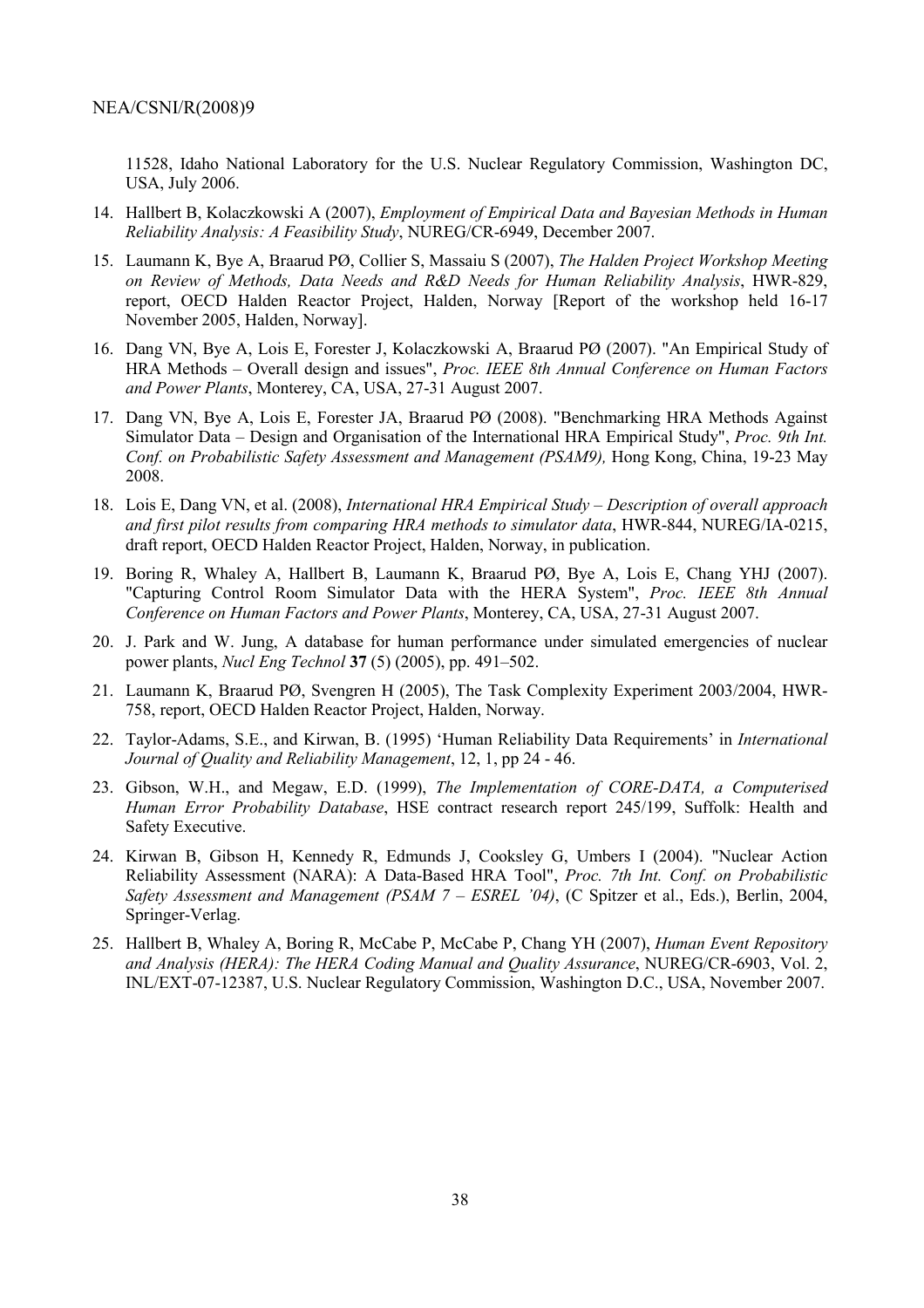#### **APPENDIX A. EXCHANGES OF OPERATING EXPERIENCE DATA RELEVANT TO HUMAN PERFORMANCE**

The major programs for the exchange of operating experience data for commercial nuclear power plants are listed in Table A.1. This data generally includes an analysis of human contributions to the events.

| <b>International Program</b>                          | Organisation(s)                                            | <b>Purpose</b>                                                                       |
|-------------------------------------------------------|------------------------------------------------------------|--------------------------------------------------------------------------------------|
| IRS – Incident Reporting<br>System                    | IAEA and OECD/NEA                                          | Operating experience feedback                                                        |
| $INES - International$<br>Nuclear Event Scale         | IAEA and OECD/NEA                                          | Rapid communication to media and public on<br>safety significance of events          |
| <b>INPO</b>                                           | Institute of Nuclear Power<br>Operations (INPO)            | Operating experience feedback (national,<br>restricted to member organisations)      |
| <b>WANO</b>                                           | World Association of<br><b>Nuclear Operators</b><br>(WANO) | Operating experience feedback (international,<br>restricted to member organisations) |
| ICDE – International<br>Common Cause Data<br>Exchange | <b>OECD</b> Nuclear Energy<br>Agency                       | Collection of common-cause failure event<br>data                                     |

## **Table A.1. List of major exchanges of OE data**

For information on national Operating Experience Feedback Systems, see App. A of [11].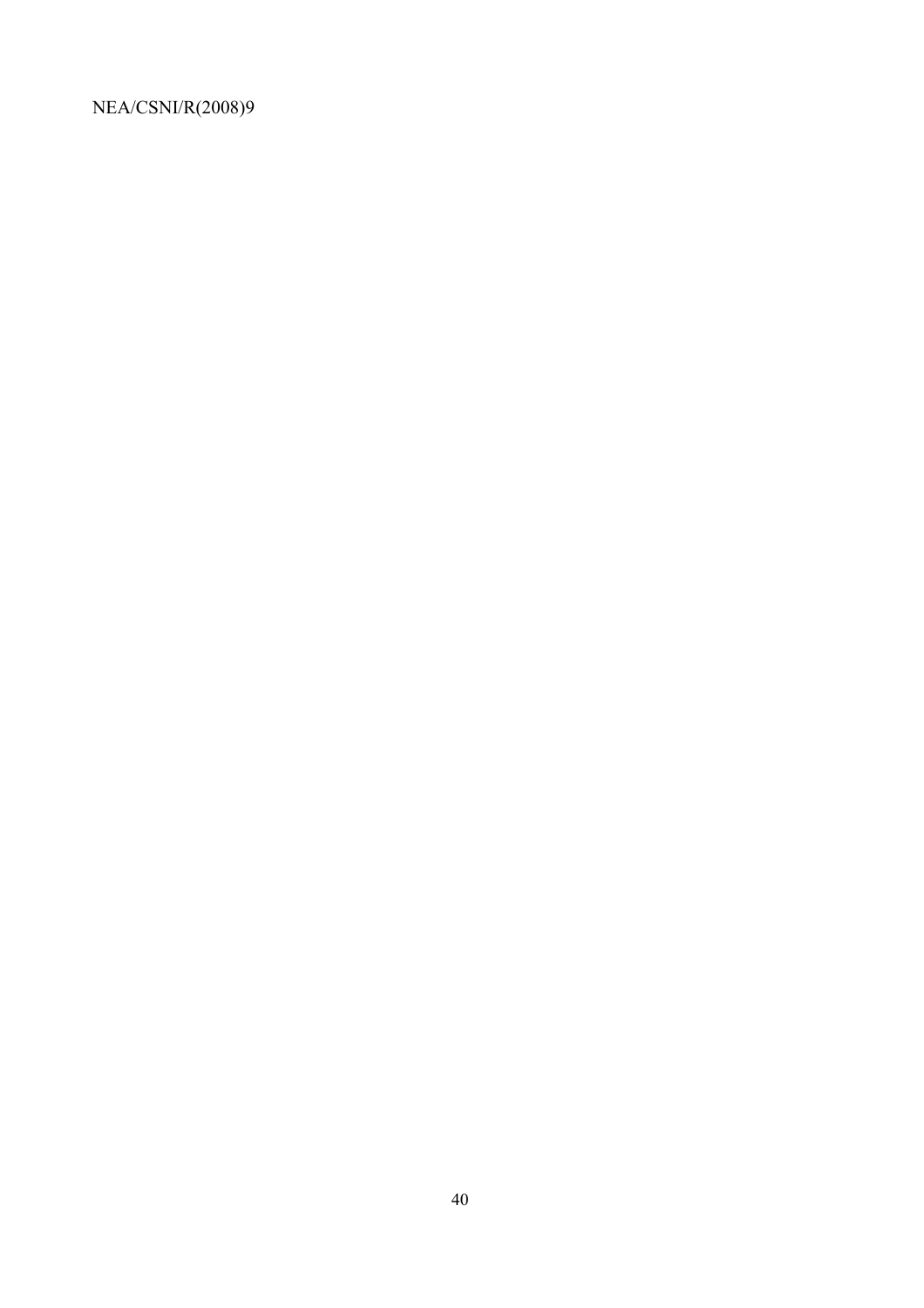#### **APPENDIX B. SELECTED DATA COLLECTION EFFORTS**

The descriptions of the efforts provided in this appendix are based on country reports to WGRisk, on information available from recent meetings and the literature, and on contributions from WGRisk members.

These include not only data collection in simulators for HRA purposes but more generally efforts that produce data relevant to HRA.

#### **France – EDF**

The collection of HRA data in simulators has supported HRA analyses and the development of methods since 1984. Table B.1 lists the various campaigns and their objectives, which are described in a forthcoming conference paper (see the table note for the citation). This paper discusses the benefits of HRA data collection for EDF, the limitations and potential biases associated with this data. It describes the methodology developed at EDF for data collection, including the measures taken to limit the effect of the biases.

| Years         | Number of<br>observed<br>simulations ** | Objectives                                                                                                 |
|---------------|-----------------------------------------|------------------------------------------------------------------------------------------------------------|
| $1984 - 1988$ | 115                                     | Gather Data for implementing the HRA<br>Observation of deviations in relation to the procedures            |
| $1989 - 1990$ | 30                                      | Study of the activity of the operators                                                                     |
| $1991 - 1994$ | 64                                      | Experience feedback on State-based Emergency Procedures<br>Update of HRA data<br><b>MERMOS</b> development |
| $1995 - 2003$ | 45                                      | Update of HRA data<br>Qualitative ergonomic analyses                                                       |
| $2003 - 2007$ | 57                                      | Placing a compendium streamlined by training observations<br>Training of HRA experts                       |

| Table B.1. Simulator data collection at $EDF$ – campaigns and their objectives $*$ |  |  |
|------------------------------------------------------------------------------------|--|--|
|------------------------------------------------------------------------------------|--|--|

\* Source: P. Le Bot, H. Pesme, P. MEYER, "Collecting data for MERMOS using a simulator", contribution to the upcoming 9th Int. Conf. on Probabilistic Safety Assessment and Management (PSAM9), Hong Kong, 18-23 May, 2008.

\*\* With the exception of the 2003-2007 observations, which took place during training sessions, all of the observed simulator sessions were dedicated sessions organized by EDF's R&D division.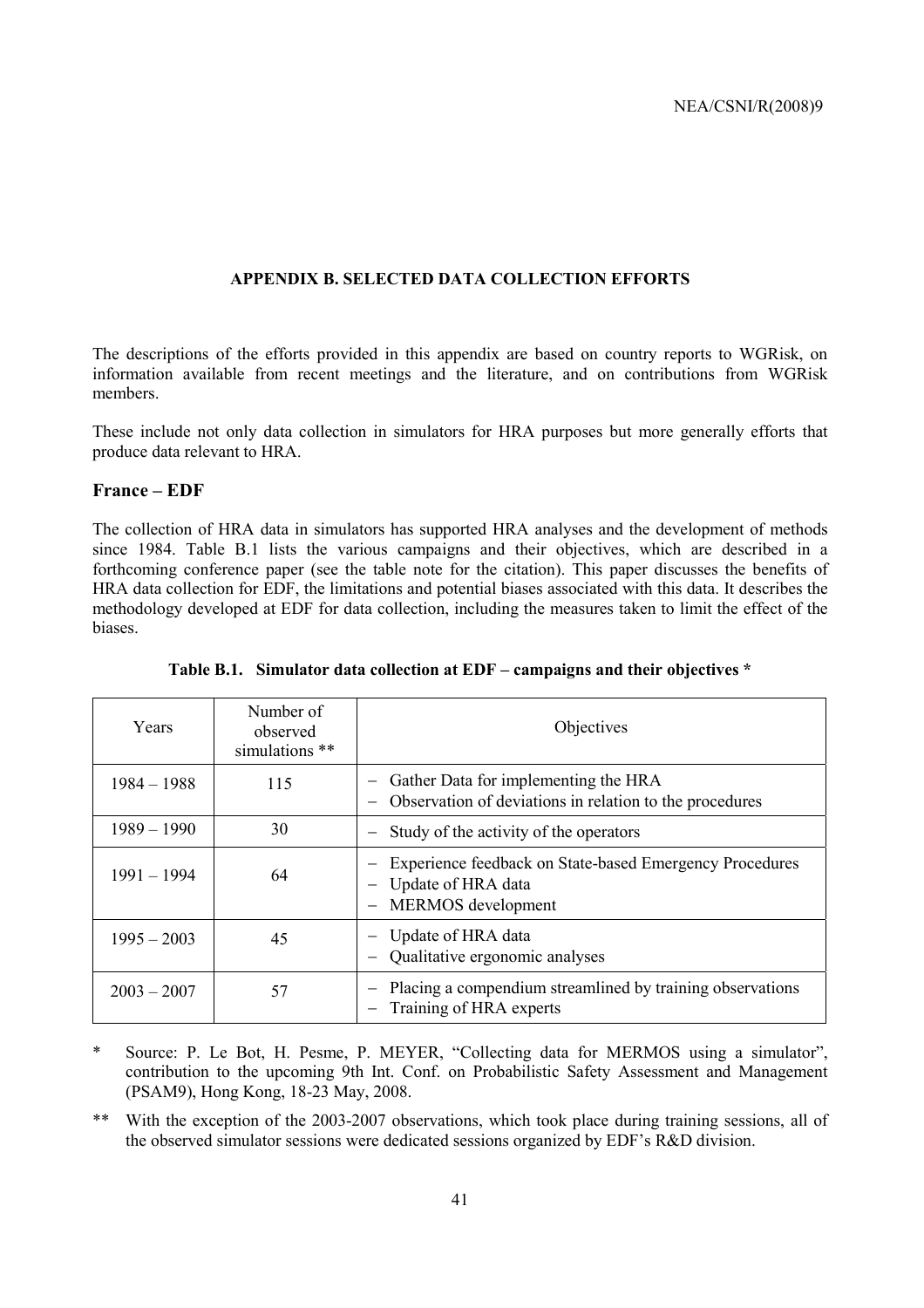# **Hungary - Paks NPP and VEIKI**

The initial data collection efforts at the Paks NPP were made in 1992 by making use of the experience of EPRI's so-called ORE project. The results and findings of the initial studies were used as input into the HRA for the Paks plant. These early efforts were then followed by additional data collection sessions in 1995 when a completely revised data collection taxonomy was utilized with more attention to observable effects of situational (contextual) and other factors on operators' performance. In addition to HRA objectives, the insights from the data collection sessions in 1995 were used to develop recommendations for making improvements in training, human factors, and procedures.

The latest HRA-purpose observations were carried out in 2004 to investigate changes in team work and in the effectiveness of crew performance following the implementation of new, symptom-oriented procedures at Paks in 2003. Due to this objective, more emphasis was put on procedure-related effects and problems in comparison to previous simulator studies at Paks. Using the findings from these observations the HRA for post-initiator actions was completely re-done in the Paks PSA. The approach is based on a contextdependent definition of potential lower level errors in diagnosis and in task execution followed by a fault tree representation of the relationships between these lower level errors and an HFE. Quantification is then made by solving the corresponding fault tree for an HFE.

The table below gives a short summary about the simulator studies for NPP Paks.

| Year | <b>Purpose</b>                                                     | No. PSA<br><b>Scenarios</b> | <b>No. of Control</b><br><b>Room Crews</b><br><b>Observed</b> | <b>Data Collection</b><br><b>Methodology</b> |
|------|--------------------------------------------------------------------|-----------------------------|---------------------------------------------------------------|----------------------------------------------|
| 1992 | Support HRA in initial PSA for<br><b>NPP Paks</b>                  |                             | 24                                                            | <b>Improved EPRI ORE</b>                     |
| 1995 | Revise HRA and develop<br>recommendations for plant<br>improvement |                             | 24                                                            | Novel approach                               |
| 2004 | Update HRA/PSA after<br>implementing new EOPs                      |                             | 24                                                            | Novel approach                               |

**Table B.2. Summary of NPP Paks simulator studies in support of HRA** 

#### **Korea – KAERI**

In an attempt to identify and understand the principal sources of human performance related problems, Korea Atomic Energy Research Institute (KAERI) has developed the Human Performance Database for Operator Performance and Reliability Analysis (OPERA) [20]. Using the reports of human-related reactor trips as well as simulator training sessions, KAERI has examined 101 reactor trips and videotaped 160 emergency training sessions. From these materials, KAERI analyzed error modes and cognitive functions pertaining to human related reactor trip events. In addition, through a timeline and a verbal protocol analysis, KAERI extracted various kinds of operator response time data, such as event diagnosis and task execution times, from emergency training records. More interesting data, such as the tendency of procedure compliance under emergencies were also extracted and stored in OPERA database.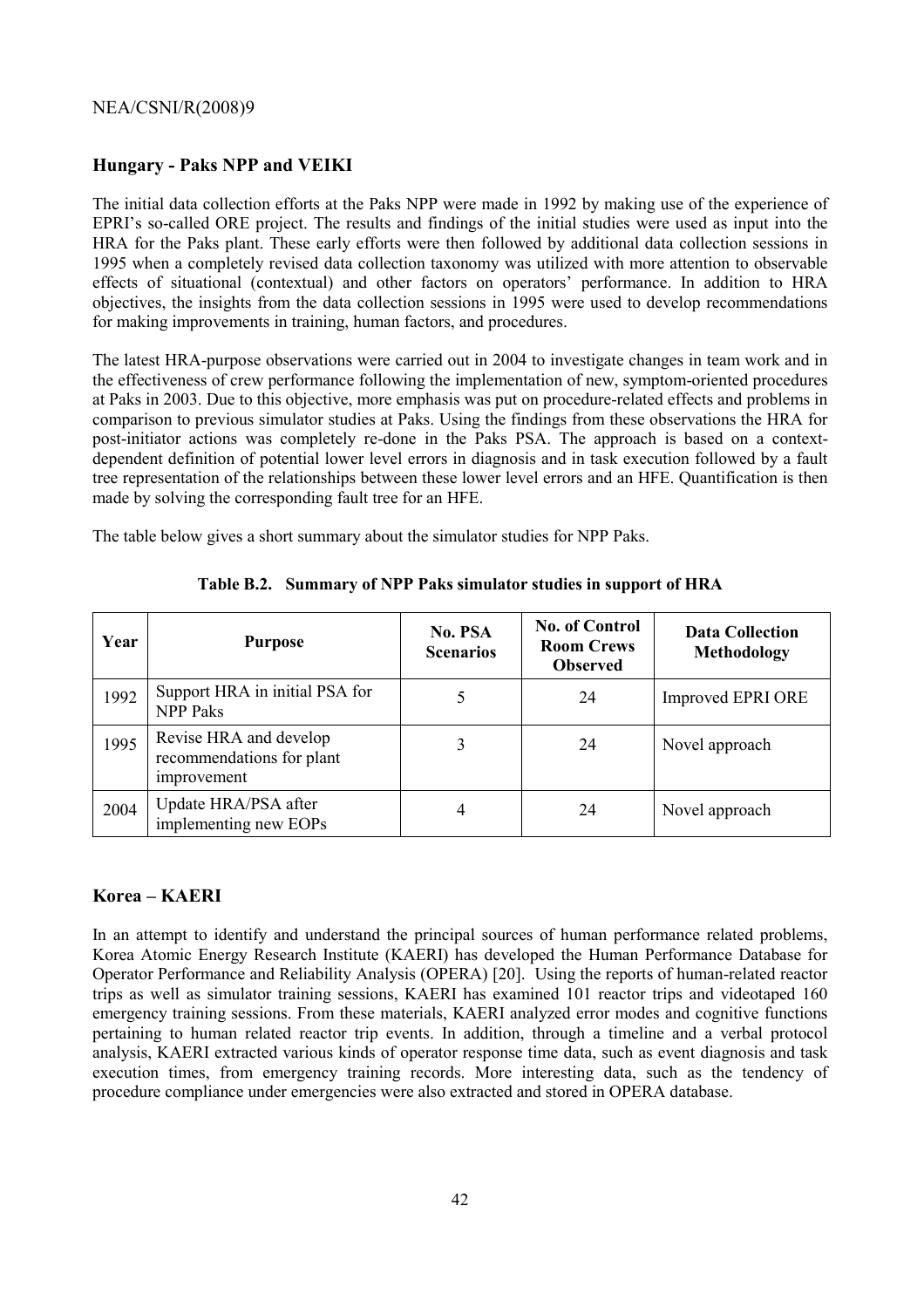## **Japan – JNES**

In 2005, the Nuclear and Industrial Safety Agency mentioned the need to upgrade the HRA methods, i.e. the improvement of models and collection of national data. JNES launched projects aiming at the development of guidelines for collecting HRA data using plant simulators, which have been carried out from 2005 to 2007. Experiments were designed in accordance with the guidelines and conducted at BWR training centers, which have been carried out from 2006 to 2007.

Instructors participated in the experiments as subjects studied. Data collection was made for four scenarios, e.g. ATWS, LOCA at BWR4, BWR5 and ABWR type simulator. The number of simulations observed amounts to 24.

The guidelines [for collecting HRA data using plant simulators] appeared to be useful with no critical deficiency. Therefore no fundamental modifications were made to the draft guidelines.

However, there were mismatches between behaviors postulated in PSA scenarios and behaviors actually observed. In the PSA scenarios operators are expected to make recovery tasks after diagnosing equipment failures. In the simulation they make correct recovery tasks before diagnosing the equipment failures as follow:

- In ATWS, there were two cases with different operational priorities before the diagnosis; one prioritizing the insertion of control rods, another prioritizing the maintenance of the vessel water level. The subject task, i.e. the activation of SLC, was correctly implemented.
- − These observations imply that actual operations are often different from those postulated in PSA.

#### **Japan – CRIEPI**

The Human Factors Research Center (HFC) in CRIEPI has programs to enhance safety and reliability of nuclear power operations. Since its establishment in 1987, HFC analyzed, in cooperation with Japanese utilities, human errors happened in Japanese NPPs with a systematic technique named HINT/J-HPES (advanced version of J-HPES) to find their latent factors and countermeasures. The data are stored Human Factors Data Base in CRIEPI to share them among the utilities. Using these data, HFC is publishing booklets and posters to share the lessons-learned and also analyzing statistically the relations between types of human errors and their latent factors. In the one of HFC's programs, they have been studying to enhance NPPs operating team performance. In this program, a method to evaluate team work has been being developed in cooperation with operator training centers and utilities' operating teams. This method was applied to evaluate team work of utilities' teams facing simulated abnormal operating conditions such as LOCA, etc., and found that this method shows reasonable results. In other program, HFC is surveying factors of organisational climate, management and individual safety consciousness through questionnaire or interview to employees in NPPs. The data are analyzed to find relations of safety culture and those factors.

#### **Norway – OECD Halden Reactor Project**

Historically, experiments performed at Halden Reactor Project using simulators have tested specific human performance hypotheses or have tested support and display systems; they have not focused on collection of HRA data. However, it became clear that suitably adapted experiments (for example, the "Task Complexity Experiment", HWR-758 [21]) could also be used as sources of data for HRA/PSA if Halden signatories were to request or mandate this.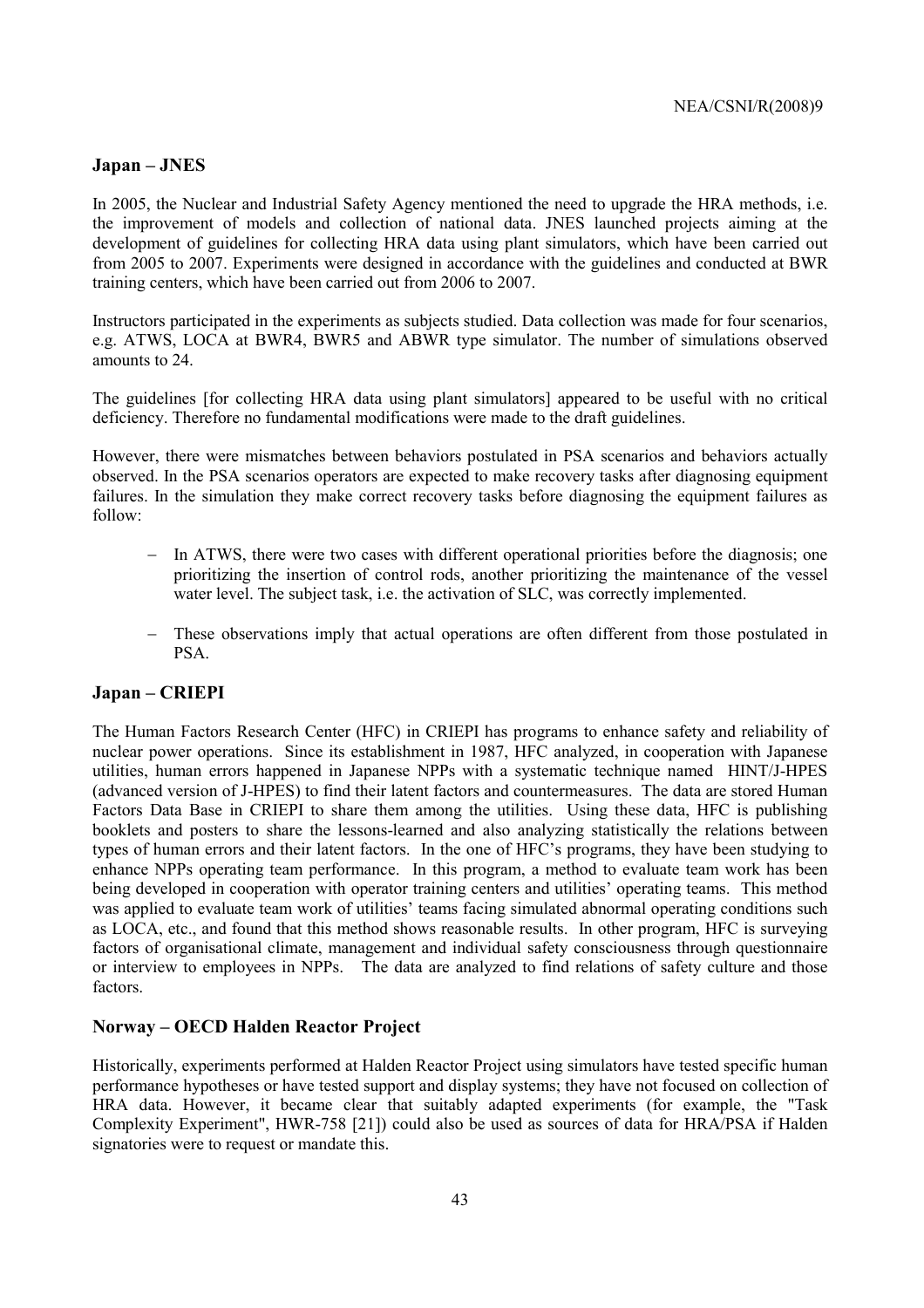# **International HRA Empirical Study**

The HRP plays a key role in the International HRA Empirical Study, an international evaluation study of HRA methods aimed at obtaining an empirically-based understanding of the methods' performance, strengths, and weaknesses. In this study, HRA methods are being assessed based on comparing the outcomes predicted in HRA analyses with reference data collected in the Halden's Hammlab experimental simulator facility. The results of this work are expected to provide the technical basis for selecting methods and for developing improved HRA guidance and, if necessary, improved methods.

In its pilot phase, the Empirical Study has demonstrated the value of the "rich" set of reference data obtainable from the data collected and analyzed in simulator studies, both for increasing the understanding of human performance and for evaluating HRA methods. This reference data includes not only the performance of the crews on the actions of interest and the timing of these actions, but also why the crews performed an action and the specific difficulties they had with tasks such as evaluating plant information, assessing the state of the plant, interpreting the procedures, and so on. For individual methods, this qualitative data supports a comparison that can be used to evaluate the scope of the PSFs, the guidance for their analysis, as well as the assumed relationships among the PSFs.

The contributions of the OECD Halden Reactor Project to the International HRA Empirical Study are supported by the Joint Programme of the OECD Halden Reactor Project. In addition, organisations from ten HRP member countries, representing industry, regulators, and the research community are contributing to the study.

# **Spain (CIEMAT, CSN, UNESA)**

In the context of the Spanish membership in the HALDEN Reactor Project (HRP), CIEMAT (Centro de Investigaciones Energéticas Medioambientales y Tecnológicas, a Spanish R&D organisation) has been involved in an exploratory study on Performance Shaping Factors (PSFs) based on experimental data from the HRP "Task Complexity Experiment" [21]. At present, in Spain there is no initiative for gathering data from nuclear power plant training simulators.

# **Human Factors Database**

In relation to data collection efforts, the "Human Factors Data Base Project" can be mentioned. Although the Spanish nuclear regulator (CSN) does not directly carry out research activities, it fosters and sponsors research projects in many different areas. The Human Factors Database project was sponsored by CSN and UNESA, the Spanish nuclear utilities association, and was performed by IBERINCO and the Spanish nuclear utilities. The goal of the project was to develop a common database for operating events occurred at the Spanish nuclear power plants with human factors issues. As a preliminary idea, the database was intended to collect all those human factors considerations that may have relevance within the event, including organisational factors as well. In this regard, initial proposals by the CSN were directed to a database for collecting current event report information based on two separate models, taking into account individual human behavior aspects (ATHEANA was suggested as a convenient human behavior model) and organisational factors (NOMAC was suggested for organisational model). Finally the database structure was based on the INPO "Human Performance Enhancement System" model classification. The project was completed in 2007; currently, the utilities are evaluating its use. The database is viewed as a starting point for future developments related to human and organisational factors, although up to now it is not intended for HRA purposes.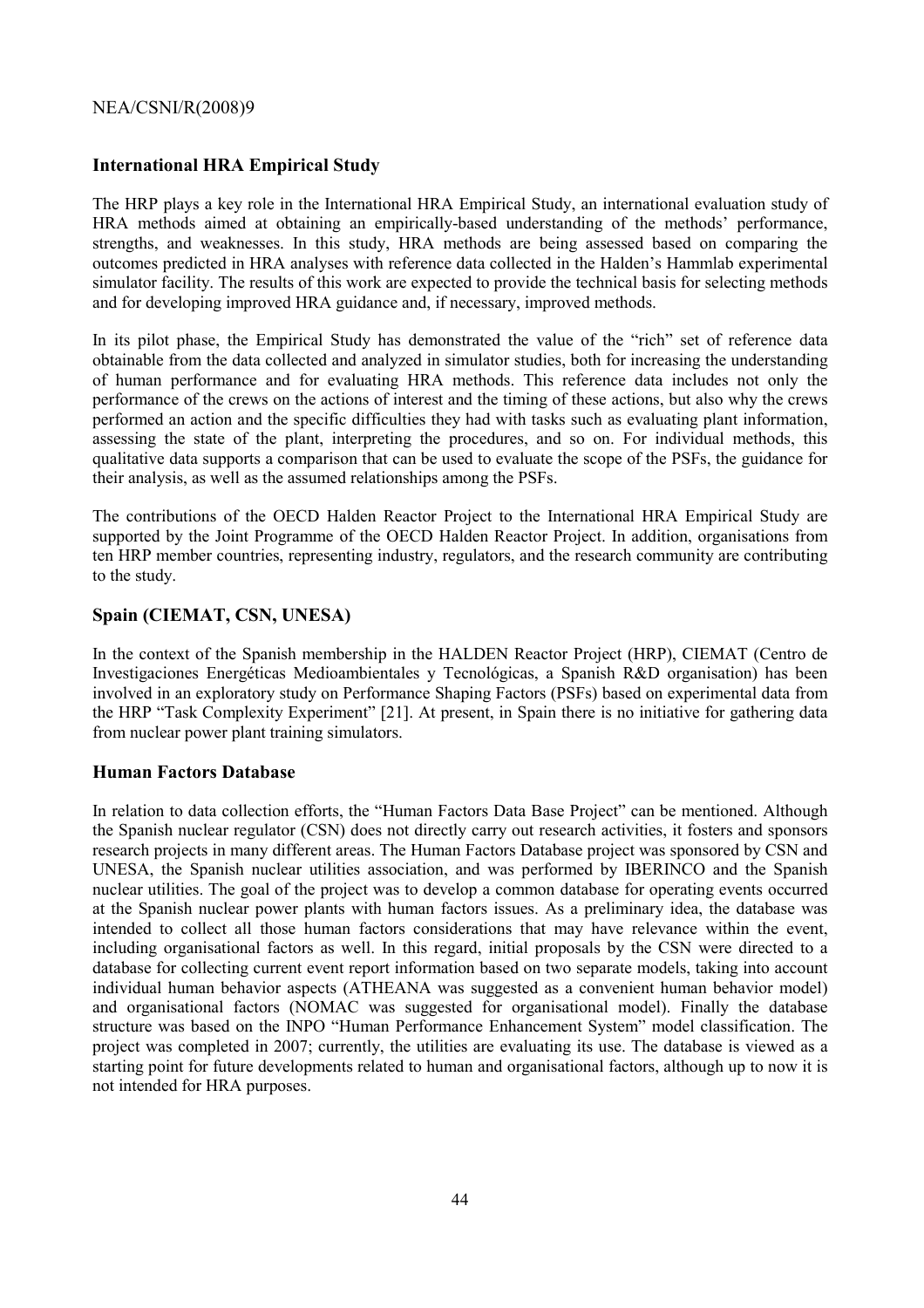## **Czech Republic - NRI and NPP Dukovany**

A simulator data collection project, which was focused on observation of VVER-440/213 NPP Dukovany control room crews, took place in time period 1998-2000. The observed exercises of control room crews were devoted to accident scenarios driven by symptom based procedures of Westinghouse type. Major part of those scenarios was closely related to accident sequences defined in NPP Dukovany PSA model. The project was supervised by US DOE with the help of technical coordinator, which was PNNL (Pacific Northwest National Laboratory). The project was done in close cooperation with VUJE Trnava Research Institute training center.

The data were collected during three series of exercises, which took place in Fall 1998, Spring 1999 and Spring 2000. For each series, the work was divided into three steps - preparation of data collection, observation of exercises and data evaluation.

The preparation activities consisted of preparation of tools for manual as well as semiautomatic data collection and detailed analysis of simulated accident scenarios. A comprehensive data collection forms were developed for the observers performing manual data collection. For semiautomatic data collection, bar code sheets were constructed. The simulated scenarios were analyzed to the highest possible level of detail in advance, along the paths, the crews were expected to go through the procedures during simulation. Every single step of these paths was evaluated regarding the following attributes: 1) step complexity 2) step length 3) structure of step (with/without warnings and/or notes) 4) executor (reactor operator/turbine operator) 5)type of activity (information processing/ control only/ manipulations) 6) risk importance of the step 7) simulator fidelity (good simulation/fidelity problems) 8) crew fatigue/concentration (first/second/third/fourth part of exercise) 9) type of procedure (emergency/abnormal status procedure). All these attributes were used later during statistical analysis of collected data, when validity of some hypotheses concerning factors influencing control room crew work was tested.

The performance of six control room crews in six simulated accident scenarios was observed during each series of exercises (altogether, almost 100 observations were carried out). Usually, two crews were observed during one day in two scenarios each. The observations included debriefing sessions. The set of scenarios covered many important PSA scenarios including steam generator tube rupture, loss of primary circuit coolant with coolant escape into as well as outside the confinement, total loss of off-site power, steam line break etc.

The data gained during observations were analyzed in qualitative as well as in quantitative manner. Emphasis was put upon statistical analysis of recorded information. Crew performance in each individual step of symptom based procedures was analyzed and marked by one of four degrees: 0 - step performed without any problems, 1 - step performed with hesitation or uncertainty, but in a correct manner finally, 2 step performed with failure that did not significantly influence remaining part of accident scenario 3 - step performed with serious failure, simulator instructor intervention was necessary. For each crew, big number of classification points was obtained this way. This information was further evaluated to gain representative characteristics of crew performance regarding key characteristics of the steps.

Three series of data collection provided the users with big volume of information. The most important insights could be divided into three categories: 1)conclusions regarding new NPP Dukovany symptom based procedures 2)conclusions representing feedback from simulator exercises, which can be used in plant operation as well as control room crews training 3)conclusions important for NPP Dukovany PSA model.

A broad set of conclusions concerning NPP Dukovany symptom based procedures was made during evaluation of observed exercises and many of them were used by plant specialists during the time period of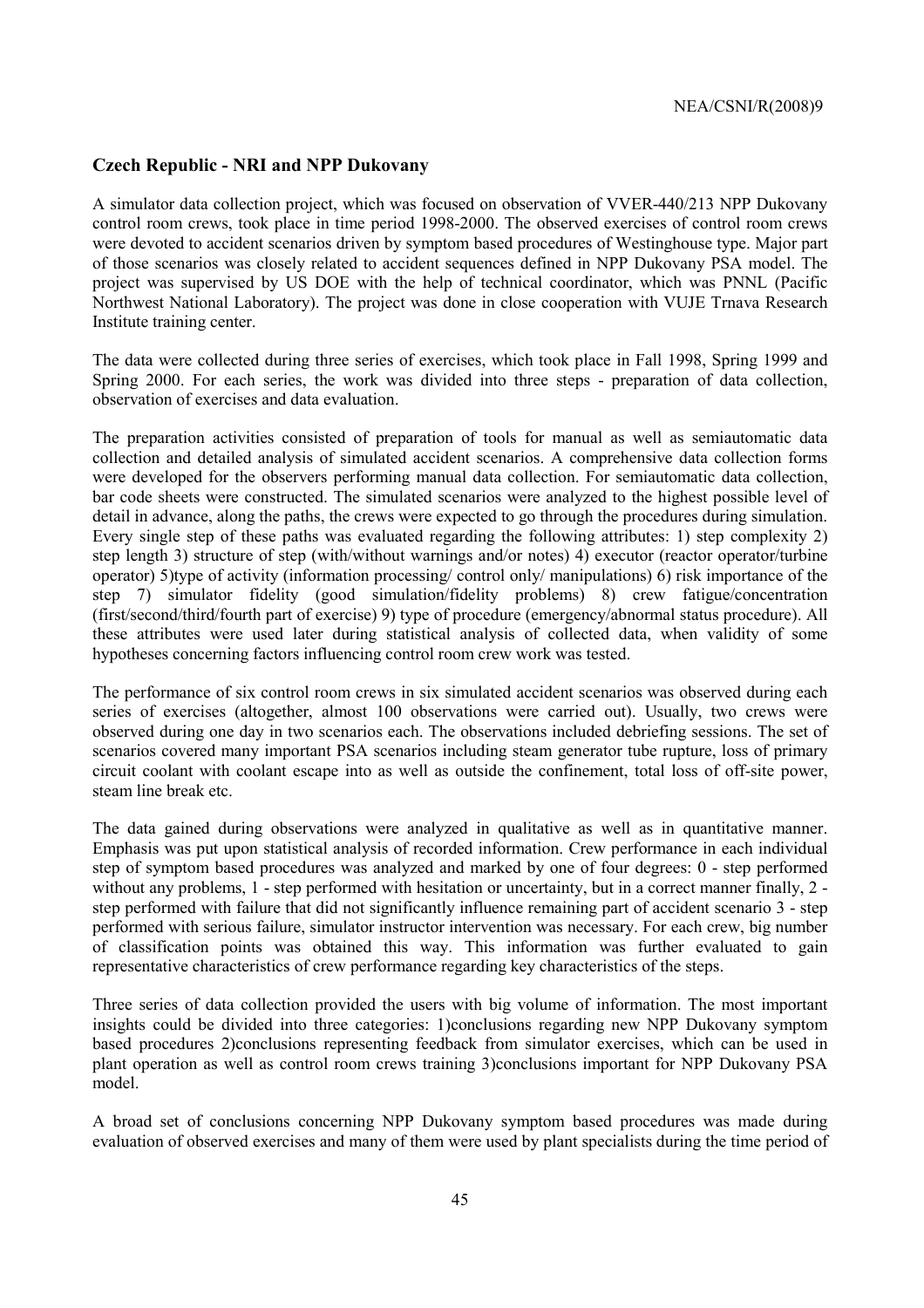verification and validation of new procedures. The sophisticated methods of mathematical statistics were used for testing a group of hypotheses regarding various attributes of control room crew work. Altogether, 30 statistical hypotheses related to performance shaping factors influence were tested.

The potential for using data from simulator for direct quantification of PSA model was found low due to obvious reasons. However, after three series of exercises, there were enough data inputs to correct some probability values, which had been derived on the base of generic data during PSA project and which were found not to be in quite good coincidence with simulator observations. 12 relatively important HEP values in NPP Dukovany PSA study were modified on the base of simulator data collection.

The usefulness of newly developed methodology for simulator data collection and analysis was fully confirmed. The methodology can be used independently on the type of accident scenario, quality of simulation and concrete configuration of equipment manipulated by control room crew. Some limitations in using of the methodology are connected with close connection of it with symptom based type of procedures. However, this type of emergency procedures is used by most nuclear power plants nowadays.

## **Slovenia**

The Slovenia nuclear regulators report that they have an HRA PSA revision under development (information from WGRisk country report). Response times for particular actions have been measured and will be incorporated a new model around Autumn 2006. These response times are to be converted into probabilities of failure on demand via Time-Reliability Correlation, for subsequent use in HRA and PSA, as appropriate.

## **Switzerland**

The Paul Scherrer Institut, through an HRA research project funded by the Swiss Federal Nuclear Inspectorate, is contributing to the International HRA Empirical Study [16-18] (see Section of this report for a description of this study). PSI is active in the steering and assessment groups for the study, contributing to the design of the study methodology and its coordination. PSI staff also participated as an HRA analysis team in the pilot phase completed in 2007, applying PSI's CESA (Commission Error Search and Assessment) methodology. This participation continues.

# **United Kingdom**

The principal developments in the UK currently in relation to data for probabilistic risk assessment are:

- − CORE-DATA (Computerised Operator Reliability Evaluation), a computerised HRA database,
- − PEAK (Proven Error Assessment Knowledge), a general-purpose development HRA programme, based on HEART, and
- − NARA (Nuclear Action Reliability Assessment), a modified version of the HEART model.

All three approaches can assimilate simulator data, where these are available. So far as is known, no nuclear power plant simulator data are being collected for application to HRA/PSA at present.

# **CORE-DATA (Computerised Operator Reliability Evaluation)**

CORE-DATA is a repository for a wide range of processed human reliability data, which includes human error probability data supported by the associated background information. The CORE-DATA database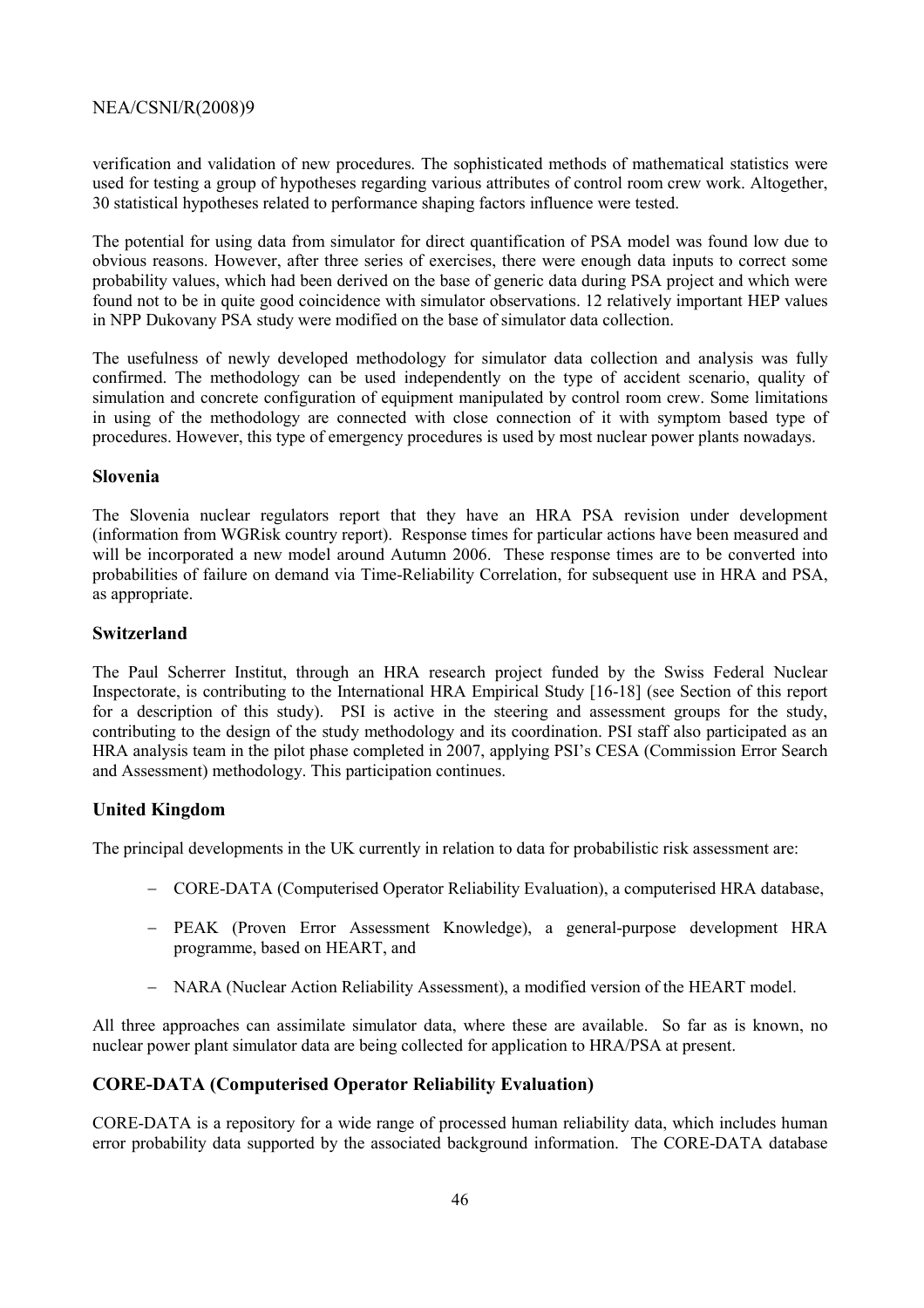was initially developed at The University of Birmingham (Taylor-Adams and Kirwan, 1995) [22] and fully computerised as a database with the support of the UK Health and Safety Executive (Gibson and Megaw, 1999) [23]. CORE-DATA remains at The University of Birmingham and data collection to populate the database has been sponsored by a consortium of industry groups representing Nuclear, Air Traffic Control and Railway Industries. Data collection and database development has most recently been sponsored by Eurocontrol (2004-2005). The database includes data collected in the following industries: Nuclear, Offshore, Manufacturing, Railway, Chemical and Aviation. The database currently contains 413 human error probabilities and is presented in Microsoft Access.

# **PEAK (Proven Error Assessment Knowledge)**

PEAK is an internal development project at the Health and Safety Laboratory. As a first step, this project is updating and, where appropriate, expanding the HEART Error Producing Condition (EPC) database to reflect any changes that have occurred since the method was first developed in the mid '80s. Currently, the project is consolidating findings from a wide range of psychological and human factors experiments conducted since the '80s in order to produce more accurate estimates of the strengths of EPCs and to add in new EPCs, where appropriate, for general-purpose HRA. There are several iterations planned, including revision of the Generic Task database, where appropriate, checking of the multi-factorial structure of the model and an update of the underlying theory.

## **Nuclear Action Reliability Assessment (NARA) (HRA Method)**

In the UK, for the past decade, the principal tool used to quantify the reliabilities of human interactions in Probabilistic Safety Analyses (PSAs) has been the Human Error Assessment and Reduction Technique (HEART) [3]. Whilst this technique has served well, a review of its data sources and application in actual PSAs indicated that certain aspects of the technique would benefit from updating and refinement to better fit the Nuclear Power Plant (NPP) tasks being assessed. This led to a project to develop the technique by incorporating more recent and relevant data, and tailoring it to the needs of UK NPP PSAs. To avoid confusion with the original version of HEART, the resulting NPP specific approach to human reliability assessment has been called Nuclear Action Reliability Assessment (NARA) [24]. NARA works in the same way as HEART by first selecting an appropriate Generic Task Type (GTT) with a pre-assigned human error probability (HEP). Where the task conditions differ from those assumed for the GTT, factors are applied to modify the GTT HEP according to the Error Producing Conditions (EPCs) identified. The EPCs may be fully or partially applied according to the assessed proportion of affects (APOA).

For NARA a new list of 13 GTTs has been developed by identifying and describing the types of operator tasks modelled in a number of UK NPP PSAs. HEPs have been derived for the GTTs from recent data sources such as the Computerised Operator Reliability and Error Database (CORE-DATA) database. A new set of EPCs has also been developed by listing the EPC used in a number of UK NPP PSAs and from a review of contemporary human error identification approaches. The review of EPCs has resulted in several of the original HEART EPCs remaining unchanged, while others have been modified (e.g. increasing or decreasing their maximum effect). From this process a new set of 18 EPCs has been developed.

In addition to the above NARA has developed an approach to quantifying the effect of long time-scales on operator reliability, building on a previous research project in this area. This has been considered desirable because the operator often has a long time-scale in which to react to events. This is particularly true for UK Gas-Cooled Reactors when compared with Light Water Reactors. A prototypical approach to Error of Commission quantification has also been developed, and work is ongoing in the area of determining dependence approaches for NARA applications. With respect to consistency of usage of the technique, more guidance has been developed for use of the applied proportion of affect (APOA) process.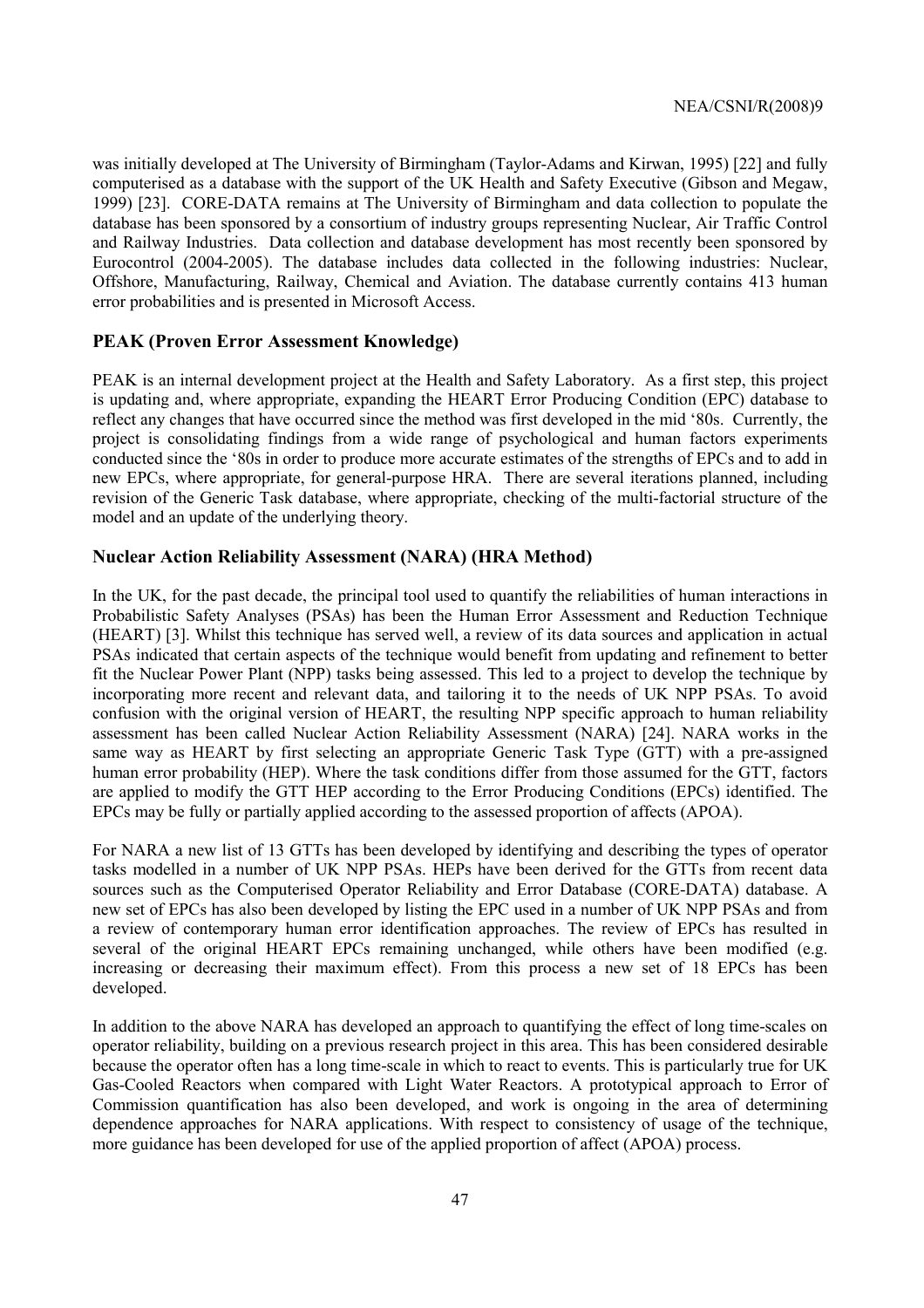# **United States**

The main HRA data-relevant work currently being undertaken in the U.S. is the Human Event Repository Analysis (HERA) [13] of Licensee Event Reports (LER). So far, the project has analysed 45 LERs which form the basis for the 700 data records and the process model is based on a concept of layering, with event description leading to error types, leading to error mechanisms and finally to cognitive linkages.

The HERA database is split into two parts, Part A, which has global information surrounding subevents and Part B, which provides an analytical worksheet for each subevent. For the plant and event overview conditions, there are two types of condition, Active Conditions and Latent Condition with the subevents coded consecutively on a timeline to show what went right, what went wrong, and at what particular point. The analysis includes consideration as to whether there might be some dependency within the subevents and the worksheet is broken into 8 sections, Diagnosis and Planning, Action, Personnel involved, Contributory Maintenance Factors, Successful Human Actions, Error Type and Comments. It is proposed to extend this analysis via doctoral sponsorship, which is currently being proposed and engineered.

No simulator data are being gathered, at present, and there are currently no plans to collect data of this sort from nuclear power plants in the near future. It should be noted, however, that the HERA database is being used to store data collected in HRA-related simulator studies at the OECD Halden Reactor Project [19].

Other recent developments related to data collection include a feasibility study on the use of empirical data and Bayesian methods in HRA (NUREG/CR-6949) [14] and NUREG/CR-6903, Vol. 2, which is the HERA Coding Manual and Quality Assurance [25].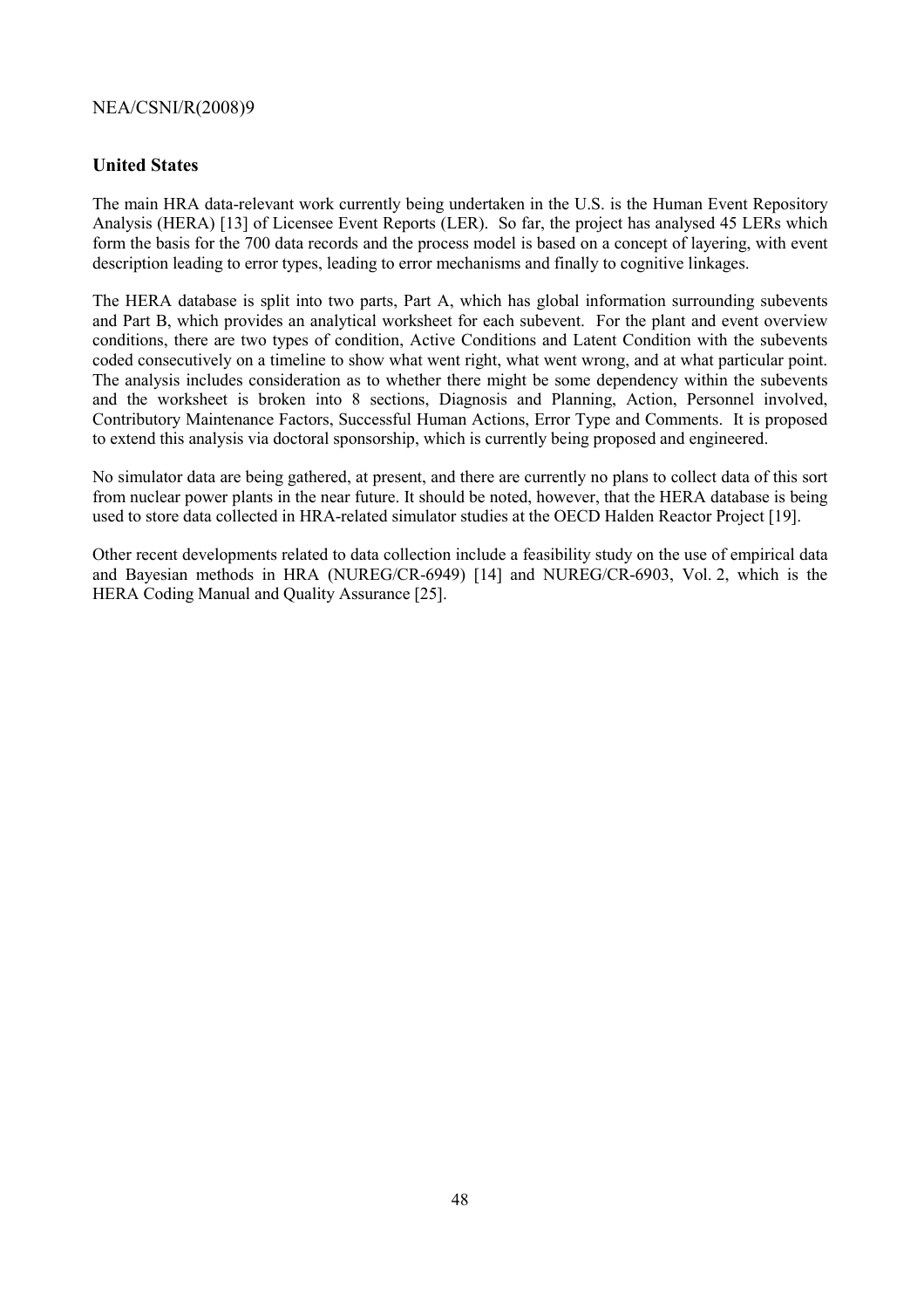# **APPENDIX C. METHODOLOGY FOR SIMULATOR STUDIES FOR HRA**

The collection of information and data for HRA purposes in simulator studies requires a methodology that addresses the overall design of the study, the means for information and data collection, scenario design, and finally data analysis. In particular when the results are to be shared or exchanged, the methodology is an important element.

The importance of the methodology is two-fold. First, the methodology is an important aspect of the pedigree of the data, which affects the applicability and transferability of the data and the related insights. Second, simulator studies typically involve a substantial effort and the participation of diverse groups. Consequently, it would be important that the experience from previous studies is also shared, in order to maximize the benefits from each new study for the utility as well as for the community.

# **C.1 Overall study design**

Some of the decisions related to the overall design of simulator studies include:

- − the number of scenarios
- − scenario-crew permutations, i.e. do all crews face the same scenarios? scenario variants? ordering of scenarios in multiple-scenario studies
- − whether actual plant crews or composite crews participate

The objective of the studies as well as time and budget constraints will influence these decisions. Nevertheless, insights on the advantages and disadvantages of these options would be useful for organisations that wish to organize a simulator study.

#### **C.2 Means for information and data collection**

This element of the methodology addresses the collection of data and information during the simulated scenarios and in post-simulation debriefings. It includes:

- − video and other technical means of recording and logging the sessions (some of these will be included in the simulator hardware/software itself)
- − observation methods, checklists and forms, and training for the observers
- − interview and questionnaire methods for use during exercises (pauses during simulations) as well as post-exercise debriefings.

# **C.3 Scenario design**

This aspect of the methodology concerns the initiating events and other faults that constitute the simulator exercise. For HRA purposes, there is an interest in the human performance tendencies in more challenging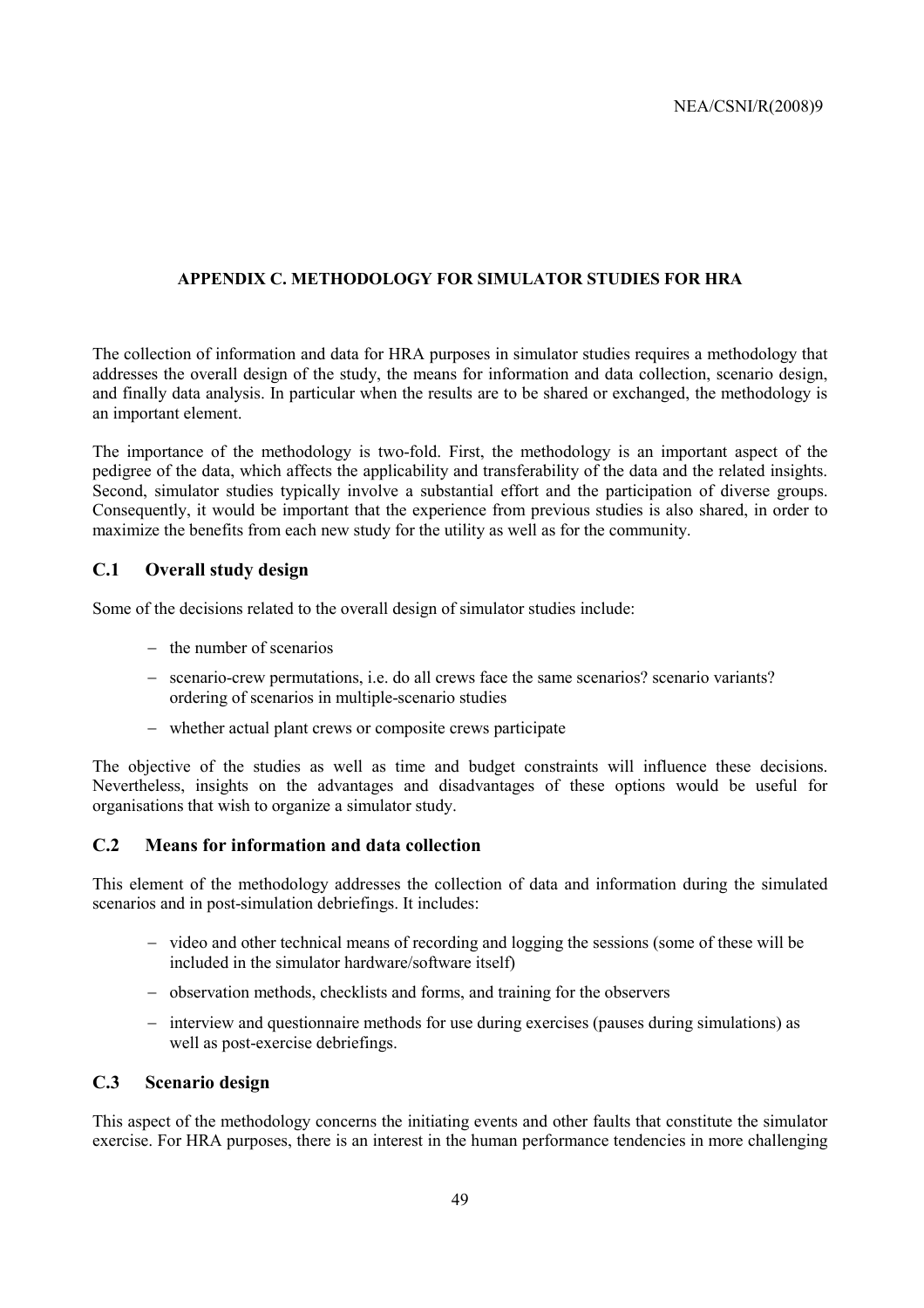scenarios, in particular in connection with the issue of "errors of commission". Simpler scenarios, e.g. design basis accident scenarios, are less likely to yield insights on potential vulnerabilities or error mechanisms. Nevertheless, they may also be useful in providing empirical support for the high level of human performance (low HEPs) credited in the PSA models for these scenarios.

In the design of scenarios, the relevance of the scenario in PSA terms as well as the plausibility of the scenario for the operating personnel need to be considered. Hardware faults and especially multiple failures need to be produced credibly in order for the study results to be relevant to actual plant practices.

# **C.4 Obtaining results - data analysis**

Once the simulator exercises have been set up and carried out, the analysis of the simulator data, in both qualitative and quantitative terms, presents further challenges. This concerns the interpretation and processing of the timing of key events during the exercise, the actions performed, the comparison of the response to an expected or nominal response, and the examination of possible causes for differences in the response.

Sharing the experience with data analysis and suggestions for future analyses is important to ensure

- − that simulator studies provides useful results for the organisation carrying out the study; and
- − that the resulting conclusions, insights, and recommendations are well-founded.

# **C.5 Methodology – conclusion**

The methodology for carrying out simulator studies for HRA purposes is an important supporting element for the exchange of HRA information from simulator studies. Fortunately, a number of studies in member countries as well as OECD Halden have been performed and may provide hints for future studies.